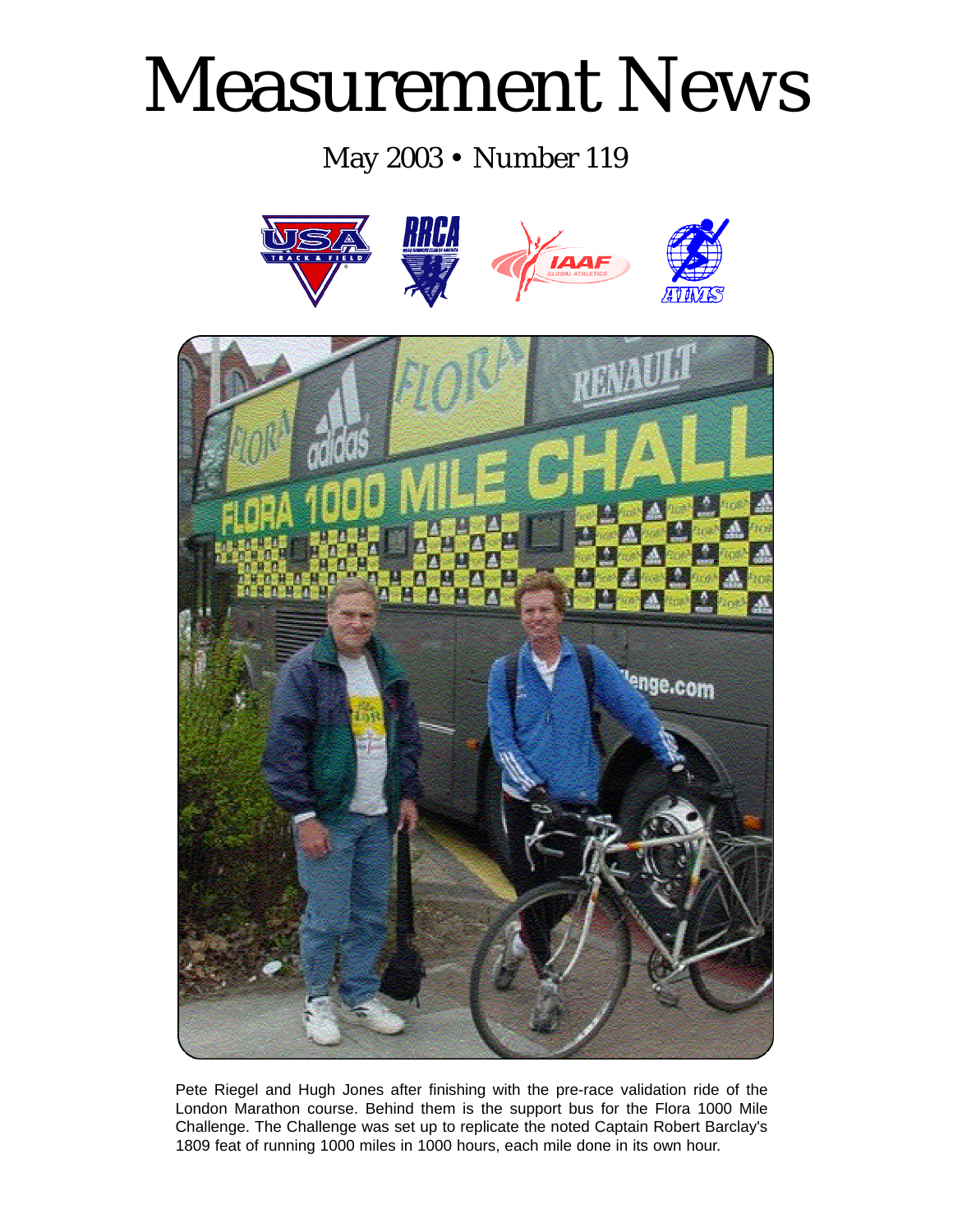#### **MEASUREMENT NEWS**

#### **#119 – MAY 2003**

**Editor**: Jim Gerweck 156 Fillow Street, Norwalk, CT 06850-2315.

Telephone: 203-838-2748 (home, not after 10 PM Eastern time) FAX: 203-838-2748 (home - call before faxing) Email: zgerweck@optonline.net

**RRTC Chairman**: Mike Wickiser 2939 Vincent Road, Silver Lake, OH 44224.

Phone/fax: 330-929-1605 Email: MikeWickiser@neo.rr.com

#### **ABOUT MEASUREMENT NEWS**

Measurement News (MN) is the newsletter of the Road Running Technical Council (RRTC) of USA Track & Field (USATF). MN is our way to talk to one another, so that we all know what's going on.

MN is also sent to many foreign measurers associated with AIMS and IAAF, who are also invited to participate in the dialogue.

MN is published bimonthly beginning in January (six issues per year). MN is sent free to RRTC officers and certifiers, and AIMS/IAAF measurers. Others may obtain MN by sending \$20 (for a one year subscription - six issues) to the editor.

If you wish to reproduce or report on anything in MN, go ahead, but an attribution would be appreciated.

MN wants to make road course measurement as good as it can be. All opinions and grievances are solicited. No cows are sacred. If you have a new measurement technique, or if you think things should be done differently, send in your contribution to MN. Your opinion will be given space. Nothing changes until somebody tries!

Electronic copy or clean typed material is most welcome, but send what you can.

**Deadlines**: Material intended to be included in the July 2003 issue must be in the Editor's hands by June 24. Next issue will be mailed in early May.

#### **ROAD RUNNING TECHNICAL COUNCIL**

Founder **Ted Corbitt**<br>Chairman **Ted Corpius Chairman** Vice-Chairman (East) **Paul Hronjak**<br>Vice-Chairman (West) Paul Hom McBraver Vice-Chairman (West) Tom McBrayer<br>
Registrar of Courses The Karen Wickiser Registrar of Courses Webmaster/Secretary **Bob Baumel**<br>MNForum Book Baumel Book

**Mike Wickiser** Jim Gerweck

Validations **Doug Loeffler**<br>
Finish Lines **David Katz** Editor, Measurement News<br>
RRCARepresentative<br>
Carl Sniffen RRCARepresentative Carl Sniffen<br>
Road Running Info Center Rep
Basil/Linda Honikman Road Running Info Center Rep Athlete Reps.<br>
National Officer Liaison<br>
Bill Roe<br>
Bill Roe National Officer Liaison

David Katz<br>Jim Gerweck

| Visit the RRTC website at:                  | <b>ONLINE MEASUREMENT FORUM</b>                                                                                                                                                           |
|---------------------------------------------|-------------------------------------------------------------------------------------------------------------------------------------------------------------------------------------------|
| http://www.rrtc.net                         | All it takes to become a subscriber is access to email. Simply<br>send to mnforum-request@rrtc.net with "subscribe" as the<br>subject (to unsubscribe, use "unsubscribe" as the subject). |
| A complete list of certified courses may be | To post messages to the list, send email to mnforum@rrtc.net.                                                                                                                             |
| down-                                       | Please keep your comments in the body of the email (no                                                                                                                                    |
| loaded from this site.                      | attachments please). Also, please send only plain text; i.e.,                                                                                                                             |
| A complete USATF measurement book can be    | avoid formatted (HTML) messages (If you use HTML format-                                                                                                                                  |
| downloaded from this site.                  | ting, the formatting will be removed).                                                                                                                                                    |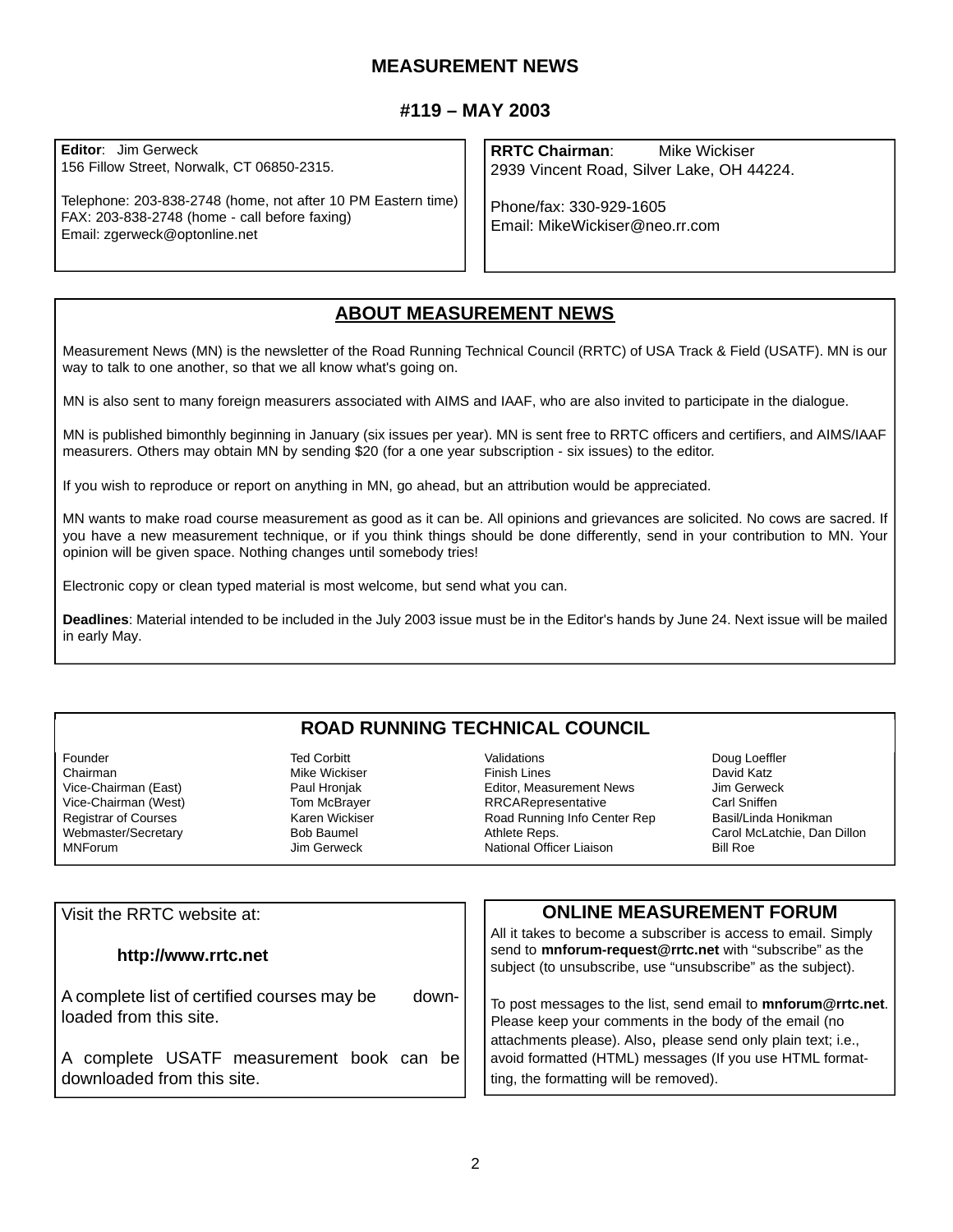#### **Chairman's Clatter - From Mike Wickiser**

Spring is in the air. Course measurements are picking up. Karen wrote the check for the IRS taxes. It must be time to get going with Chairman's Clatter.

The course map digitizing project had a setback this last month. I installed some software that interfered with the scanner and spent about a week getting it straightened out. The upside is that after reconfiguring things the scanner works a lot faster and maps from the most recent back to 1995 have been scanned and sent to Indianapolis for web posting. I had hoped to have all ten years worth of active course maps done by now. Even though there still remain about 2000 course maps to scan, about 80% of all active courses are completed and available for viewing form the USATF website.

Going through that many maps has meant a few errors. I have named some courses with wrong numbers, usually missing a zero and shortening a course from OH95009MW to OH9509MW. Fortunately Keith Lively finds the mistakes and either fixes them or returns them for review and correction. From time to time two courses have been certified with the same number. If either of the race courses have been replaced, it is easy to drop the replaced map file and move on. On a few occasions when duplicate numbers have been issued it has been necessary to reissue one of the courses with a new number. Reissuing a certificate is really no problem. We all make mistakes from time to time and the issue is accuracy not pointing out mistakes.

Keep the certificates coming. I will continue to work on the course list and making every active USATF certified course map available from the USATF website.

**http://www.usatf.org/events/courses/search/**

Wike Wickaels

**Editor's Note - From Jim Gerweck**

For several years, Hugh Jones, UK measurer and secretary of AIMS, has urged me to come to London to experience that city's marathon, which he is responsible for measuring. Pete Riegel, who goes over to the race each year to assist in whatever pre-race measurement is necessary has seconded that motion. However, since London usually falls the day before the Boston Marathon, I've always had to beg off, as my *Running Times* duties require that I be in the Hub for the expo and press conferences for that race.

This year, however, Patriot's Day was as late in April as it can be, meaning there was an eight rather than one day separation between the two events. "You've got no excuse not to come now," Hugh wrote back in December, and so, with the promise of two coveted guaranteed entry slots for my wife Karen and I, and some cheap air fares, it was decided that 2003 would be the year I went to London.

The wisdom of that decision began to seem questionable as New England was beset with one of the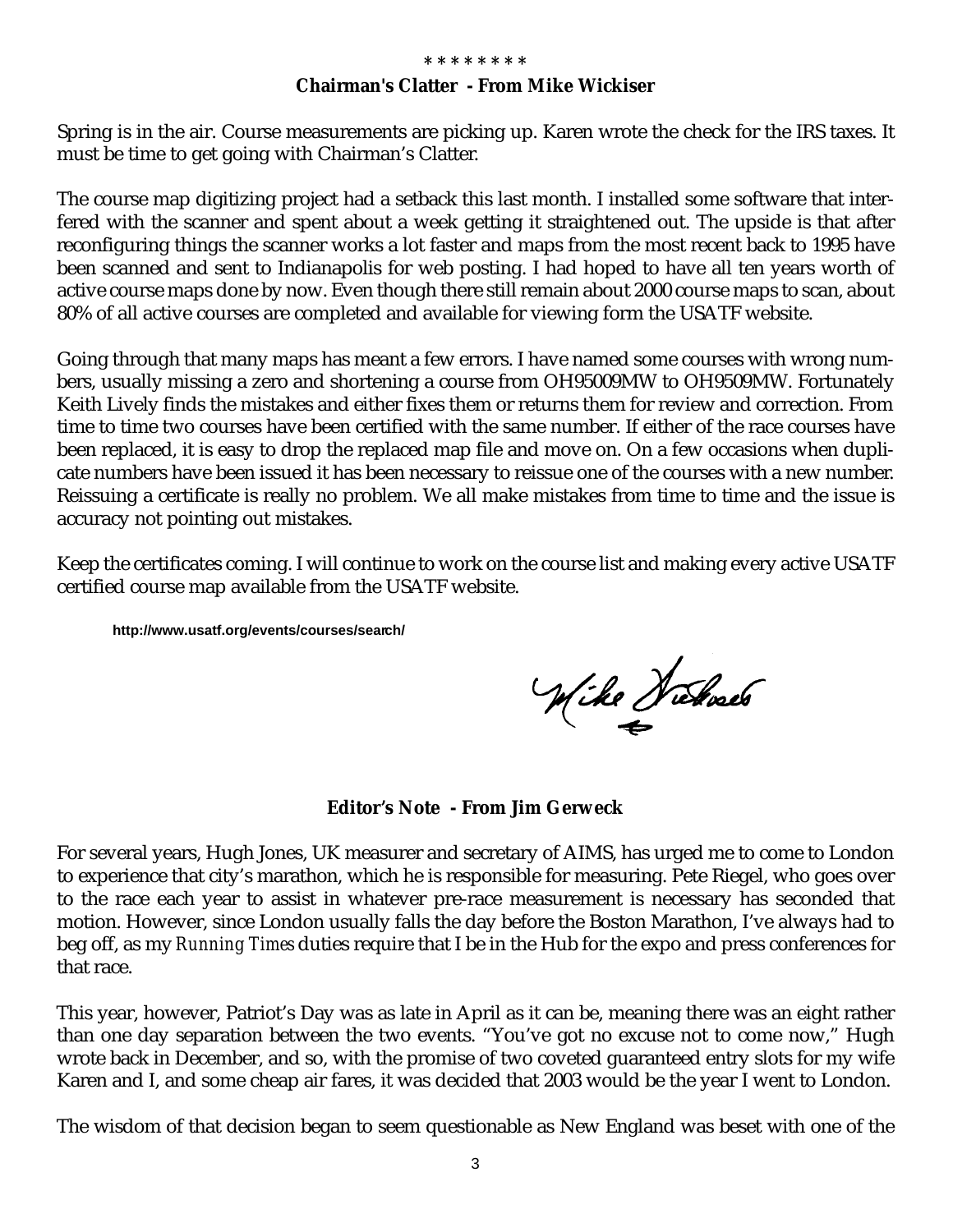coldest, snowiest winters in many years, making any sort of consistent training a real struggle. After a President's Day blizzard dumped nearly two feet of snow that seemed in no hurry to melt, it looked like I'd be relegated to watching the race from the press room, no great hardship but hardly the best way to get the full feel of the course and crowds.

Fortunately the weather broke in March and we were able to cram some decent training into the good conditions, and on April 9 we boarded a British Airways jet from JFK to Heathrow. When we landed in London snow flurries were falling, but the weather soon warmed to a level we had yet to see in New England. The reception we got during our time there was equally warm.

After collecting our stuff from the race expo, we went to the press room at the race HQ hotel, and then met Pete for dinner. We were joined by Paul Hodgson, a measurer from the north of England who has also lived and measured several courses in the Middle East. Hugh, meanwhile was tied up with myriad duties, including the 1,000 Mile Challenge which is detailed elsewhere in this issue, and supervising the painting of the blue line on the course on Friday night.

Race day dawned sunny and warm, and with limited training under our belts we decided to run easily and savor the experience, and what a great one it was. We took more than twice as long to cover the 42,195m than Paula Radcliffe did in her world best run, but the extra time just gave us more time to soak in the atmosphere.

The crowds along the route were fantastic, generating such noise you began to wish for a respite to hear yourself think. The route, too, was brilliant, perhaps the best big city marathon I've seen. Mostly flat but with plenty of scenic variety, showcasing a wide range of London neighborhoods (we could have done without the 400m stretch of cobblestones by the Tower of London at mile 23, however). The

finish, in St. James Park by Buckingham Palace, was spectacular as well. The "800 To Go" sign that I believe was Hugh's idea was a welcome sight to tiring bodies.

We were finally able to meet up with Hugh on Tuesday morning before our return flight, and went for a stiff-legged run over the final miles of the course. Things certainly looked different than they did on race day, with weekday London traffic taking the place of barriers and signs and thousands of runners. The only evidence that anything significant had occurred there two days prior was a bit of blue paint on the curb (or is it "kerb"?) marking the finish line.

After being part of such a tremendous event, Boston the following week seemed almost ho-hum (although perhaps there was some lingering jet lag contributing to that feeling). All in all my week in London was one of the most unforgettable experiences of my life, and I can't wait to return the next time I'm able, whether to **run or measure.** The same of the London in the Sum or measure. Jim Gerweck points to the finish line of the London



Marathon on the Mall, while Hugh Jones keeps an eye out for approaching bikes and taxicabs. Buckingham Palace is in the background at the end of the road.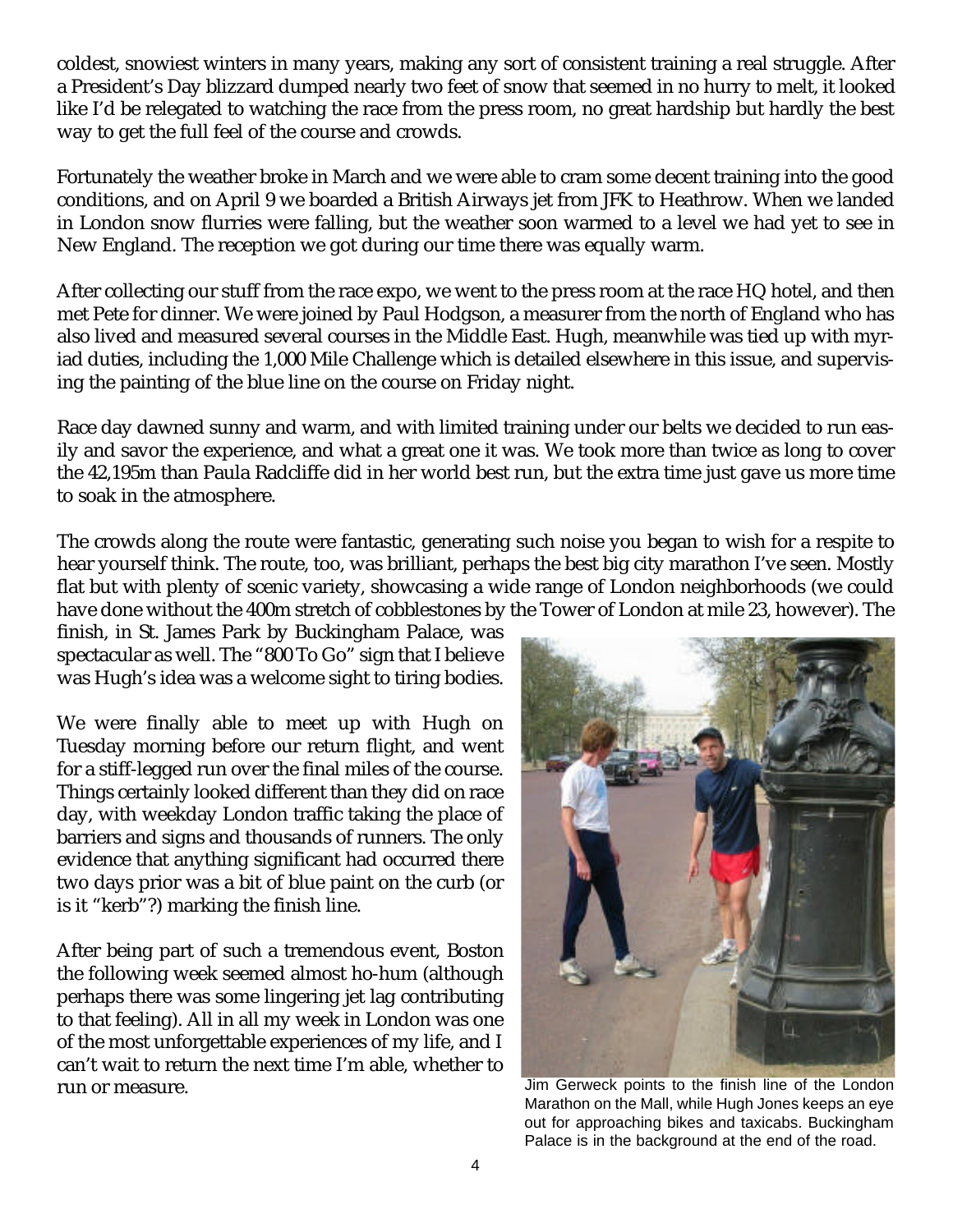#### **YEAR 2002 MEASUREMENT ACTIVITY**

This summary is based on the course list as it existed on March 17, 2003. It was assumed that all of the year 2002 courses had been received, and indeed few have been received since then. Here is how we did last year:

> Most active certifier: Tom McBrayer – 136 (136 in 2001) Most active measurer: Chuck Hinde, with 63 (62 in 2001) Most active state: Texas, with 154 courses certified (159 in 2001) Measurers active in 2000: 296 (298 in 2001) State with most active measurers: Texas, with 22 (25 in 2001) Courses certified in 2002: 1189 (1242 in 2001) New measurers in 2001: 57 (59 in 2001)

#### **LENGTHS OF COURSES CERTIFIED IN 2002**

| Length          | Number | Percent |
|-----------------|--------|---------|
| 5 km            | 595    | 49.8    |
| $10 \text{ km}$ | 162    | 13.6    |
| Mar             | 79     | 6.6     |
| Hmar            | 69     | 5.8     |
| Cal             | 65     | 5.4     |
| 8 km            | 39     | 3.3     |
| 5 mi            | 35     | 2.9     |
| $10 \text{ mi}$ | 21     | 1.8     |
| 4 mi            | 21     | 1.8     |
| 1 mi            | 17     | 1.4     |
| $15 \text{ km}$ | 13     | 1.1     |
| Other           | 79     | 6.6     |
|                 |        |         |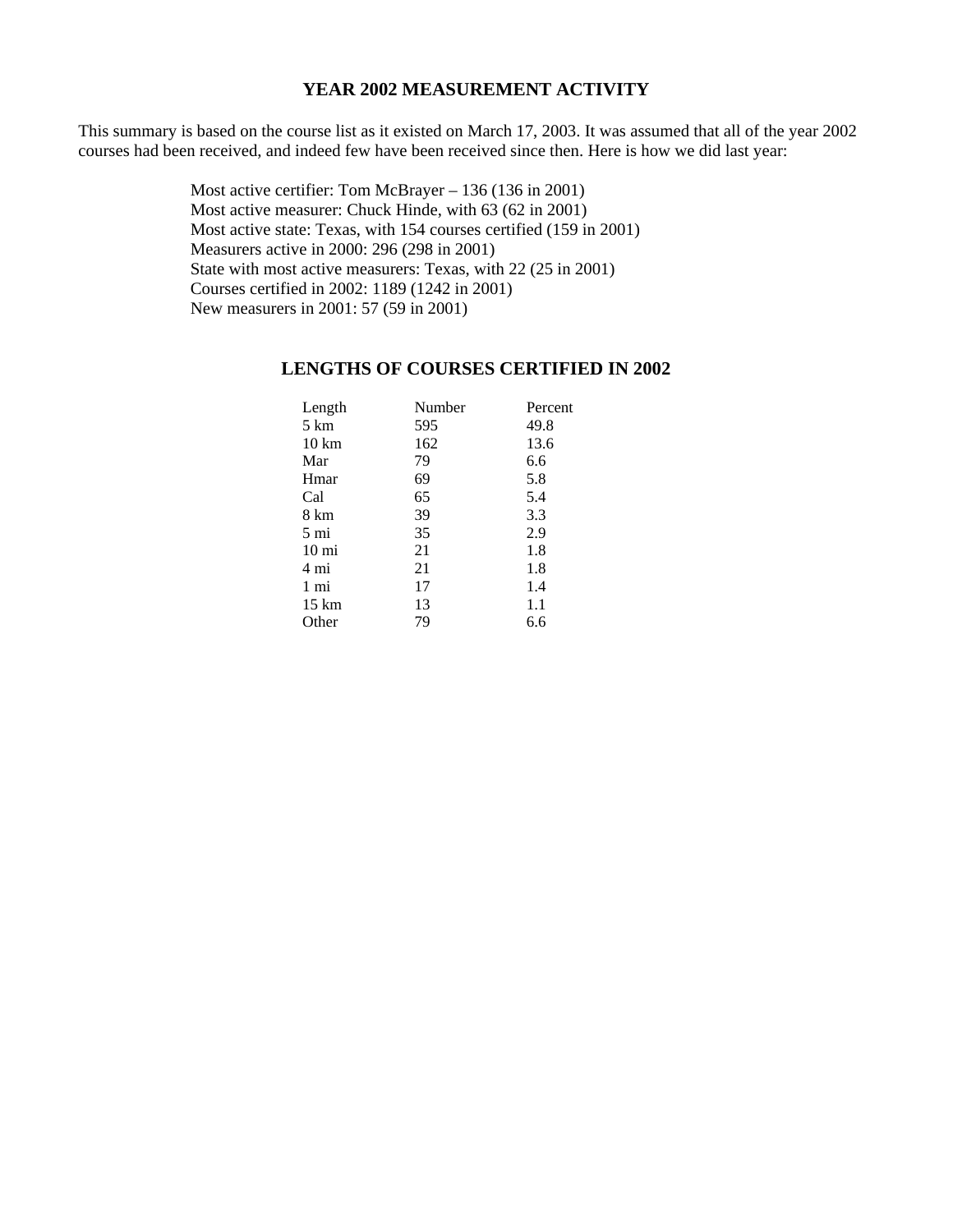#### **2002 CERTIFICATION STATISTICS**

| <b>Courses Certified</b> |                 |                          |                                                         |
|--------------------------|-----------------|--------------------------|---------------------------------------------------------|
|                          |                 | <b>Measurers Active</b>  |                                                         |
| in State in 2002         |                 | In State in 2002         |                                                         |
| ТX                       | 154             | <b>ΤX</b>                | $\overline{2}$                                          |
| ΙĹ                       | 92              | $\overline{\mathsf{NY}}$ | $\overline{2}$                                          |
| $\overline{NY}$          | $\overline{72}$ | <b>FL</b>                | 16                                                      |
| $\overline{\text{NC}}$   | 66              | CA                       | $\overline{1}$                                          |
| <b>FL</b>                | 61              | CO                       | $\overline{1}$                                          |
| CA                       | 57              | CT                       | $\overline{\mathbf{1}}$                                 |
| <b>NJ</b>                | 46              | OH                       | $\overline{1}$                                          |
| $\overline{\text{MI}}$   | 44              | ΚS                       | $\overline{1}$                                          |
| $\overline{\mathsf{MN}}$ | $\overline{37}$ | $\overline{\text{NC}}$   | $\overline{1}$                                          |
| ΤŃ                       | 36              | SC                       | $\overline{1}$                                          |
| VA                       | $\overline{33}$ | ΤÑ                       | $\overline{1}$                                          |
| $\overline{SC}$          | $\overline{32}$ | VA                       | $\overline{1}$                                          |
| CO                       | 30              | MO                       | $\overline{9}$                                          |
| $\overline{KS}$          | 28              | WI                       | $\overline{9}$                                          |
| MO                       | 27              | IL                       | $\overline{8}$                                          |
| OH                       | <u>26</u>       | NJ                       | $\frac{8}{7}$                                           |
| MA                       | $\overline{25}$ | GA                       |                                                         |
| $\overline{\mathsf{OK}}$ | 24              | PA                       | $\overline{7}$                                          |
| $\overline{\text{CT}}$   | 22              | WA                       | 7                                                       |
| <b>MD</b>                | 22              | IN                       | $\overline{6}$                                          |
| PA                       | $\overline{22}$ | ΜN                       | $\overline{6}$                                          |
| <b>AL</b>                | 20              | $\overline{IA}$          | 5                                                       |
| $\overline{I}$           | 17              | MA                       | 5                                                       |
| WA                       | $\overline{17}$ | MD                       |                                                         |
| WI                       | $\overline{17}$ | МE                       | $\frac{5}{5}$                                           |
| $\overline{AZ}$          | 16              | AL                       | $\overline{4}$                                          |
| $\overline{IA}$          | 16              | $\overline{AR}$          | $\overline{4}$                                          |
| DC                       | 15              | $\overline{AZ}$          | $\overline{4}$                                          |
| $\overline{\mathsf{NH}}$ | 15              | KY                       | $\overline{4}$                                          |
| GA                       | 12              | OK                       | $\overline{4}$                                          |
| AR                       | 10              | MI                       | 3                                                       |
| R <sub>l</sub>           | 9               | <b>NH</b>                | $\overline{3}$                                          |
| МE                       | 8               | ΝM                       |                                                         |
| $\overline{\mathsf{VT}}$ | 8               | $\overline{SD}$          | $\frac{3}{3}$                                           |
| <b>MS</b>                | 6               | ĀΚ                       | $\overline{c}$                                          |
| $\overline{\mathtt{UT}}$ | 6               | $\overline{\text{DC}}$   | $\overline{2}$                                          |
| MT                       | $\overline{5}$  | $\overline{\sf DE}$      | $\overline{2}$                                          |
| OR                       | 5               | LÄ                       | $\overline{\mathbf{c}}$                                 |
| WV                       | 5               | $M\overline{S}$          |                                                         |
| KY                       | 4               | МT                       | $\frac{2}{2}$ $\frac{2}{2}$ $\frac{2}{2}$ $\frac{2}{1}$ |
| ND                       | 4               | ND                       |                                                         |
| DE                       | 3               | NV                       |                                                         |
| LA                       | 3               | OR                       |                                                         |
| NΜ                       | $\overline{3}$  | WV                       |                                                         |
| SD                       | $\overline{3}$  | HI                       |                                                         |
| ΑK                       | $\overline{2}$  | $\overline{R}$           | 1                                                       |
| HI                       | $\overline{2}$  | UT                       | $\overline{1}$                                          |
| ÑV                       | $\overline{2}$  | VT                       | 1                                                       |
|                          | $\overline{0}$  |                          |                                                         |
| ID                       |                 | $\overline{D}$           | $\overline{0}$                                          |
| <b>NE</b>                | 0               | $\overline{\sf NE}$      | 0                                                       |
| WY                       | 0               | WY                       | 0                                                       |
| Total                    | 1189            | Total                    | 29                                                      |
|                          |                 |                          |                                                         |

| <b>Irses Certified</b>            |                 |                          | <b>Measurers Active</b> | <b>Courses Certified</b> |                 |
|-----------------------------------|-----------------|--------------------------|-------------------------|--------------------------|-----------------|
| tate in 2002                      |                 | In State in 2002         |                         | by Certifiers in 2002    |                 |
| $\overline{\mathsf{T}}\mathsf{X}$ | 154             | ТX                       | 22                      | <b>ETM</b>               | 134             |
| IL                                | 92              | <b>NY</b>                | 20                      | <b>JW</b>                | 108             |
| ΝÝ                                | 72              | $\overline{FL}$          | 16                      | AM                       | 68              |
| <b>NC</b>                         | 66              | CA                       | 12                      | PH                       | 67              |
| $\overline{FL}$                   | 61              | $\overline{C}$           | 11                      | $\overline{BG}$          | 56              |
| CA                                | 57              | $\overline{\text{CT}}$   | 11                      | <b>DL</b>                | 56              |
| <b>NJ</b>                         | 46              | OH                       | 11                      | <b>RH</b>                | 45              |
| MI                                | 44              | KS                       | $\overline{10}$         | $\overline{RT}$          | 45              |
| $\overline{\mathsf{MN}}$          | $\overline{37}$ | $\overline{\text{NC}}$   | 10                      | $\overline{\mathsf{SH}}$ | 45              |
| $\overline{\text{TN}}$            | $\overline{36}$ | $\overline{SC}$          | $\overline{10}$         | RS                       | 42              |
| VA                                | $\overline{33}$ | $\overline{\text{TN}}$   | 10                      | GAN                      | $\overline{37}$ |
| $\overline{\text{SC}}$            | $\overline{32}$ | VA                       | 10                      | $\overline{RN}$          | $\overline{37}$ |
| CO                                | 30              | <b>MO</b>                | 9                       | <b>RR</b>                | $\overline{37}$ |
| $\overline{\text{KS}}$            | 28              | $\overline{\mathsf{W}}$  | 9                       | DP                       | 36              |
| МO                                | 27              | IL                       | 8                       | PR                       | 34              |
| OН                                | 26              | <b>NJ</b>                | 8                       | $\overline{BS}$          | 32              |
| MA                                |                 | GA                       | $\overline{7}$          | JF                       | 31              |
| ŌK                                | 25<br>24        | $\overline{PA}$          | $\overline{7}$          | WN                       |                 |
|                                   |                 |                          |                         |                          | 30              |
| CT                                | 22              | WA                       | 7                       | $\overline{\mathsf{JS}}$ | 26              |
| МD                                | $\overline{22}$ | IN                       | 6                       | $\overline{BB}$          | 24              |
| PA                                | $\overline{22}$ | MN                       | 6                       | <b>WB</b>                | $\overline{23}$ |
| <b>AL</b>                         | $\overline{20}$ | IA                       | 5                       | DR                       | $\overline{21}$ |
| $\overline{\mathsf{N}}$           | 17              | <b>MA</b>                | 5                       | $\overline{5}$           | 17              |
| WA                                | 17              | MD                       | 5                       | <b>BL</b>                | 16              |
| WI                                | 17              | <b>ME</b>                | 5                       | $\overline{\text{MW}}$   | 15              |
| <b>AZ</b>                         | 16              | AL                       | 4                       | <b>LMB</b>               | 14              |
| IA                                | 16              | AR                       | 4                       | <b>MF</b>                | 12              |
| DC                                | 15              | AZ                       | $\overline{4}$          | WC                       | 12              |
| <b>NH</b>                         | 15              | $\overline{XY}$          | 4                       | <b>TK</b>                | 11              |
| GA                                | 12              | OK                       | 4                       | $\overline{DLP}$         | 10              |
| AR                                | 10              | $\overline{\mathsf{M}}$  | 3                       | JG                       | 8               |
| R <sub>l</sub>                    | 9               | <b>NH</b>                | 3                       | ΚU                       | 6               |
| МE                                | 8               | $\overline{\text{NM}}$   | $\overline{3}$          | LB                       | 6               |
| VT                                | $\overline{8}$  | SD                       | $\overline{3}$          | $\overline{GT}$          | 5               |
| $\overline{\mathsf{MS}}$          | 6               | $\overline{\mathsf{AK}}$ | $\overline{2}$          | $\overline{DB}$          | 4               |
| UT                                | 6               | $\overline{DC}$          | $\overline{2}$          | $\overline{XY}$          | $\overline{4}$  |
| МT                                | 5               | $\overline{DE}$          | $\overline{2}$          | $\overline{\mathsf{DK}}$ | 3               |
| $\overline{\mathsf{OR}}$          | 5               | LA                       | $\overline{2}$          | DL                       | $\overline{3}$  |
| WV                                | 5               | <b>MS</b>                | $\overline{c}$          | DS                       | 3               |
| KY                                | 4               | MT                       | 2                       | BC                       | 2               |
| ND                                | 4               | ND                       | $\overline{c}$          | <b>FW</b>                | 2               |
| DE                                | 3               | <b>NV</b>                | $\overline{\mathbf{c}}$ | BDC                      | 1               |
| ĪΑ                                | 3               | OR                       | $\overline{2}$          | <b>EM</b>                | 1               |
| ΝM                                | 3               | WV                       | 2                       |                          |                 |
| SD                                | 3               | HI                       | 1                       | Total                    | 1189            |
| ĀΚ                                | $\overline{2}$  | <b>RI</b>                | 1                       |                          |                 |
| HI                                | 2               | ŪT                       | 1                       |                          |                 |
| NV                                | 2               | VT                       | 1                       | This data was taker      |                 |
| ID                                | 0               | ID                       | 0                       | list as it existed on I  |                 |
| NΕ                                | 0               | NE                       | 0                       |                          |                 |
| ŴΥ                                | 0               | WY                       | 0                       |                          |                 |
|                                   |                 |                          |                         |                          |                 |
|                                   |                 |                          |                         |                          |                 |

Total 296

| Courses Certified               |                         | <b>Measurers Active</b>  |                 | <b>Courses Certified</b> |                       | Measurers with |                 |
|---------------------------------|-------------------------|--------------------------|-----------------|--------------------------|-----------------------|----------------|-----------------|
| in State in 2002                |                         | In State in 2002         |                 |                          | by Certifiers in 2002 | 10 or more     |                 |
| TX                              | 154                     | <b>TX</b>                | 22              | <b>ETM</b>               | 134                   | Hinde          | 63              |
| Ī                               | $\overline{92}$         | NY                       | $\overline{20}$ | $\overline{\mathsf{JW}}$ | 108                   | <b>Hess</b>    | 35              |
| <b>NY</b>                       | $\overline{72}$         | $\overline{FL}$          | 16              | AM                       | 68                    | Thurston       | 32              |
| $\overline{\text{NC}}$          | 66                      | CA                       | 12              | PH                       | 67                    | Hronjak        | 31              |
| $\overline{FL}$                 | 61                      | $\overline{c}$           | $\overline{11}$ | $\overline{BG}$          | 56                    | Ashby          | 29              |
| $\overline{CA}$                 | $\overline{57}$         | $\overline{\text{CT}}$   | 11              | <b>DL</b>                | 56                    | Ferguson       | 28              |
| <b>NJ</b>                       | 46                      | OH                       | 11              | <b>RH</b>                | 45                    | Dewey          | 26              |
| $\overline{M}$                  | $\overline{44}$         | KS                       | $\overline{10}$ | RT                       | 45                    | McBrayer       | $\overline{25}$ |
| <b>MN</b>                       | $\overline{37}$         | $\overline{\text{NC}}$   | 10              | $\overline{\mathsf{SH}}$ | 45                    | <b>Clines</b>  | $\overline{22}$ |
| $\overline{T}N$                 | 36                      | $\overline{SC}$          | 10              | $\overline{\text{RS}}$   | 42                    | Nelson         | $\overline{22}$ |
| VA                              | $\overline{33}$         | $\overline{\text{TN}}$   | 10              | GAN                      | $\overline{37}$       | Recker         | $\overline{22}$ |
| $\overline{SC}$                 | $\overline{32}$         | VA                       | 10              | $\overline{RN}$          | $\overline{37}$       | Scardera       | $\overline{22}$ |
| $\overline{\text{co}}$          | 30                      | $\overline{MO}$          | $\overline{9}$  | $\overline{RR}$          | 37                    | Sissala        | $\overline{21}$ |
| $\overline{KS}$                 | 28                      | $\overline{\mathsf{W}}$  | $\overline{9}$  | $\overline{DP}$          | 36                    | Joline         | 18              |
| <b>MO</b>                       | 27                      | IL                       | 8               | <b>PR</b>                | 34                    | Knoedel        | 18              |
| $\overline{\overline{\Omega}}$  | 26                      | <b>NJ</b>                | $\overline{8}$  | $\overline{BS}$          | $\overline{32}$       | Hubbard        | $\overline{17}$ |
| MA                              | 25                      | GA                       | $\overline{7}$  | $\overline{\mathsf{JF}}$ | 31                    | Morgan         | 14              |
| OK                              | 24                      | PA                       | 7               | <b>WN</b>                | 30                    | White          | 13              |
| CT                              | 22                      | <b>WA</b>                | $\overline{7}$  | <b>JS</b>                | 26                    | Lafarlette     | 12              |
| <b>MD</b>                       | 22                      | IN                       | 6               | <b>BB</b>                | 24                    | Fitzpatrick    | 11              |
| $\overline{PA}$                 | 22                      | MN                       | 6               | <b>WB</b>                | 23                    | Knight         | 11              |
| <b>AL</b>                       | 20                      | IA                       | 5               | $\overline{DR}$          | 21                    | Melanson       | 11              |
| $\overline{\mathsf{I}}$         | 17                      | MA                       | 5               | JD                       | 17                    | Rhodes         | $\overline{11}$ |
| <b>WA</b>                       | 17                      | <b>MD</b>                | 5               | BL                       | $\overline{16}$       | Vaitones       | $\overline{11}$ |
| WI                              | 17                      | ME                       | 5               | <b>MW</b>                | 15                    | Wood           | 11              |
| AΖ                              | 16                      | AL                       | $\overline{4}$  | <b>LMB</b>               | 14                    | Lorenz         | 10              |
| IA                              | $\overline{16}$         | <b>AR</b>                | 4               | $\overline{\mathsf{MF}}$ | $\overline{12}$       | Smith          | 10              |
| $\overline{DC}$                 | $\overline{15}$         | AZ                       | 4               | <b>WC</b>                | $\overline{12}$       | Witkowski      | 10              |
| $\overline{\overline{\bf \Pi}}$ | $\overline{15}$         | KY                       | 4               | $\overline{\mathsf{TK}}$ | 11                    |                |                 |
| $\overline{GA}$                 | $\overline{12}$         | $\overline{\mathsf{OK}}$ | $\overline{4}$  | <b>DLP</b>               | 10                    | Total          | 566             |
| $\overline{AR}$                 | 10                      | $\overline{\mathsf{M}}$  | $\overline{3}$  | JG                       | $\overline{8}$        |                |                 |
| R <sub>l</sub>                  | 9                       | <b>NH</b>                | 3               | KU                       | 6                     |                |                 |
| <b>ME</b>                       | $\overline{8}$          | <b>NM</b>                | $\overline{3}$  | LB                       | $\overline{6}$        |                |                 |
| $V$ T                           | $\overline{8}$          | $\overline{SD}$          | $\overline{3}$  | GT                       | $\overline{5}$        |                |                 |
| <b>MS</b>                       | $\overline{6}$          | <b>AK</b>                | $\overline{2}$  | $\overline{DB}$          | $\overline{4}$        |                |                 |
| $\overline{11}$                 | $\overline{\mathsf{c}}$ | $\overline{P}$           | $\overline{2}$  | κv                       | Λ                     |                |                 |

DK 3 This column contains DL 3 surnames only. Note DS 3 that several measurers  $BC \t 2 \t | may share the same$ FW 2 surname.

This data was taken from the course list as it existed on March 17, 2003.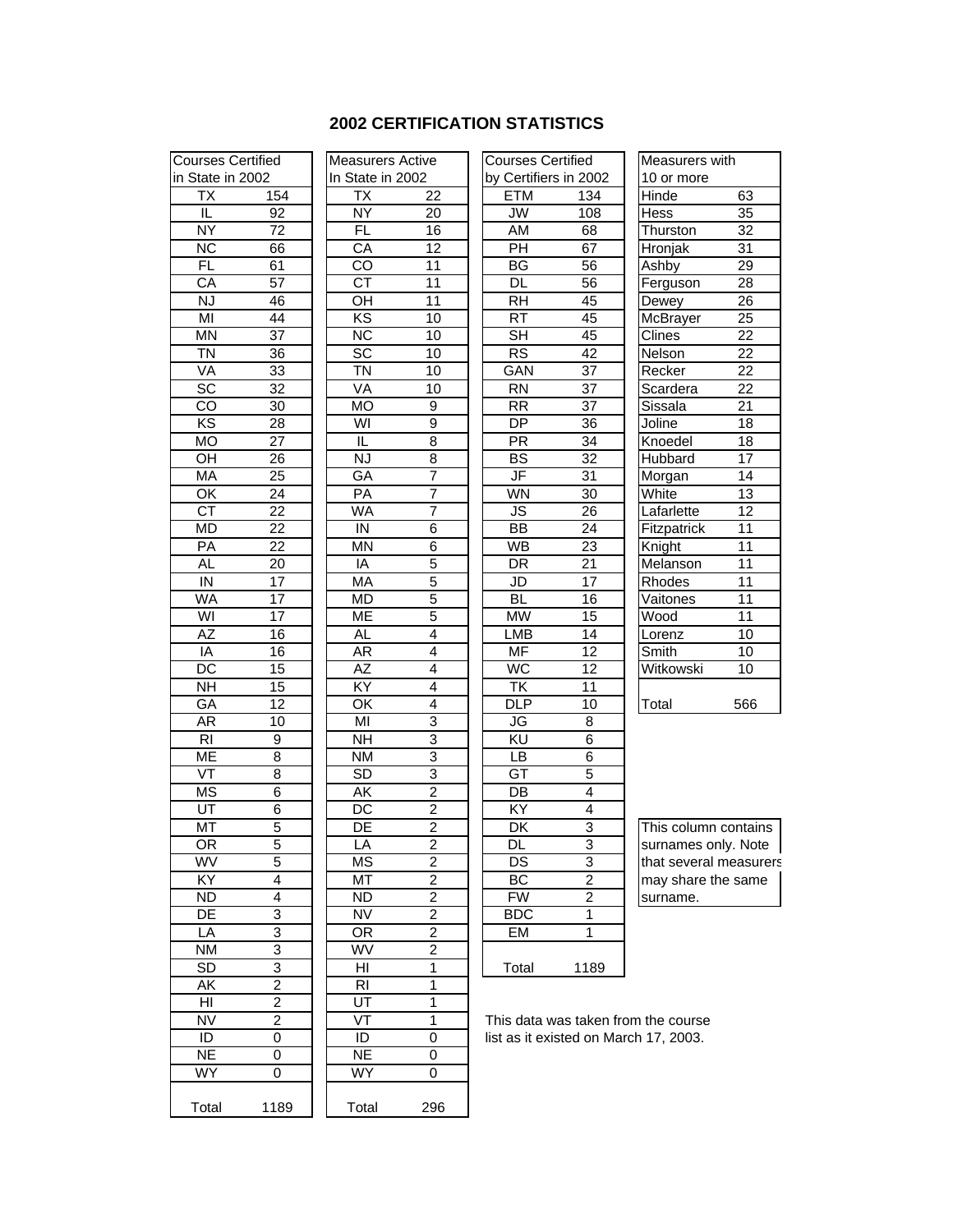#### **US CERTIFIED COURSES BY YEAR**

| Year | <b>Courses</b>  |                                                                  | Year | Avg k             |
|------|-----------------|------------------------------------------------------------------|------|-------------------|
| 1963 | 2               | <b>US CERTIFIED COURSES 1963-2002</b>                            | 1963 | 9.9               |
| 1965 | $\overline{25}$ |                                                                  | 1965 | 21.4              |
| 1966 | $\overline{31}$ | 1400                                                             | 1966 | 26.9              |
| 1967 | $\overline{24}$ | 1200                                                             | 1967 | 29.3              |
| 1968 | $\overline{20}$ | Number Certified in Year                                         | 1968 | 33.5              |
| 1969 | $\overline{12}$ | 1000                                                             | 1969 | 20.7              |
| 1970 | 23              | 800                                                              | 1970 | 27.7              |
| 1971 | $\overline{31}$ | 600                                                              | 1971 | 33.3              |
| 1972 | 34              | 400                                                              | 1972 | 37.0              |
| 1973 | 60              | 200                                                              | 1973 | 33.6              |
| 1974 | 62              | $\Omega$                                                         | 1974 | 31.6              |
| 1975 | 59              | 1960<br>1970<br>1980<br>1990<br>2010<br>2000                     | 1975 | 29.1              |
| 1976 | 58              | Year                                                             | 1976 | 31.0              |
| 1977 | 52              |                                                                  | 1977 | 31.2              |
| 1978 | 202             |                                                                  | 1978 | 28.6              |
| 1979 | 334             |                                                                  | 1979 | 24.2              |
| 1980 | 400             | In these graphs, the data was taken from the historical list     | 1980 | 22.2              |
| 1981 | 464             | generated by Malcolm Heyworth, and combined with data from       | 1981 | 22.0              |
| 1982 | 521             | the modern list. Malcolm's data was used from 1963-1983,         | 1982 | 18.4              |
| 1983 | 633             | while 1984-2002 used the modern list                             | 1983 | 15.9              |
| 1984 | 830             |                                                                  | 1984 | 15.2              |
| 1985 | 1246            | All courses certified before 1982-1984 which did not contain the | 1985 | 14.2              |
| 1986 | 1238            | 1.001 short course prevention factor were decertified, and the   | 1986 | 13.5              |
| 1987 | 1162            | currently-used listing was begun.                                | 1987 | 11.1              |
| 1988 | 1108            |                                                                  | 1988 | 10.7              |
| 1989 | 1086            | <b>AVERAGE LENGTH OF CERTIFIED COURSES</b>                       | 1989 | 11.0              |
| 1990 | 1149            |                                                                  | 1990 | 10.5              |
| 1991 | 1220            |                                                                  | 1991 | 10.3              |
| 1992 | 1205            | 40                                                               | 1992 | 9.6               |
| 1993 | 1165            | Κm<br>35                                                         | 1993 | $\overline{10.0}$ |
| 1994 | 1053            | 30                                                               | 1994 | 9.7               |
| 1995 | 1148            | Length,<br>25                                                    | 1995 | 9.8               |
| 1996 | 1116            | 20                                                               | 1996 | 10.5              |
| 1997 | 1217            | Average<br>15                                                    | 1997 | 9.9               |
| 1998 | 1168            | 10                                                               | 1998 | 10.7              |
| 1999 | 1190            | $\sqrt{5}$                                                       | 1999 | 10.5              |
| 2000 | 1107            | $\overline{0}$                                                   | 2000 | 10.5              |
| 2001 | 1247            | 1960<br>1970<br>1980<br>1990<br>2000<br>2010                     | 2001 | 10.2              |
| 2002 | 1189            | Voor                                                             | 2002 | 11.5              |





| Year             | Avg km            |
|------------------|-------------------|
| 1963             | 9.9               |
| 1965             | $\overline{21.4}$ |
| 1966             | 26.9              |
| 1967             | 29.3              |
| 1968             | 33.5              |
| 1969             | $\overline{2}0.7$ |
| 1970             | $\frac{27.7}{2}$  |
| 1971             | 33.3              |
| 1972             | $\overline{3}7.0$ |
| 1973             | 33.6              |
| 1974             | 31.6              |
| 1975             | 29.1              |
| 1976             | 31.0              |
| 1977             | 31.2              |
| 1978             |                   |
| 1979             | 28.6<br>24.2      |
| 1980             | $\overline{22.2}$ |
| 1981             | 22.0              |
| 1982             | 18.4              |
| 1983             | 15.9              |
| 1984             | $\frac{1}{15.2}$  |
| 1985             | 14.2              |
| 1986             | 13.5              |
| 1987             | 11.1              |
| 1988             | 10.7              |
| 1989             | 11.0              |
| 1990             | 10.5              |
| 1991             | 10.3              |
| 1992             | 9.6               |
| 1993             | 10.0              |
| 1994             | 9.7               |
| 1995             | 9.8               |
| 1996             | $\overline{10.5}$ |
| 1997             | 9.9               |
| 1998             | 10.7              |
| 1999             | 10.5              |
| 2000             | 10.5              |
| 2001             | 10.2              |
| $\frac{1}{2002}$ | 11.5              |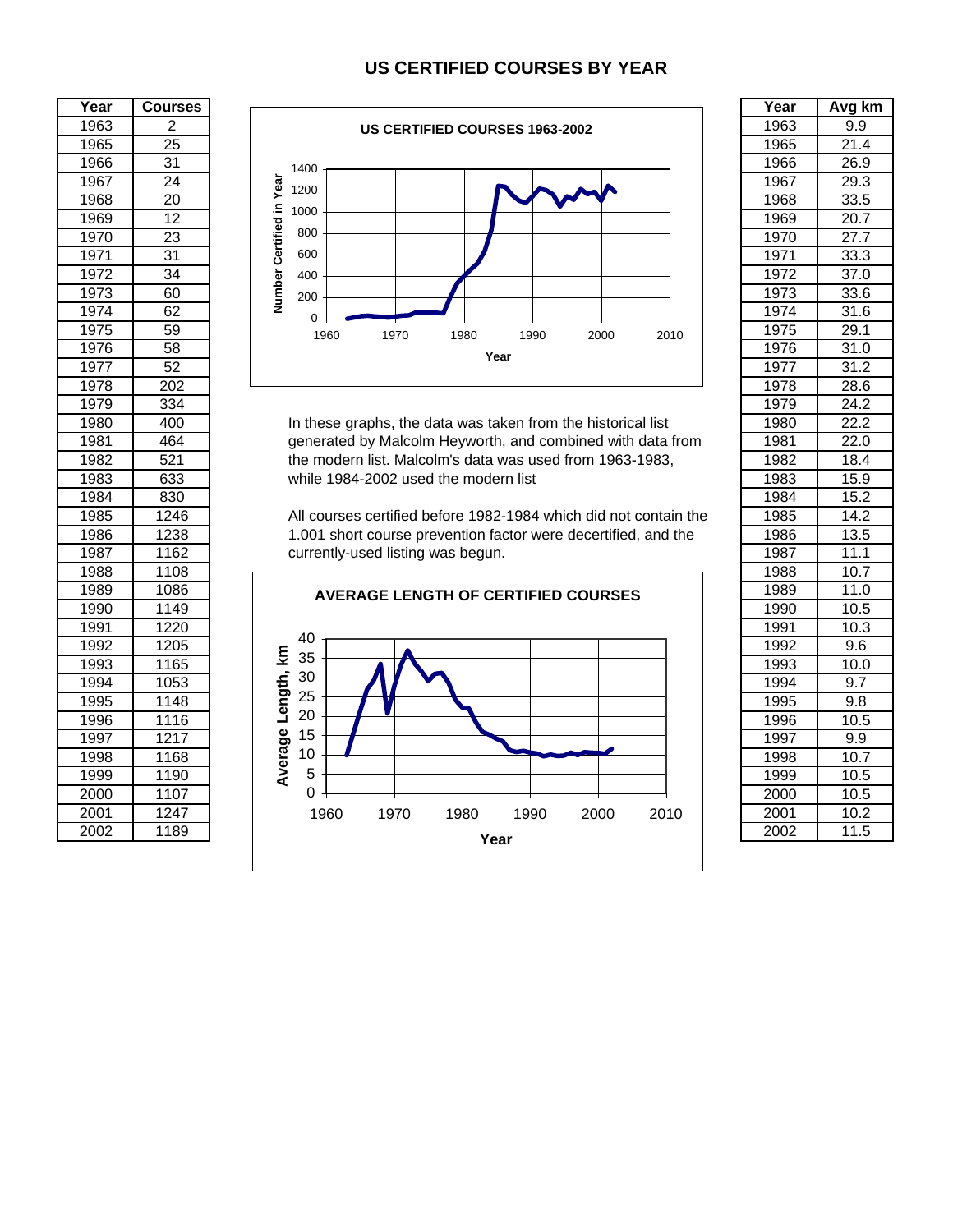## **PERFORMANCE OF USATF MEASURERS SINCE 1982**

| <b>Top Measurers</b><br><b>Since 1982</b> |                |
|-------------------------------------------|----------------|
|                                           |                |
| <b>Measurer</b>                           | <b>Course:</b> |
| Lafarlette                                | 692            |
| Scardera                                  | 586            |
| Nicoll                                    | 551            |
| Linnerud                                  | 537            |
| Hinde                                     | 489            |
| Thurston                                  | 478            |
| White                                     | 434            |
| <b>Brannen</b>                            | 408            |
| McBrayer                                  | 400            |
| Courtney                                  | 323            |
| Hubbard                                   | 316            |
| Recker                                    | 311            |
| Beach                                     | 283            |
| Knoedel                                   | 279            |
| Riegel                                    | 278            |
| Nelson                                    | 248            |
| Smith                                     | 242            |
| Knight                                    | 234            |
| Witkowski                                 | 229            |
| Sissala                                   | 228            |
| Wight                                     | 204            |
| Dewey                                     | 202            |
| Newman                                    | 189            |
| Ashby                                     | 165            |
| Hronjak                                   | 164            |
| Ferguson                                  | 162            |
| <b>Standish</b>                           | 158            |
| Connolly                                  | 153            |
| Hess                                      | 153            |
| Ensz                                      | 152            |
| Wisser                                    | 152            |
| Hickey                                    | 143            |
| <b>Belleville</b>                         | 140            |
| Melanson                                  | 137            |
| Berglund                                  | 129            |
| Letson                                    | 129            |
| Wickiser                                  | 127            |
| Lucas                                     | 120            |
| Polansky                                  | 116            |
| <b>GuidoBros</b>                          | 114            |
| Rhodes                                    | 111            |
| Katz                                      | 110            |
| LeBlanc                                   | 107            |
| Grass                                     | 106            |
| Pierce                                    | 105            |

| <b>TOD Measurers</b><br><b>Since 1982</b> |                      | Courses measured<br>by Other Measurers | by Year            | <b>New Measurers</b> |                  |
|-------------------------------------------|----------------------|----------------------------------------|--------------------|----------------------|------------------|
| <b>Measurer</b>                           | <b>Courses</b>       | <b>Courses</b>                         | Number of          |                      | <b>New</b>       |
| Lafarlette                                | 692                  |                                        | Measured Measurers | Year                 | <b>Measurers</b> |
| Scardera                                  | 586                  | 50 to 99                               | 40                 | 1979                 |                  |
| Nicoll                                    | 551                  | 20 to 49                               | 94                 | 1982                 | 17               |
| Linnerud                                  | 537                  | 10 to 19                               | 145                | 1983                 | 191              |
| Hinde                                     | 489                  | 5 to 9                                 | 212                | 1984                 | 172              |
| Thurston                                  | 478                  | 2 to 4                                 | 581                | 1985                 | 192              |
| White                                     | 434                  | 1 only                                 | 695                | 1986                 | 150              |
|                                           | $\sim$ $\sim$ $\sim$ |                                        |                    | . <u>.</u>           |                  |

| <b>Top Measurers</b><br><b>Since 1982</b> |                | <b>Courses Measured</b><br>by Other Measurers | <b>New Measurers</b><br>by Year |                  |  |  |  |
|-------------------------------------------|----------------|-----------------------------------------------|---------------------------------|------------------|--|--|--|
| Measurer                                  | <b>Courses</b> | Number of<br>Courses                          |                                 | <b>New</b>       |  |  |  |
| Lafarlette                                | 692            | <b>Measurers</b><br><b>Measured</b>           | Year                            | <b>Measurers</b> |  |  |  |
| Scardera                                  | 586            | 50 to 99<br>40                                | 1979                            | 1                |  |  |  |
| Nicoll                                    | 551            | 20 to 49<br>94                                | 1982                            | 17               |  |  |  |
| Linnerud                                  | 537            | 10 to 19<br>145                               | 1983                            | 191              |  |  |  |
| Hinde                                     | 489            | 5 to 9<br>212                                 | 1984                            | 172              |  |  |  |
| Thurston                                  | 478            | 2 to 4<br>581                                 | 1985                            | 192              |  |  |  |
| White                                     | 434            | 695<br>1 only                                 | 1986                            | 150              |  |  |  |
| <b>Brannen</b>                            | 408            |                                               | 1987                            | 95               |  |  |  |
| McBrayer                                  | 400            |                                               | 1988                            | 96               |  |  |  |
| Courtney                                  | 323            | Note: These listings are                      | 1989                            | 96               |  |  |  |
| Hubbard                                   | 316            | based on sorted surnames                      | 1990                            | 93               |  |  |  |
| Recker                                    | 311            | only, thus some inaccuracy                    | 1991                            | 76               |  |  |  |
| Beach                                     | 283            | exists.                                       | 1992                            | 85               |  |  |  |
| Knoedel                                   | 279            |                                               | 1993                            | 57               |  |  |  |
| Riegel                                    | 278            |                                               | 1994                            | 50               |  |  |  |
| Nelson                                    | 248            |                                               | 1995                            | 46               |  |  |  |
| Smith                                     | 242            |                                               | 1996                            | 61               |  |  |  |
| Knight                                    | 234            |                                               | 1997                            | 59               |  |  |  |
| Witkowski                                 | 229            |                                               | 1998                            | 46               |  |  |  |
| Sissala                                   | 228            |                                               | 1999                            | 58               |  |  |  |
| Wight                                     | 204            |                                               | 2000                            | 51               |  |  |  |
| Dewey                                     | 202            |                                               | 2001                            | 59               |  |  |  |
| Newman                                    | 189            |                                               | 2002                            | 57               |  |  |  |

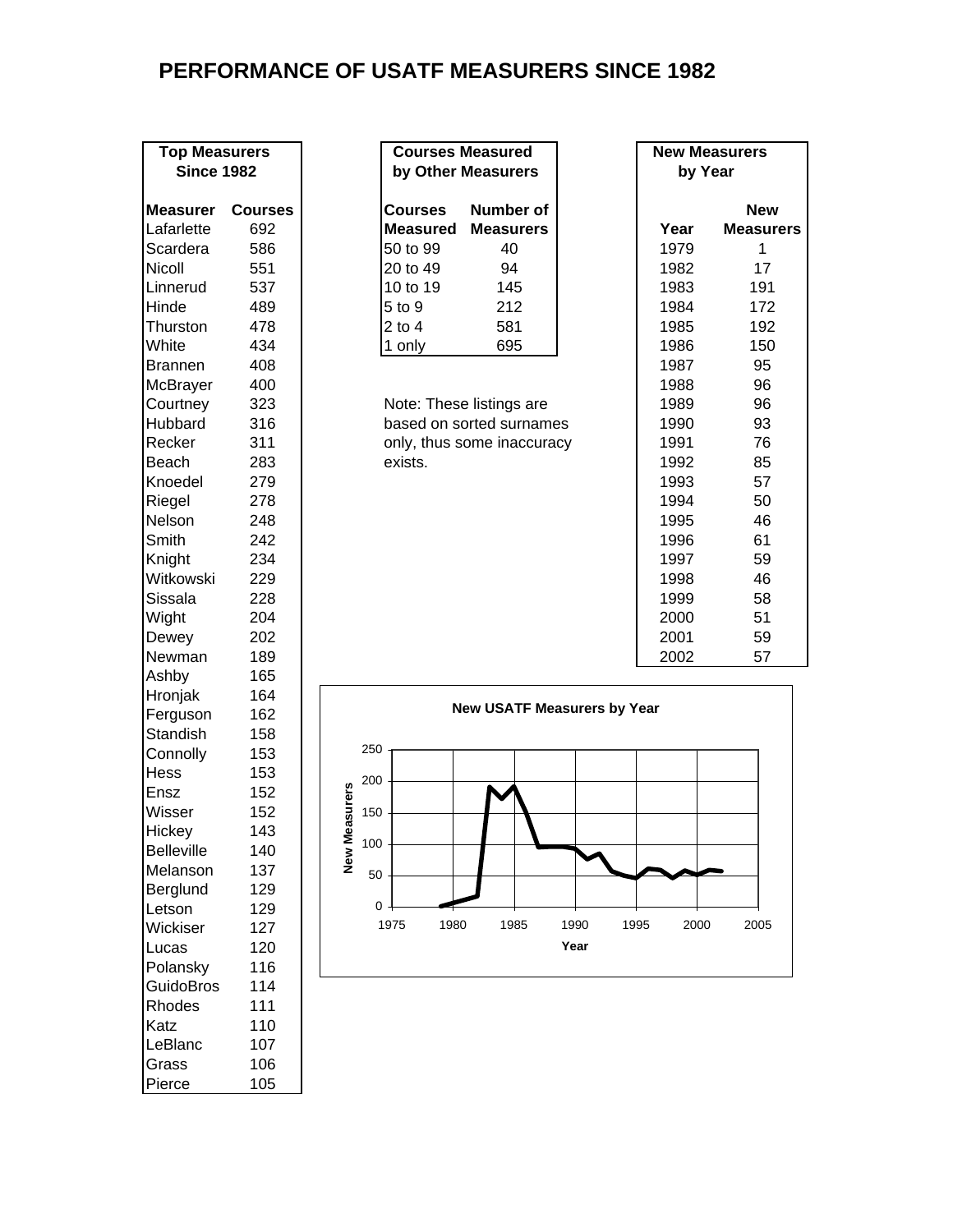#### **NUMBER OF CERTIFIED COURSES BY CERTIFIER AND YEAR**

This data was taken from the course list as it existed on March 17, 2003

Only those certifiers active in 2002 are shown in this listing.

|                          | 1982         | 1983            | 1984 |                | 1985 1986       | 1987            | 1988            | 1989         | 1990 1991       |                 | 1992            | 1993            | 1994           | 1995            | 1996           | 1997           | 1998            | 1999           | 2000            | 2001            | 2002           | Total                   |
|--------------------------|--------------|-----------------|------|----------------|-----------------|-----------------|-----------------|--------------|-----------------|-----------------|-----------------|-----------------|----------------|-----------------|----------------|----------------|-----------------|----------------|-----------------|-----------------|----------------|-------------------------|
| AM                       |              |                 |      |                |                 |                 |                 | 28           | 31              | 50              | 35              | 45              | 41             | 40              | 35             | 54             | 36              | 71             | 52              | 57              | 68             | 643                     |
| BB                       |              | $\overline{35}$ | 72   | 81             | 73              | 66              | 60              | 55           | 52              | 74              | 79              | 49              | 56             | 60              | 35             | 50             | 39              | 33             | 34              | 37              | 24             | 1064                    |
| <b>BC</b>                |              |                 |      |                |                 |                 | 1               | 1            | 3               | $\overline{2}$  | $\overline{2}$  | 4               | 1              | 3               | 3              | $\overline{2}$ | 4               | 6              | 1               | 3               | $\overline{2}$ | $\overline{38}$         |
| BDC                      |              |                 |      |                |                 |                 |                 |              |                 |                 |                 |                 | 5              |                 |                |                | 4               | $\overline{2}$ |                 |                 | 1              | 12                      |
| ΒG                       |              |                 | 1    | 14             | $\overline{37}$ | $\overline{22}$ | 31              | 31           | $\overline{28}$ | 36              | $\overline{38}$ | $\overline{37}$ | 50             | 48              | 49             | 33             | $\overline{71}$ | 61             | 52              | 52              | 56             | $\overline{747}$        |
| BL                       |              |                 |      |                |                 |                 |                 |              |                 |                 |                 |                 |                |                 |                |                |                 |                |                 |                 | 16             | 16                      |
| BS                       |              |                 |      |                | 19              | 43              | 34              | 31           | 51              | 27              | 43              | 27              | 36             | 32              | 41             | 27             | 26              | 30             | 34              | 38              | 32             | 571                     |
| $\overline{DB}$          |              |                 |      |                | 6               | 50              | $\overline{71}$ | 38           | 39              | 45              | 43              | 41              | 39             | $\overline{31}$ | 26             | 43             | 3               | 3              | $\overline{2}$  | $\overline{2}$  | 4              | 486                     |
| DK                       |              | 1               | 10   | $\overline{7}$ | $\overline{2}$  | 3               |                 | 2            |                 |                 |                 |                 | 21             |                 | 21             | 19             | $\overline{7}$  | 3              | $\mathbf{1}$    | $\overline{2}$  | 3              | 102                     |
| DL                       |              |                 |      |                |                 | 23              | 18              | 16           | 41              | 77              | 68              | 51              | 53             | 66              | 53             | 72             | 53              | 66             | 51              | 53              | 56             | 817                     |
| DL                       |              |                 |      |                |                 |                 |                 |              |                 |                 |                 |                 |                |                 |                |                |                 |                | 13              | 1               | 3              | 17                      |
| <b>DLP</b>               |              |                 |      |                |                 |                 | 4               | 8            | 12              | 4               | 5               | 9               | 10             | 5               | 3              | 9              | 13              | 17             | 11              | 5               | 10             | 125                     |
| $\overline{DP}$          |              |                 |      |                |                 |                 | 10              | 23           | $\overline{27}$ | $\overline{35}$ | 36              | 29              | 29             | 14              | 10             | 11             | 12              | 20             | 19              | 22              | 36             | 333                     |
| DR                       |              | 1               | 10   | 15             | 20              | 19              | 19              | 29           | 17              | 19              | 19              | 21              | 20             | 18              | 17             | 42             | 24              | 26             | 32              | 23              | 21             | 412                     |
| DS                       |              |                 |      |                |                 |                 |                 |              |                 |                 |                 |                 | 2              | $\mathbf{1}$    | 3              | 3              | $\overline{2}$  | $\overline{2}$ | 9               | 9               | 3              | 34                      |
| EM                       |              |                 |      |                |                 |                 |                 |              |                 |                 |                 |                 |                |                 | $\overline{2}$ |                | $\mathbf{1}$    |                |                 |                 | $\mathbf{1}$   | $\overline{\mathbf{4}}$ |
| ETM                      |              |                 |      | 10             | 26              | 36              | 65              | 71           | 87              | 71              | 87              | 103             | 101            | 112             | 131            | 115            | 143             | 139            | 104             | 136             | 134            | 1671                    |
| <b>FW</b>                |              |                 |      |                |                 | $\overline{2}$  | 4               | 5            | 6               | 9               | 9               | $\mathbf{1}$    | $\overline{7}$ | $\overline{2}$  | 1              | 5              | 10              | $\mathbf{1}$   | 6               | 1               | $\overline{2}$ | 71                      |
| GAN                      |              |                 |      |                |                 |                 |                 |              |                 |                 | 15              | 31              | 24             | $\overline{25}$ | 16             | 42             | 48              | 42             | 48              | 46              | 37             | 374                     |
| GT                       |              |                 |      |                |                 |                 |                 | $\mathbf{1}$ | $\mathbf{1}$    | 3               | $\overline{7}$  | 10              |                | 3               |                |                | $\overline{c}$  |                |                 |                 | 5              | 32                      |
| JD                       |              |                 |      |                | 6               | 11              | 6               | 26           | 25              | 28              | 21              | 16              | 13             | 17              | 20             | 28             | 25              | 19             | $\overline{22}$ | $\overline{27}$ | 17             | 327                     |
| $\overline{\mathsf{JF}}$ |              |                 |      |                |                 |                 |                 |              |                 |                 |                 |                 |                |                 |                |                |                 |                | 14              | 31              | 31             | 76                      |
| <b>JG</b>                |              |                 |      |                |                 |                 |                 |              |                 |                 |                 |                 |                |                 |                |                |                 |                |                 | 4               | 8              | $\overline{12}$         |
| JS                       |              |                 |      |                |                 |                 |                 | 5            | 14              | 6               | 19              | 15              | 19             | 34              | 22             | 26             | 30              | 28             | 27              | 23              | 26             | 294                     |
| <b>JW</b>                |              |                 |      |                |                 |                 | 41              | 50           | 67              | 65              | 72              | 69              | 70             | 82              | 79             | 64             | 80              | 66             | 85              | 116             | 108            | 1114                    |
| KU                       |              |                 |      |                |                 |                 |                 | 1            | 5               | 15              | 11              | 14              | $\overline{7}$ | $\overline{4}$  | $\overline{7}$ | 8              | 8               | 15             | 17              | 6               | 6              | 124                     |
| ΚY                       |              |                 |      |                |                 | 5               | 3               |              | 6               | 3               | 4               | 3               | 3              | $\overline{2}$  |                | 9              |                 |                |                 |                 | 4              | 42                      |
| LB                       |              |                 |      |                |                 |                 | 3               | 13           | 15              | 12              | 9               | 11              | 8              | 14              | 13             | 6              | 15              | 16             | 14              | 2               | 6              | 157                     |
| LMB                      |              |                 |      |                |                 |                 |                 |              |                 |                 |                 |                 |                |                 |                |                |                 |                |                 |                 | 14             | 14                      |
| MF                       |              |                 |      |                |                 |                 |                 | 11           | $\overline{7}$  | 10              | $\overline{7}$  | 8               | 6              | 8               | 10             | 8              | 6               | 9              | $\overline{4}$  | 10              | 12             | 116                     |
| <b>MW</b>                |              |                 |      |                |                 |                 | 10              | 21           | 23              | 15              | $\overline{7}$  | 18              | 16             | 25              | 19             | 19             | 21              | 33             | 21              | 21              | 15             | 284                     |
| PH                       |              |                 |      |                |                 |                 |                 |              |                 |                 |                 |                 |                |                 | 42             | 65             | 41              | 47             | 72              | 73              | 67             | 407                     |
| $\overline{\mathsf{PR}}$ | $\mathbf{1}$ | 66              | 110  | 154            | 143             | 97              | 85              | 58           | 66              | 62              | 112             | 75              | 51             | $\overline{52}$ | 62             | 52             | $\overline{59}$ | 53             | 49              | $\overline{57}$ | 34             | 1498                    |
| <b>RH</b>                |              |                 |      |                |                 |                 |                 |              | 4               | 14              | 10              | 33              | 22             | 27              | 25             | 25             | 48              | 23             | 24              | 44              | 45             | 344                     |
| <b>RN</b>                |              |                 |      |                |                 |                 |                 |              |                 |                 | 5               | 36              | 18             | 22              | 21             | 39             | 38              | 36             | 36              | 43              | 37             | 331                     |
| <b>RR</b>                |              | 2               | 9    | 27             | 46              | 34              | 12              | 18           | 25              | 16              | 14              | $\overline{7}$  | 14             | 18              | 20             | 32             | 26              | 17             | 18              | 21              | 37             | 413                     |
| <b>RS</b>                |              | $\overline{2}$  | 24   | 48             | 51              | 55              | 76              | 68           | 52              | 83              | 61              | 43              | 38             | 60              | 44             | 61             | 52              | 74             | 54              | 74              | 42             | 1062                    |
| <b>RT</b>                |              | 9               | 41   | 66             | 55              | 61              | 51              | 23           | 22              | 31              | 22              | 30              | 23             | 42              | 39             | 34             | 39              | 28             | 39              | 42              | 45             | 742                     |
| <b>SH</b>                |              |                 |      |                | 22              | 36              | 31              | 19           | 33              | 17              | 25              | 39              | 32             | 58              | 37             | 33             | 20              | 31             | 37              | 34              | 45             | 549                     |
| TK                       |              | 11              | 33   | 32             | 43              | 37              | 29              | 8            | $\overline{7}$  | 19              | 11              | 13              | 9              | 15              | 11             | 20             | 18              | 16             | 13              | 28              | 11             | 384                     |
| WB                       |              |                 |      |                |                 |                 |                 |              |                 |                 |                 |                 |                | 12              | 39             | 41             | 27              | 31             | 16              | 33              | 23             | 222                     |
| <b>WC</b>                |              |                 |      |                |                 |                 |                 |              |                 |                 | 4               | 27              | 21             | 15              | 25             | 18             | 17              | 22             | 25              | 27              | 12             | 213                     |
| <b>WN</b>                |              | 4               | 32   | 125            | 125             | 112             | 106             | 117          | 138             | 148             | 140             | 93              | 81             | 74              | 67             | 36             | 49              | 41             | 31              | 31              | 30             | 1580                    |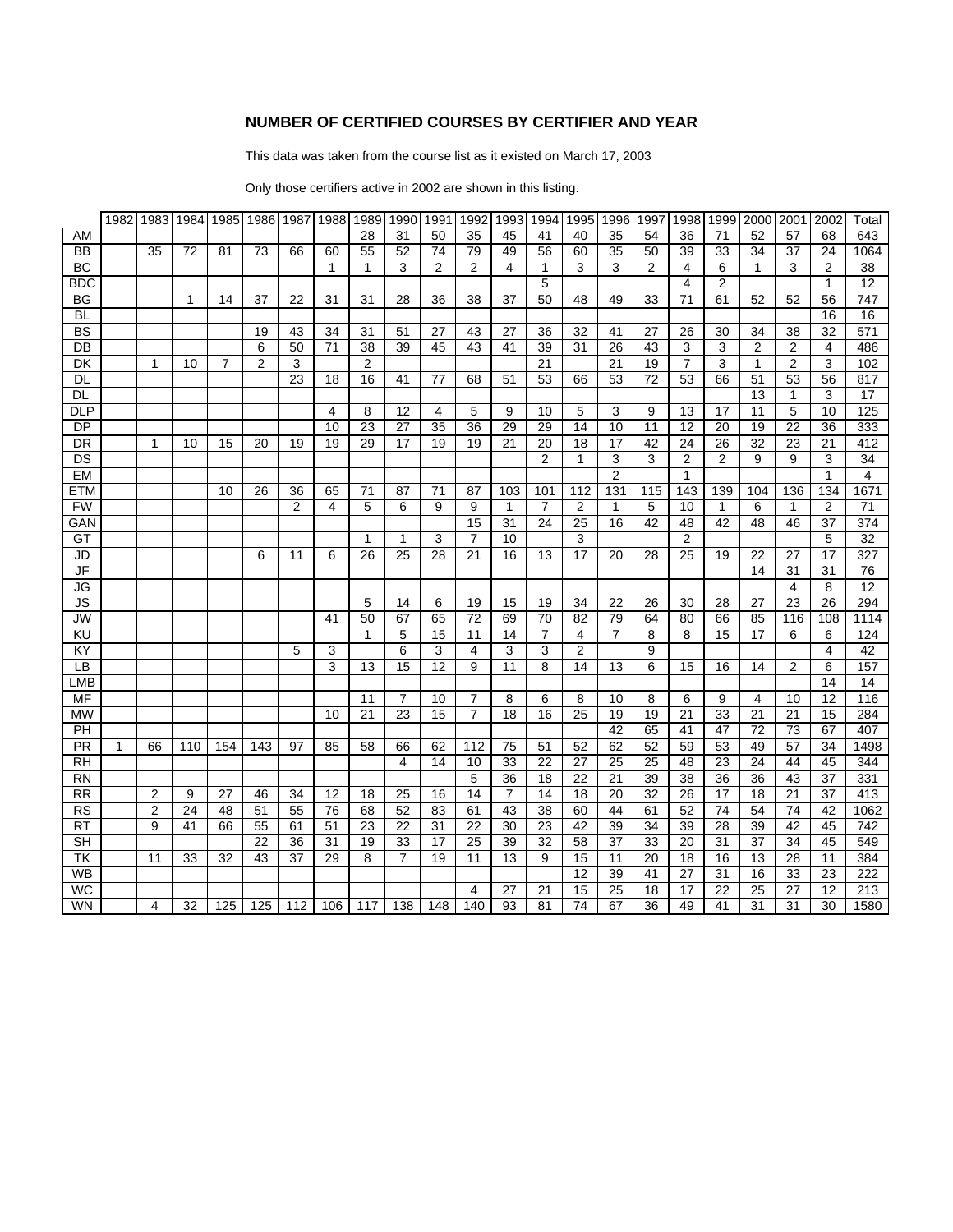#### **NUMBER OF CERTIFIED COURSES BY STATE AND YEAR**

This data was taken from the course list as it existed on March 17, 2003

|           | 1979        | 1982 |              | 1983 1984         | 1985                 | 1986            | 1987 | 1988         | 1989 | 1990 | 1991           | 1992           | 1993 | 1994 | 1995           | 1996           | 1997 | 1998           | 1999           | 2000 | 2001                | 2002 | Total                                                                                               |
|-----------|-------------|------|--------------|-------------------|----------------------|-----------------|------|--------------|------|------|----------------|----------------|------|------|----------------|----------------|------|----------------|----------------|------|---------------------|------|-----------------------------------------------------------------------------------------------------|
| AK        |             |      |              |                   |                      | 1               | 4    | 4            | 5    | 6    | 9              | 9              | 1    | 7    | 2              | 1              | 5    | 10             | 3              | 6    | 4                   | 2    | 80                                                                                                  |
| AL        |             | 2    | 14           | 8                 | 17                   | 12              | 11   | 5            | 26   | 27   | 39             | 25             | 28   | 17   | 20             | 24             | 37   | 31             | 25             | 27   | 32                  | 20   | 447                                                                                                 |
| AR        |             |      | 4            | 5                 | 9                    | 4               | 4    | 8            | 8    | 13   | 4              | 5              | 9    | 10   | 5              | 3              | 10   | 13             | 17             | 11   | 5                   | 10   | 157                                                                                                 |
| AZ        |             |      | 13           | 14                | 23                   | 20              | 20   | 7            | 10   | 10   | 16             | 9              | 6    | 3    | 8              | 12             | 9    | 6              | 15             |      | 4                   | 16   | 221                                                                                                 |
| СA        | 1           | 4    | 68           | 103               | 146                  | 129             | 94   | 133          | 129  | 88   | 139            | 103            | 87   | 81   | 112            | 77             | 103  | 75             | 95             | 68   | 102                 | 57   | 1994                                                                                                |
| CO        |             |      | 29           | 17                | 15                   | 30              | 14   | 20           | 23   | 26   | 35             | 36             | 29   | 29   | 14             | 10             | 11   | 12             | 20             | 19   | 22                  | 30   | 441                                                                                                 |
| СT        |             |      | 1            | 10                | 17                   | 23              | 19   | 21           | 31   | 20   | 20             | 19             | 21   | 22   | 20             | 18             | 43   | 24             | 27             | 33   | 23                  | 22   | 434                                                                                                 |
| DC        |             |      | 3            | 23                | 25                   | 17              | 9    | 11           | 4    | 9    | $\overline{7}$ | 6              | 16   | 11   | 19             | 17             | 11   | 21             | 21             | 10   | 13                  | 15   | 268                                                                                                 |
| DE        |             |      |              | 12                | 25                   | 18              | 18   | 13           | 13   | 23   | 23             | 18             | 10   | 11   | 4              | 11             | 11   | 8              | 8              | 3    | 6                   | 3    | 238                                                                                                 |
| FL        |             |      | 17           | 21                | 60                   | 52              | 71   | 70           | 64   | 72   | 84             | 74             | 56   | 59   | 75             | 54             | 75   | 54             | 67             | 65   | 52                  | 61   | 1203                                                                                                |
| GА        |             |      | 7            | 20                | 50                   | 42              | 28   | 32           | 29   | 30   | 35             | 37             | 30   | 24   | 15             | 31             | 18   | 17             | 22             | 25   | 27                  | 12   | 531                                                                                                 |
| HI        |             |      | 7            | 6                 | 9                    | 9               | 10   | 6            | 1    | 3    |                | 5              |      | 3    | 3              |                | 9    | 5              |                |      | $\overline{2}$      | 2    | 80                                                                                                  |
| IA        |             | 1    | 7            | 5                 | 12                   | 4               | 16   | 5            | 21   | 11   | 14             | 8              | 11   | 10   | 11             | 13             | 13   | 8              | 13             | 10   | 10                  | 16   | 219                                                                                                 |
| ID        |             |      | 1            | 1                 | 4                    |                 | 1    |              | 1    | 1    | $\overline{2}$ |                |      | 1    | $\overline{2}$ |                |      |                | 1              | 2    | 2                   |      | 19                                                                                                  |
| IL        |             |      | 6            | 17                | 11                   | 48              | 53   | 45           | 50   | 68   | 70             | 75             | 72   | 69   | 82             | 79             | 64   | 83             | 67             | 78   | 100                 | 92   | 1229                                                                                                |
| IN        |             |      | 11           | 23                | 36                   | 21              | 17   | 8            | 8    | 15   | 10             | 4              | 16   | 16   | 16             | 12             | 25   | 21             | 27             | 15   | 8                   | 17   | 326                                                                                                 |
| ΚS        |             |      | 7            | 7                 | 12                   | 31              | 14   | 21           | 20   | 24   | 23             | 29             | 30   | 33   | 23             | 40             | 24   | 49             | 40             | 29   | 20                  | 28   | 504                                                                                                 |
| KY        |             |      | 1            | 9                 | 19                   | 13              | 8    | 16           | 6    | 15   | 7              | 12             | 7    | 1    | 4              | 4              | 11   | 6              | 3              | 9    | 8                   | 4    | 163                                                                                                 |
| LA        |             |      | 2            | 2                 | 11                   | $\overline{2}$  |      | 1            | 5    | 5    | $\overline{2}$ | 6              | 6    | 4    | 8              | 9              | 4    | $\overline{7}$ | 11             | 14   | 2                   | 3    | 104                                                                                                 |
| МA        |             | 2    | 4            | 4                 | 17                   | 29              | 22   | 17           | 34   | 36   | 36             | 26             | 37   | 17   | 21             | 19             | 33   | 35             | 30             | 27   | 33                  | 25   | 504                                                                                                 |
| MD        |             |      | 4            | 8                 | 16                   | 17              | 28   | 14           | 7    | 17   | 5              | 17             | 14   | 19   | 21             | 19             | 20   | 19             | 14             | 26   | 18                  | 22   | 325                                                                                                 |
| ME        |             |      | 4            | 3                 | 26                   | 15              | 6    | 9            | 12   | 11   | 17             | 26             | 17   | 16   | 11             | $\overline{7}$ | 9    | 12             | $\overline{7}$ | 7    | 8                   | 8    | 231                                                                                                 |
| MI        |             |      | 21           | 27                | 37                   | 22              | 36   | 31           | 19   | 33   | 17             | 25             | 40   | 37   | 58             | 37             | 33   | 24             | 31             | 37   | 34                  | 44   | 643                                                                                                 |
| ΜN        |             |      | 5            | 11                | 27                   | 46              | 32   | 12           | 18   | 25   | 15             | 14             | 7    | 14   | 17             | 20             | 33   | 26             | 17             | 18   | 21                  | 37   | 415                                                                                                 |
| MО        |             |      | 13           | 14                | 10                   | 6               | 8    | 10           | 11   | 4    | 14             | 9              | 7    | 17   | 25             | 9              | 9    | 23             | 20             | 21   | 31                  | 27   | 288                                                                                                 |
| МS        |             |      | 1            | 3                 | 18                   | 6               |      | 2            | 7    | 2    | -1             | 3              | 5    | 1    |                | 6              | 1    | 5              |                | 1    | 3                   | 6    | 71                                                                                                  |
| МT        |             |      | 1            | 8                 | 5                    | 8               | 1    | 4            | 1    | 1    | 3              | $\overline{7}$ | 10   |      | 3              |                |      | $\overline{2}$ |                |      |                     | 5    | 59                                                                                                  |
| <b>NC</b> |             | 1    | 16           | 41                | 88                   | 70              | 72   | 56           | 52   | 61   | 57             | 58             | 34   | 25   | 27             | 42             | 64   | 44             | 48             | 71   | 73                  | 66   | 1066                                                                                                |
| ND        |             |      | 1            | 3                 |                      | 2               | 1    |              |      | 1    | 2              |                |      |      |                |                |      |                |                | 2    | 1                   | 4    | 17                                                                                                  |
| <b>NE</b> |             |      | 4            | 22                | 20                   | 25              | 17   | 3            | 5    |      | 6              | 7              | 7    | 1    | 1              | 5              | 3    | 3              | 9              | 9    | 4                   |      | 151                                                                                                 |
| NΗ        |             |      | 11           | 11                | 21                   | 17              | 16   | 9            | 11   | 12   | 12             | 21             | 34   | 13   | 26             | 28             | 15   | 33             | 25             | 22   | 15                  | 15   | 367                                                                                                 |
| NJ        |             | 2    | 15           | 13                | 21                   | 38              | 46   | 51           | 33   | 35   | 39             | 50             | 62   | 56   | 48             | 36             | 67   | 41             | 35             | 44   | 37                  | 46   | 815                                                                                                 |
| <b>NM</b> |             |      | $\mathbf{1}$ |                   | 3                    | 3               | 5    | 3            | 11   | 11   | 15             | 4              | 4    | 4    | 4              | 4              | 8    | 2              | 4              | 9    | 9                   | 3    | 107                                                                                                 |
| <b>NV</b> |             |      |              | 6                 | 4                    | 5               |      | 4            | 1    | 4    | 2              | $\overline{2}$ | 4    | 1    | 3              | 3              | 2    | 4              | 7              | 1    | $\overline{2}$      | 2    | 57                                                                                                  |
| NY        |             | 3    | 28           | 60                | 57                   | 48              | 44   | 41           | 45   | 41   | 65             | 43             | 62   | 76   | 52             | 70             | 79   | 44             | 76             | 56   | 61                  | 72   | 1123                                                                                                |
| OН        |             | 1    | 43           | 51                | 46                   | 52              | 56   | 64           | 64   | 62   | 60             | 91             | 69   | 52   | 53             | 55             | 32   | 48             | 53             | 38   | 63                  | 26   | 1079                                                                                                |
| OK        |             |      | 34           | 69                | 72                   | 65              | 51   | 54           | 50   | 51   | 74             | 78             | 47   | 56   | 60             | 34             | 48   | 39             | 34             | 34   | 37                  | 24   | 1011                                                                                                |
| OR        |             |      | 23           | 32                | 32                   | 14              | 11   | 11           | 9    | 12   | 13             | 8              | 11   | 8    | 12             | 13             | 6    | 14             | 14             | 14   | 2                   | 5    | 264                                                                                                 |
| РA        |             | 1    | 23           | 24                | 28                   | 29              | 38   | 57           | 50   | 48   | 34             | 26             | 50   | 26   | 32             | 44             | 41   | 28             | 33             | 18   | 37                  | 22   | 689                                                                                                 |
| <b>RI</b> |             |      | 2            | $\mathbf{1}$      | 4                    | 5               | 1    | 2            | 9    | 1    | 5              | 4              | 10   | 6    | 5              | 5              | 10   | 5              | 9              | 9    | 10                  | 9    | 112                                                                                                 |
| SC        |             |      |              | 15                | 32                   | 41              | 52   | 37           | 35   | 51   | 25             | 36             | 22   | 29   | 29             | 42             | 27   | 23             | 29             | 34   | 38                  | 32   | 629                                                                                                 |
| SD        |             |      | 1            | 6                 | 6                    | 2               |      |              | 4    | 1    | 1              | $\mathbf{1}$   | 2    |      |                | 1              | 2    | 1              | 1              |      |                     | 3    | 32                                                                                                  |
| TN        |             |      | 3            | 10                | 13                   | 10              | 16   | 19           | 9    | 14   | 26             | 24             | 18   | 15   | 21             | 14             | 15   | 38             | 17             | 18   | 36                  | 36   | 372                                                                                                 |
| ΤХ        |             |      | 10           | 22                | 37                   | 97              | 105  | 94           | 71   | 83   | 70             | 85             | 101  | 98   | 105            | 124            | 111  | 136            | 128            | 110  | 159                 | 154  | 1900                                                                                                |
| UT        |             |      |              | 3                 | 6                    | 6               | 14   | 11           | 6    | 15   | 4              | 10             | 10   | 6    | 7              |                | 8    | 3              | 13             |      |                     | 6    | 128                                                                                                 |
| VA        |             | 1    | 12           | 17                | 21                   | $\overline{23}$ | 26   | 24           | 19   | 14   | 26             | 15             | 17   | 12   | 31             | 24             | 24   | 26             | 24             | 27   | 26                  | 33   | 442                                                                                                 |
| VT        |             |      |              | $\mathbf{1}$      | 5                    | 3               | 5    | $\mathbf{1}$ | 4    | 3    | $\overline{7}$ | $\overline{9}$ | 4    | 5    | $\mathbf{1}$   | 4              | 8    | 1              | 6              | 2    | 8                   | 8    | 85                                                                                                  |
| WA        |             | 1    | 25           | 37                | 53                   | 34              | 18   | 20           | 28   | 20   | 14             | 18             | 18   | 15   | 17             | 19             | 7    | 15             | 20             | 16   | 11                  | 17   | 423                                                                                                 |
| WI<br>WV  |             |      | 7            |                   | 13<br>$\overline{7}$ | 22              | 20   | 17           | 4    | 14   | 12             | 5              | 6    | 16   | 11             | 15             | 14   | 21             |                | 8    | 19                  | 17   | 241                                                                                                 |
| <b>WY</b> |             |      | 8            | 4<br>$\mathbf{1}$ |                      | 2               | 4    | 3<br>2       | 3    |      | 4              | 3              | 1    | 1    | 4              | 2              | 5    | 3              | 4              | 4    | $\overline{7}$<br>2 | 5    | 74<br>5                                                                                             |
| Total     | $\mathbf 1$ | 20   | 518          |                   |                      |                 |      |              |      |      |                |                |      |      |                |                |      |                |                |      |                     |      | 830 1246 1238 1162 1108 1086 1149 1220 1205 1165 1053 1148 1116 1217 1168 1190 1107 1247 1189 22383 |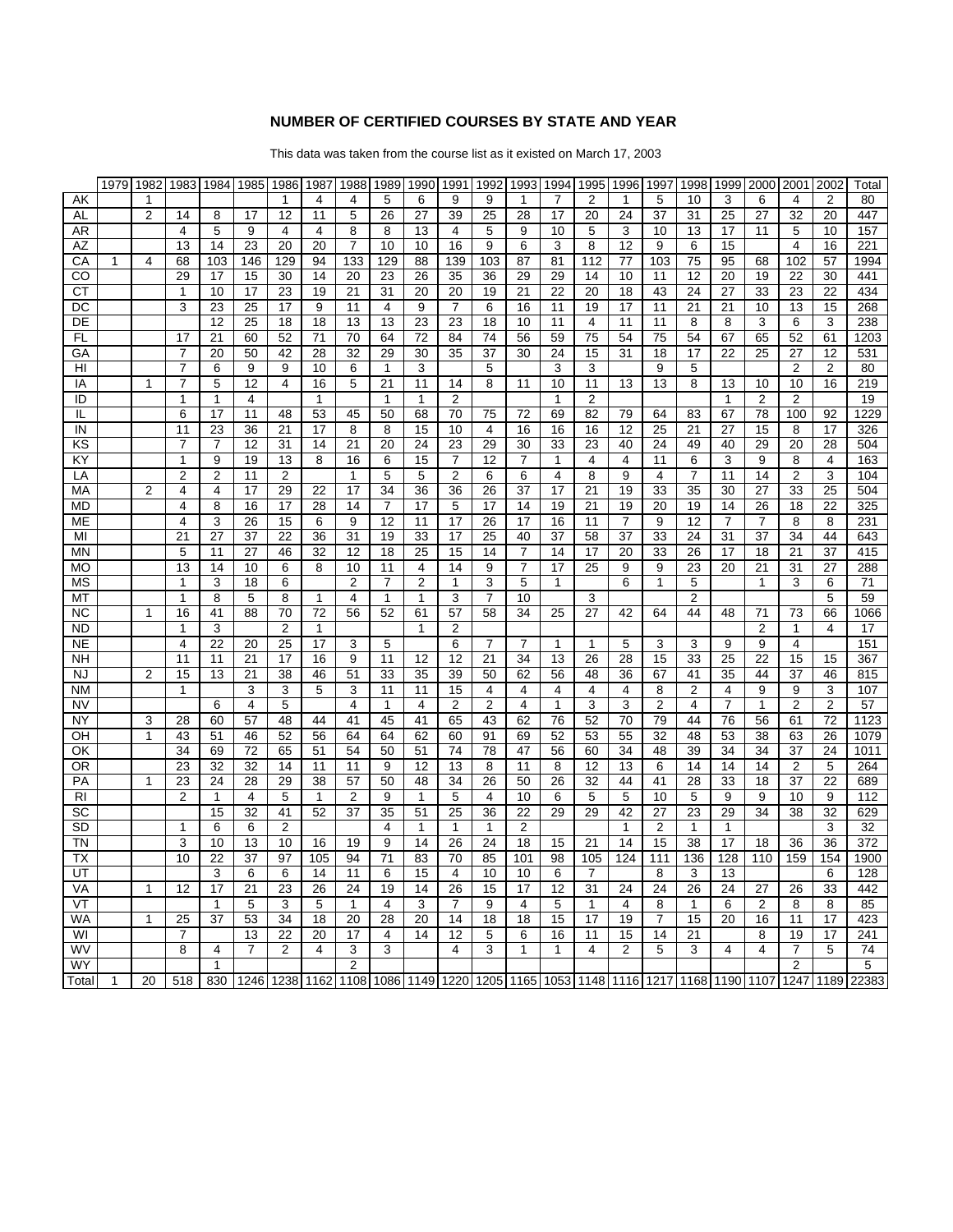## **The 1000 Mile Challenge**

This "challenge" was made as a bet in 1809: that Captain Robert Allardyce Barclay could walk one mile (and only one mile) in every hour for one thousand consecutive hours. That's six weeks in which, if the miles are covered back-to-back either side of the turn of the hour (a pattern subsequently known as "the Barclay Plan"), then the maximum unbroken sleep possible is about 75 minutes.

It was this challenge, written up in a book by Professor Peter Radford, that caught the eye of London Marathon race director Dave Bedford back in 2001. Plans were laid to re-enact this challenge in an updated format. Barclay had walked his miles out-and-back between two posts fixed 880 yards apart on Newmarket Heath. The new plan, calling for maximum exposure to the public eye in order to generate sponsorship, was to cover the miles up and down the Flora London Marathon course — 38.5 times.

There would be six challengers — the maximum number that could be comfortably accommodated on a bus (in normal life used for the roadies accompanying touring bands) which would park up at two mile intervals along the route. This would require the identification of 13 parking spaces for the bus, at the odd miles along the marathon course. The event was timed to finish at the start of the London Marathon an hour before the 2003 race started.

That was the challenge, but to get a result the challengers were then committed to running the marathon, and the first across the line would be declared the winner. Officially there were two winners, male and female, but Shona Crombie-Hicks's convincing win in 3:08 (her PB is 2:40) over the first male (Paul Selby in 3:44) won her the acclamation.

In a 100-mile trial during the summer of 2002 it became obvious that relying on the marathon mile markers mean that many miles would be over-distance. Challengers had to use sidewalks, as "prudent pedestrians", and could not follow the SPR in anything other than a highly prescribed way. They would have to stick to a particular side of the road, crossing at identified places.

## **The measurement challenge**

This was to create two-mile sections which would fit as exactly as possible between the parking spaces. Moreover, some of the parking spaces were absolutely fixed not just to the physical space adjacent to the road, but to such vital staging-houses as fire stations, pub forecourts and sports clubs, where the bus could be powered up and water tanks replenished as the challengers rested.



John Disley, London Marathon co-founder (with the late Chris Brasher), Hugh Jones, and David Selby, male winner of the Challenge, who finished the London Marathon in 3:44, enjoy a cup of tea outside the support bus.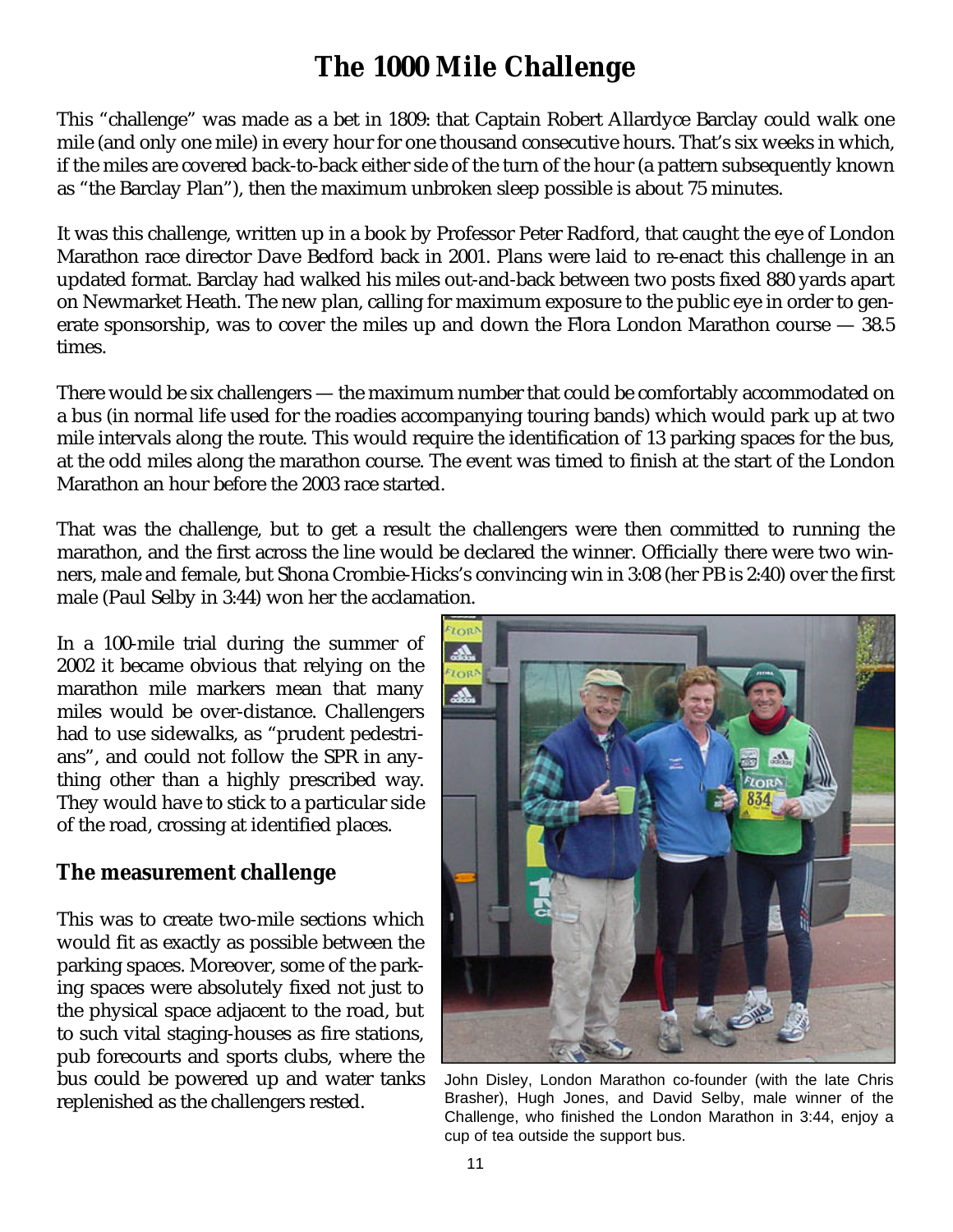Where the distance was less than two miles between parking spots, extra was added in by designing slightly longer routes. This could mean going the long way around roundabouts, or taking a lap around a block. Conversely there were some sections where the interval was too great. In these cases the official mile terminated at a point different to where the next official mile started. Participants had to cover the intervening distance, but only once and not as part of their officially timed miles. If they had been required to start the next mile from the same point then they would have had to cover this extra distance three times (the "extra distance" in these locations amounted to about 200m, and in the challenge soon became a bone of contention).

There were other subtleties. Because Tower Wharf closes at night we had to devise a night route which stuck to the main road in addition to the slightly longer "scenic" route that the marathon follows on race day. The night route and the day route therefore had different starting points, and remembering which was which could be a challenge in itself at three in the morning.

The miles were marked on the pavement (sidewalk) as a red line. Challengers had to cross these lines at the start and finish of each official mile. At the mid-point of the two-mile sections they had to step back over the line between finishing the first mile of their couplet, and starting the second after "time" (the turning of the hour) had been called.

A thousand miles is 38 truncated 26-mile marathons plus 12 miles. From the start on 2 March we devised a 12-mile route from the race finish at Buckingham Palace back down the course to arrive at the start. The first three miles were in reverse of the official course. The two-mile section back from Mile 23 cut directly south over Tower Bridge to omit the 10-mile Dockland loop and arrive at Mile 12 of the course after only 5 miles. We then continued back down the course to reach the 6 mile point after 11 miles, before going directly up Maze Hill (made infamous in Joseph Conrad's book "The Secret Agent") to the marathon start.

The unique route for the first 12 miles required special one-off parking spots, but thereafter we had to tailor the miles to fit the parking places. Some of these were negotiated very late in the day. The alacrity with which the well-appointed Blackheath Rugby Club received news of the project meant that we had to shift the 1-mile stop 250m away from the start (and hence also "mile zero" at which the challengers turned around). Potentially this shortened the second mile, but distance was added in by inserting an out/back section along the driveway of the Rugby Club.

Elsewhere we met with less of a welcome. The Mile 19 parking space was on a private road, and permission to park was denied. This resulted in us abandoning pretensions to replicating a continuous marathon route, and we introduced an out/back mile from mile 17 instead. This gave us a second advantage, whereby we could adjust a second out/back in the first part of the 20th mile to change the finishing position at Mile 21. This allowed us, a few days into the challenge, to eliminate some of the "unofficial" extra distance referred to above.

During the second 100-mile trial event, a month before the challenge itself started, we used the Timex/Garmin GPS system to track one Challenger's miles (the other person on this trial run was a Times journalist). The results were at first gratifying, never deviating by more than 0.01 (the minimum gradation in that mode) from the mile. Later, some really serious discrepancies were noticed. This brought to our attention that some of the project overseers were simply not familiar enough with the course, and unable or unwilling to read the detailed maps supplied for each two-mile section. This problem was made more serious because at this stage no mile markings or waymarking had been put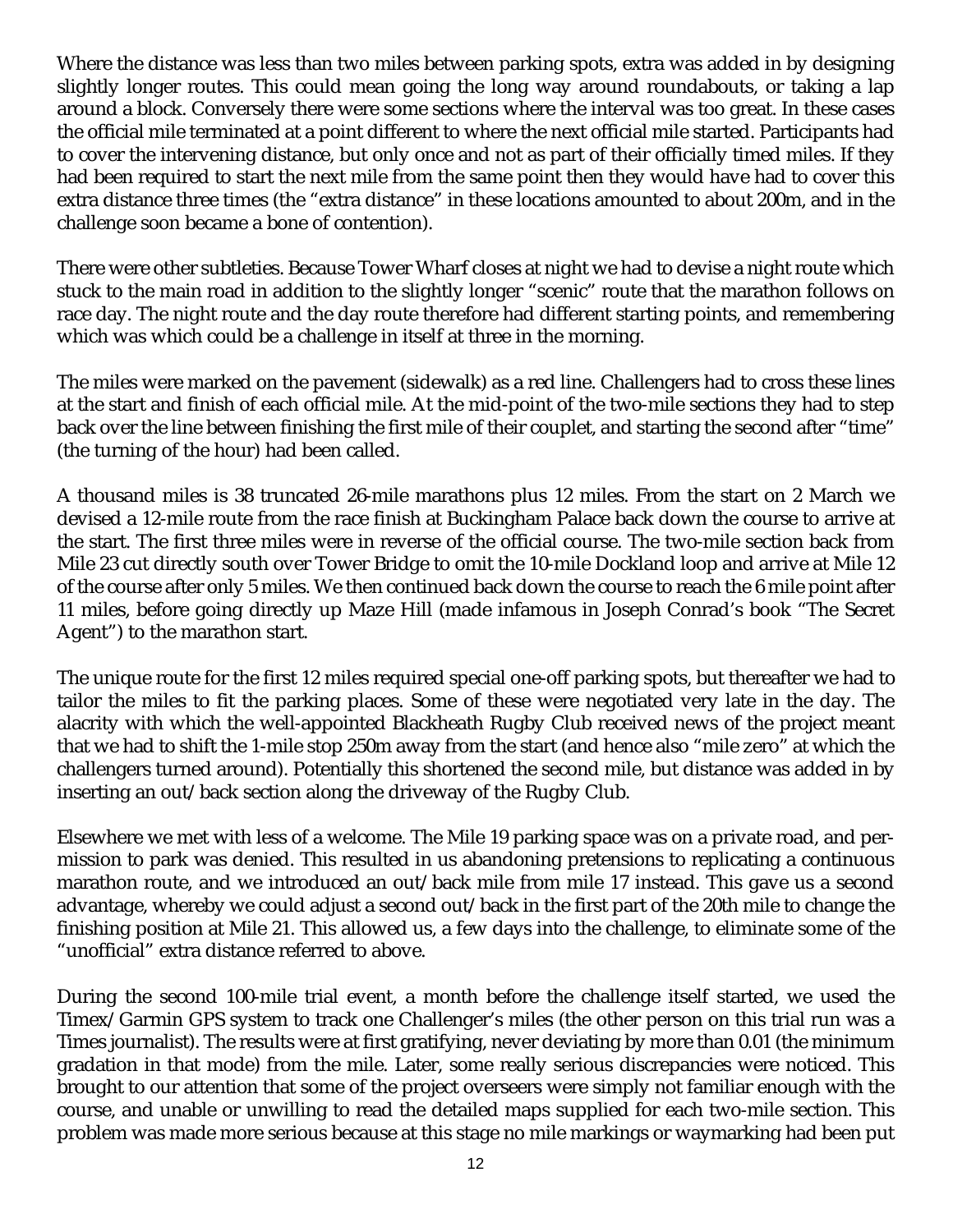## FLORA 1000 Mile Challenge

#### UPPER THANKS FINLET - HORITHOUR RAIN AVENUE M<sup>e</sup> & 25<sup>th</sup> miller of managements.



 $\mathcal{O}(\mathcal{O})$ 

محمما

**CT** 

H.

Terro

## **FLORA 1000 Mile Challenge**

### **HLL** EDA TA MARINENE - EURIVA GUARDADUNIADU  $\mathcal{L}$ 36" who of paradium cypres 1900 mile more فتحلك Westernal - 36, 98, 142, 194, 294, 293, 293, 443, 454, 556,<br>(mor diversy 201, 494, 441, 113, 114, 814, 814, 914, 923, 974<br>Harthound - 1, 29, 91, 144, 135, 147, 237, 413, 923, 425, 927,<br>HARABAL, 693, 713, 727, 813, 973, 973  $\blacksquare$ **Maybs** -55 **LAMBERS GAMER** K. **SURGE 17** atiwa k tkoć ᆎ u. A 図 ¢.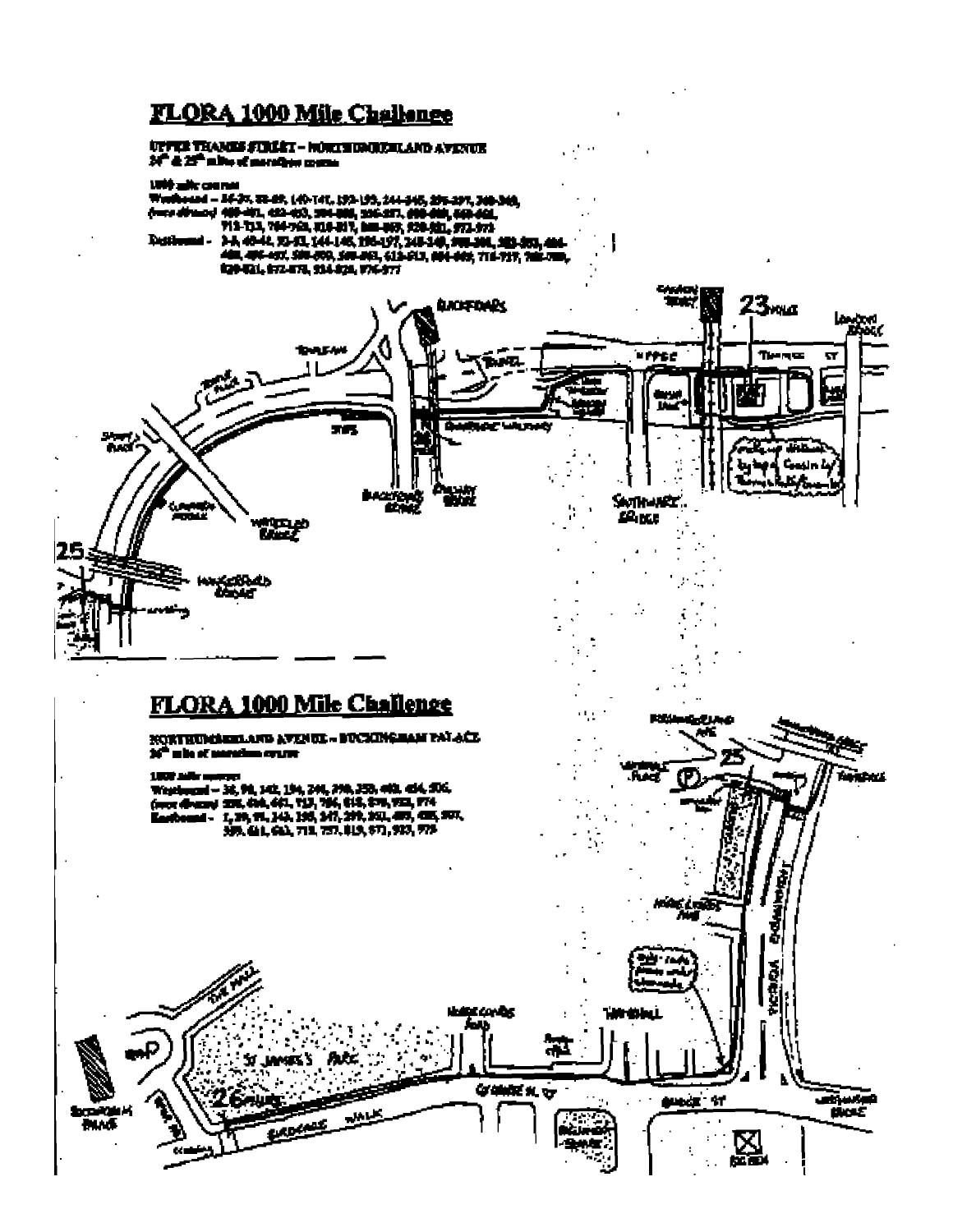down. Subsequently, lamp-posts were ringed with masking tape painted fluorescent yellow to act as a guide both to which roads to use and where to cross them.

Through the large office development of Canary Wharf the miles continued to register wrongly. I even re-measured some of these, although I was absolutely convinced they were correct. Within a metre or two (sidewalk measurement is not quite so exacting as that on the road itself) they were. It was the signals which were wrong, suffering unknown interference in this localised area, and providing a salutary warning to placing undue trust in black box technology.

We didn't place undue trust in the challengers' conscience, either. We timed them out, and we timed them in, the crucial moment in each stage being the calling of "time" at the mid-point of the section. If they hadn't been over the line at the call, they would have been out. We also had to check the few turnarounds during miles, and one of these in particular involved sprinting furiously from back to front of the straggling line of challengers. Five of the six completed, the one who did not, Lloyd Scott of deep-sea diver suit fame, retired for genuine family reasons.

## **WOMEN'S OLYMPIC MARATHON TRIALS COURSE MEASUREMENT**

A group is being formed to perform a pre-race validation measurement of the Women's Olympic Marathon Trials course in St. Louis, MA. The measurement will be led by Amy Morss and will tentatively take place in September 2003. All or part of hotel and meal expenses will be covered by USATF, depending on the number of participants. Individuals who are interested in participating should contact Amy Morss at:

248 Spring Hill Rd. Sharon, NH 03458 e-mail: Amorss@koko.mv.com

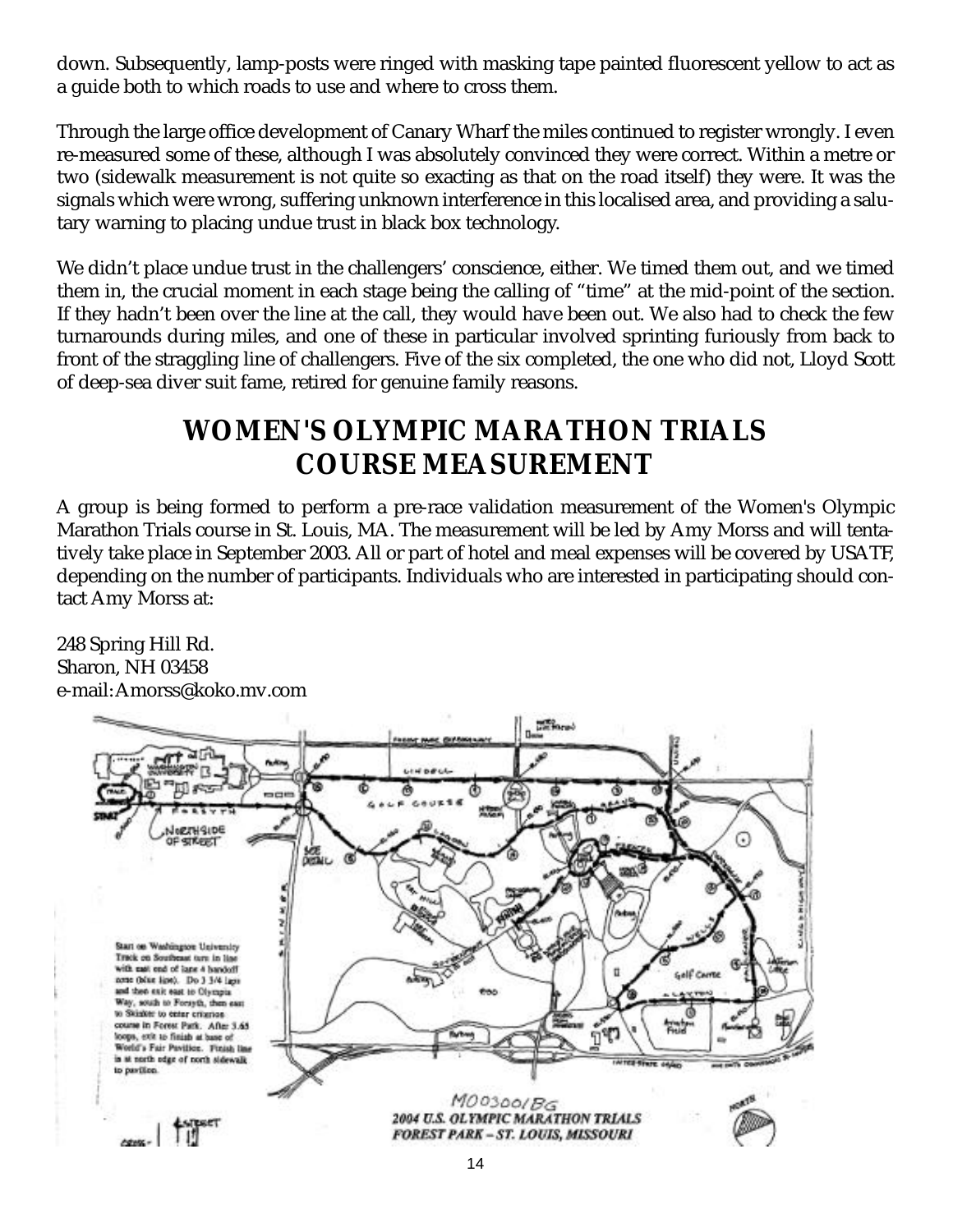## **ANOTHER LOOK AT SEPARATION**

By Pete Riegel

IAAF is presently in the process of defining a "standard" road course. Drop has been fixed at 1 m/km, and separation seems likely to be set at 50 percent. Years ago USATF, after considerable technical and political discussion, settled on 30 percent. The technical rationale for the choice was based on how much a runner's time might be affected by various degrees of separation. A rule change has been proposed for action at this year's USATF Annual Meeting, which proposes to change the US limit to 50 percent. Here I wish to present another viewpoint. It may or may not be a better viewpoint, but I think it is worth considering.

In track races, the inclination of the track may not exceed 1/1000, identical to road running's 1 m/km. To avoid wind-aided sprint records, wind is gauged in certain events, and the limit of 2 m/s is used. To be sure, the effect of a 2 m/s tailwind is much greater than a 1/1000 elevation change, but that's what is presently accepted.

Bob Baumel described a "u-shaped" course as being most susceptible to wind aid in his article "Physiological Model of Distance Running Performance," which appeared in *Measurement News #38*, November 1989.

I did some calculating to see what combinations of separation and wind will produce an effect equal to a 2 m/s tailwind. It is a purely mechanical analysis, relying only on the well-established Bernoulli's Law, which puts wind force proportional to the square of the speed. Below is what I found:



The graph at left shows a condition where wind aid on a ushaped course is equal to a 2 m/s tailwind.

Example: A U-shaped course having a separation of 30 percent can have wind aid greater than 2 m/s only when wind speed reaches 10 m/s. At lesser wind speeds, aid never reaches the 2 m/s level.

Thus 30 percent separation keeps aid below 2 m/s for winds up to 10 m/s.

50 percent separation keeps aid below 2 m/s for winds up to 7 m/s. What level of wind should be designed against?

#### **DERIVATION OF THE BASIC FORMULA**

The formula used to derive the curve above assumes a runner moving at 5 m/s, which is close to long-distance running speed. It also assumes that a 2 m/s tailwind is an acceptable level of aid.

Wind force,  $\mathbf{F} = \mathbf{K}^* \mathbf{V}^2 \mathbf{I}$ , where K is a proportionality constant and V is headwind speed relative to the runner.

For a runner moving at 5 m/s in still air, the air exerts a resisting force on the runner of:

#### **F = K\*(5^2) = 25\*K**

If a tailwind exists, it reduces the relative air movement as:  $\mathbf{F} = \mathbf{K}^*(5\text{-}V)$ <sup>^2</sup>. A tailwind of 2 m/s would result in a resisting force of **K\*(5-2)^2** or **9\*K**

The net "air work" done by covering a distance is equal to the force times the distance.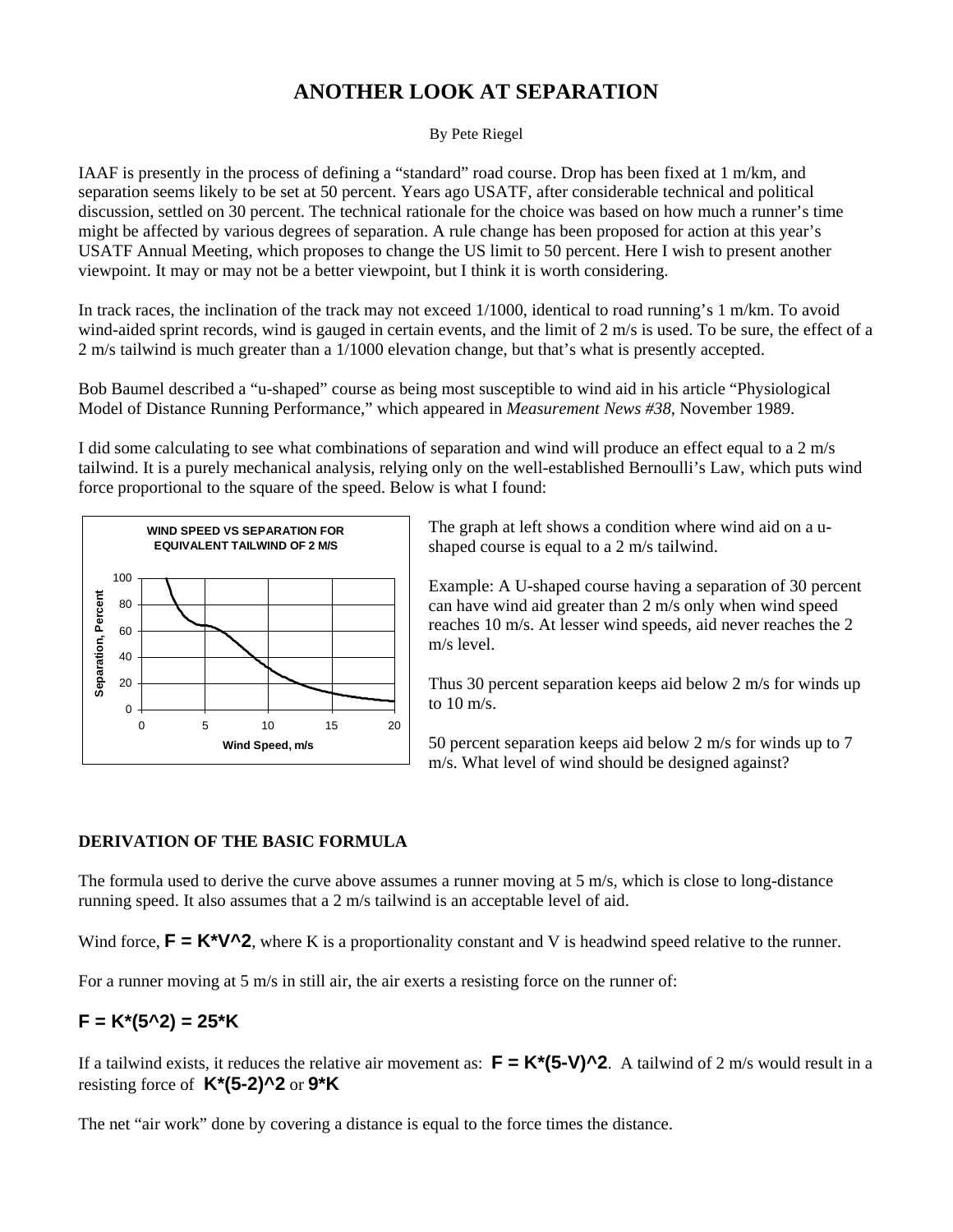Taking 10 km as a standard, the work done by a runner on a windless day is:

#### Work, **W = 10\*25\*K = 250\*K**

If the runner has a 2 m/s tailwind, his work reduces to **90\*K**.

#### **COURSE GEOMETRY**

Although many course geometries exist, a simple u-shaped course permits the greatest amount of wind aid, as the runner may encounter a tailwind with no corresponding headwind at another part of the course. This geometry is shown below:



#### **250 – 25\*S – (25 – 10\*V + V^2)\*S = 90** or, **S = 160/(V^2 – 10\*V + 50** for V>5 (equation 2)

Equations (1) and (2) were used to generate the curve shown in the graph above.

#### **COMMENTARY**

The analysis is purely theoretical. Whether the work done in overcoming wind is the most appropriate measure of aidedness may be questioned, but it is one way to look at things.

- 1) In the U-shaped example used as the most susceptible to wind aid, it must be pointed out that while the runner may enjoy a tailwind in part, and never a headwind, he will experience crosswinds. While these crosswinds provide no theoretical impedance to his progress, it is generally accepted that running is hampered by strong crosswinds.
- 2) Hugh Jones has pointed out that sprinters are moving at close to 10 m/s, while road runners move closer to 5 m/s, thus the effect of the 2 m/s tailwind may be different.
- 3) The analysis makes no recommendation. It is simply an effort to compare various conditions of wind aid to that enjoyed by a sprinter with a 2 m/s tailwind.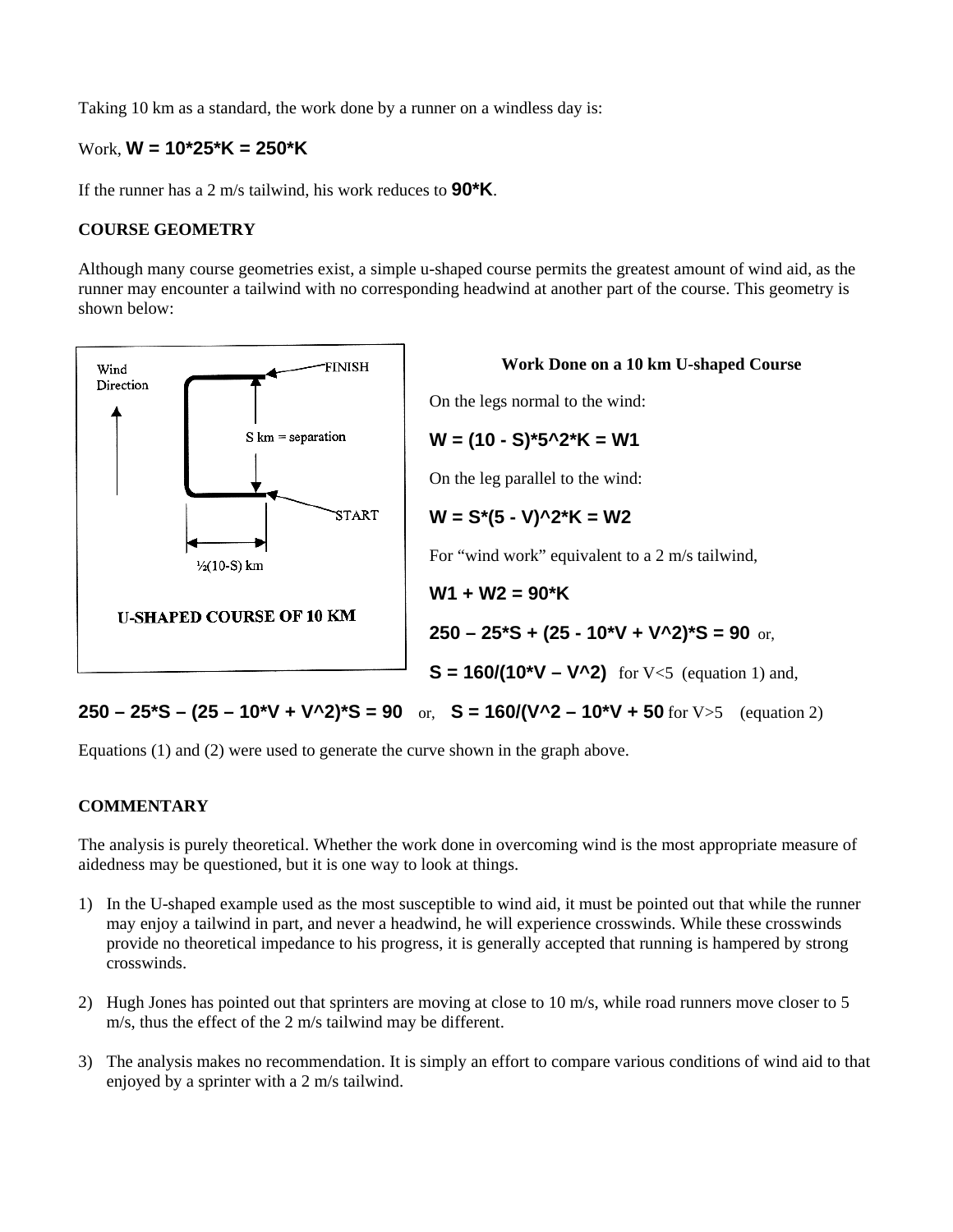## **Measurement of the Month Jim Gerweck**

#### **MINUTE MAN 5K**

#### **WESTPORT, CT 24 APRIL 2003**

Early this year I was contacted by organizers of the Minute Man race in Westport, CT. Several years ago I had measured a five mile course for them, but now they were thinking of "downsizing" their event to 5 km in hopes of increasing participation. Although I advised against this, as there are far more 5 km courses than 5 milers, they decided to make the change, and asked me to measure the course. In addition, since the race had begun using ChampionChip technology last year, I was asked to adjust the start and finish lines so they would be coincident, so runners could be given net times.

The Minute Man race starts and finishes at Compo Beach, a town park that happens to be near the midpoint of the 3.07 mile race of the Westport Roadrunners Summer Series (CT97031DR), which starts and finishes at the nearby municipal golf course, Longshore Country Club. A map of this route can be accessed online at **http://www.geocities.com/jfalberg/westport/wpt35.htm**. That course does not make a complete loop, the start and finish being approximately 100 meters apart. I calculated that adding that distance, plus the in and out sections in the Compo parking lot, would make the route more than 5 km. However, there is a cut through road in Longshore that would actually avoid golfer traffic and would eliminate distance. The question was, would it be the proper amount?

Arriving at Longshore (where I also have a 300 meter calibration course on the long straight driveway) I did a pre-cal, then began measuring from an arbitrary point outside the loop. The first ride revealed the Longshore loop, using the cut through road, to be 2313 meters long.

I then rode to the beach and down the driveway to a pavement joint near the previous finish line. This distance was 1132 meters. If the runners ran out and back on this stretch and did the loop, the total distance would be 4577 meters. Realizing an out-loop-and back layout would be too short, I would have to utilize the rest of the Roadrunners course, which went back to Longshore via a slightly longer route. This distance to the point was 1550 meters, which added to the loop and the short way back to the beach gave a distance of 4995 meters, almost perfect. I then rode the course from start to finish, laying out the mile and km splits, and being sure to take readings at the off-loop point each time I rode past it. After totalling the sum of shortest splits for each segment, the final distance came out to 4996.587 meters. After moving the start/finish back 1.7 meters, I marked the location with a MagNail and paint.

As an interesting sidelight, I was hired to do data entry by the timing service for the race the following Sunday. Thus, in the space of five days, I used two of Alan Jones' inventions — the Jones/Oerth Counter to measure the course, and RunScore to score it.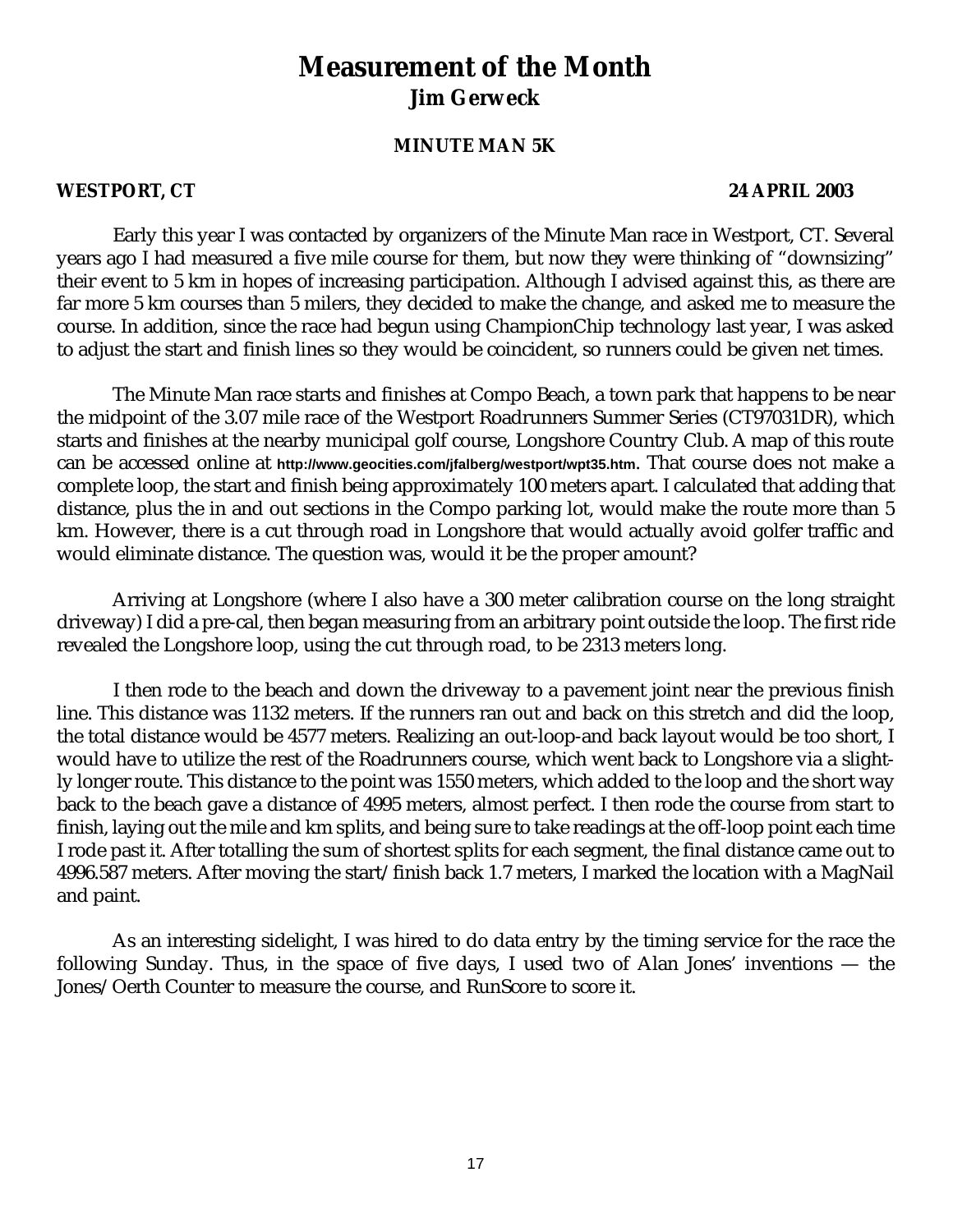## **Westport Minute Man 5 km**

## **Bicycle Calibration Data**

| Cal Course Length (m)                                                         |                                                                 | 300                                                |                                                                                       |                 |
|-------------------------------------------------------------------------------|-----------------------------------------------------------------|----------------------------------------------------|---------------------------------------------------------------------------------------|-----------------|
| <b>Pre Calibration</b>                                                        |                                                                 |                                                    | Time: 8:25                                                                            | <b>Temp: 40</b> |
| Ride 1<br>Ride 2<br>Ride 3<br>Ride 4                                          | <b>Start</b><br>31915<br>35578.5<br>39240<br>42904              | Finish<br>35578.5<br>39240<br>42904<br>46565       | Counts<br>3663.5<br>3661.5<br>3664<br>3661                                            |                 |
| Avg. Counts 3662.5<br>Cts/meter<br>Cts/km<br>Cts/mi.                          | 12.20833333<br>12220.54167<br>19667.05541                       |                                                    |                                                                                       |                 |
| <b>Post Calibration</b>                                                       |                                                                 | Time: 10:20                                        | Temp: 41                                                                              |                 |
| Ride 1<br>Ride 2<br>Ride 3<br>Ride 4                                          | <b>Start</b><br>31120<br>34781<br>38442<br>42101.5              | Finish<br>34781<br>38442<br>42101.5<br>45764       | Counts<br>3661<br>3661<br>3659.5<br>3662.5                                            |                 |
| Avg. Counts 3661<br>Cts/meter<br>Cts/km<br>Cts/mi.                            | 12.20333333<br>12215.53667<br>19659.00064                       |                                                    |                                                                                       |                 |
| Point A<br>Point A<br>Start/Fin<br>Point A<br>Start/Fin<br>Point A<br>Point A | 53436<br>81710<br>95584<br>114533<br>128373<br>147321<br>175594 | 28274<br>13874<br>18949<br>13840<br>18948<br>28273 | 2.313645399<br>1.135301559<br>1.550585933<br>1.132519358<br>1.550504103<br>2.31356357 |                 |
| <b>SOSS</b>                                                                   |                                                                 |                                                    | 4.996587031                                                                           |                 |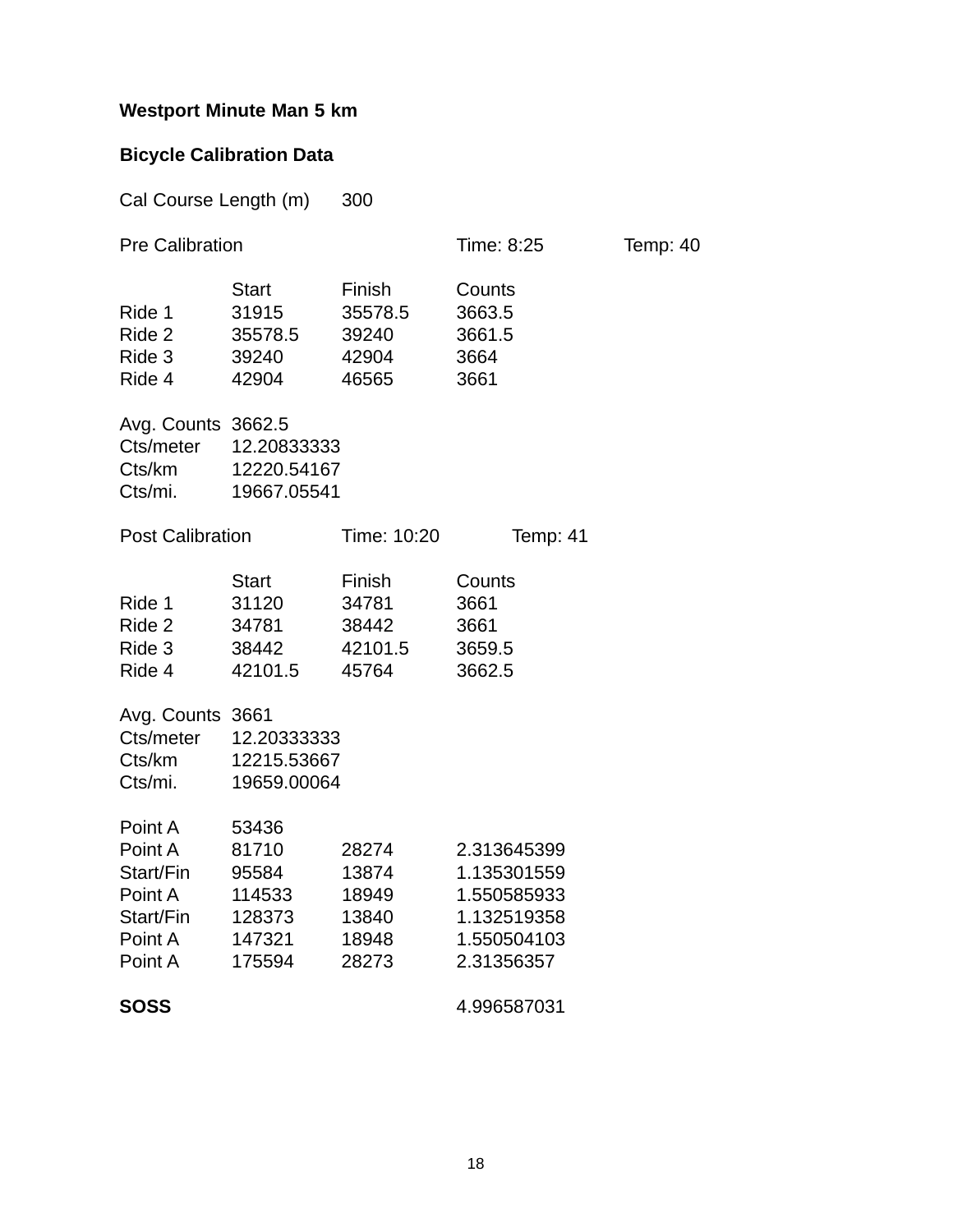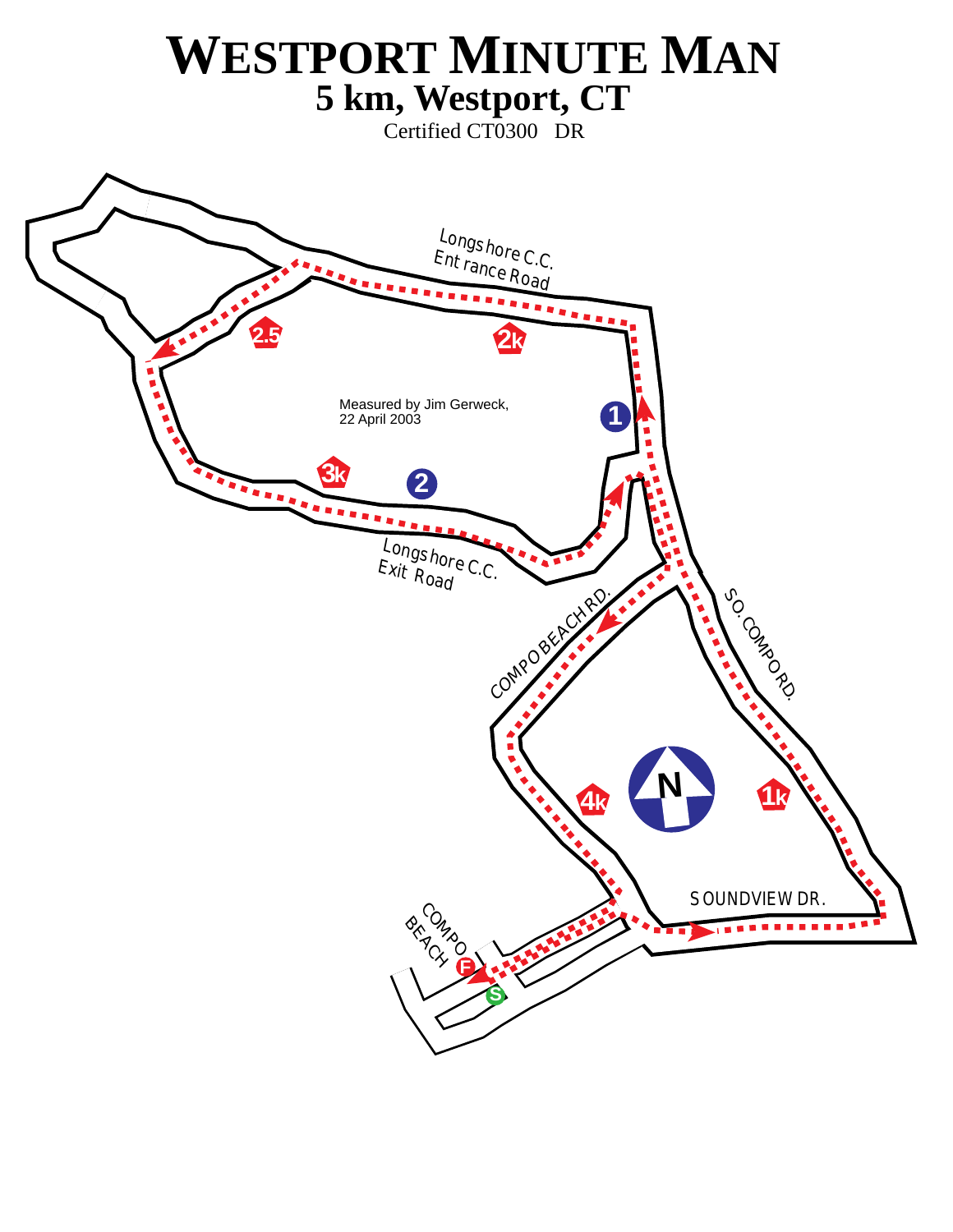## **From MNFORUM**

#### TRANSPONDER TIMING SYSTEM

The RRIC web site states:

"A system operator or producer will submit to The Road Running Information Center, results from three races, along with a listing of select times. The results submitted must indicate that the system captured codes successfully during periods when the rate of runners crossing the finish line is comparable with what occurs across high density finish lines. A reasonable match between select times and transponder times will indicate that the system and its operators are capable of performing appropriately."

For the past several months my group, Smartbib, has been developing a new transponder timing system. We have successfully timed two races and plan to time our third this coming weekend. The subject transponder is incorporated in a regular bib number and its low cost,  $\sim $1$ , permits it to be disposable.

No collecting and stringing chips after a race. The system meets all of the USATF requirements listed below. Its time resolution is one thousands of a second (0.001). Competitors run through a gate 14ft in width at present. This gate can be expanded to 30ft using the current electronics. Antennas are mounts on an overhead structure. We have timing data with select times recorded via Time Machine. RunScore has been modified to accept the Smartbib data. How and to whom do I submit this data to obtain USATF approval?

a) the system requires no action by the runner during the competition, at the finish line, or during any finish line or results related system or process;

(b) the resolution is 0.1 second (I.e., it can separate runners finishing 0.1 second apart);

(c) the weight of the transponder and its housing carried on the runners' uniform, race number or shoe is not significant; (d) none of the equipment used at the start, along the course or at the finish line constitutes a significant obstacle or barrier to the progress of the runner;

(e) the system, including the implementation of its components and its technical specifications, is approved by the finish line subcommittee of the Road Running Technical Council;

(f) the system is started in accordance with Rule 136.2;

(g) the determination of the official winning time is in accordance with Rule 37; and,

(h) times for other competitors will be adjusted, based on the official winning time.

For the Smartbib Team

Phil Quinn pwq@ost.cdrh.fda.gov

Congratulations, Phil. It is always of interest when someone has a new timing system - especially one that can be incorporated into the bib.

The USATF Road Running Technical Council is in charge of reviewing and approving new systems. The chair, Mike Wickiser, is the person you should start with. I will add him to the copied parties for this email.

Good luck and we look forward to receiving the results when you have the official approval.

Linda Honikman, USATF RRIC USATFRRIC/honikman <rric@runningusa.org

The latest MNF posting claimed:

<< Competitors run through a gate 14ft in width at present. This gate can be expanded to 30ft using the current electronics..>>

Yet:

<< (d) none of the equipment used at the start, along the course or at the finish line constitutes a significant obstacle or barrier to the progress of the runner; >>

Many large marathons require a wider unobstructed start line than 9m. How hopeful is the "Smartbib" developer of expanding this system to handle wider start lines?

Hugh Jones Aimssec@aol.com

I'm currently looking at the Rock-n-Roll San Diego entry form. In the picture of the start line, a large area is blocked off for the ChampionChip system (must be placed in the middle to accommodate the large starting line). It certainly seems like that could constitute as significant of an obstacle as the smartbib setup.

Sean Roland seanr@speedchip.com

I recall reading (possibly in these very pages) that narrowing the start actually INCREASES the ability of runners to get up to speed after crossing the line. While it may delay their actually crossing the line, that doesn't matter if net times are used. The effect is kind of like water coming out of a narrow nozzle of a hose under pressure.

Jim Gerweck zgerweck@optonline.net

#### **SMARTBIB**

I have been following the talks about Smart-Bib on this forum and have a simple question about the 900MHz technology. Doesn't a human body block the signal at this fre-20 quency? For example you have a dense finishline or a start-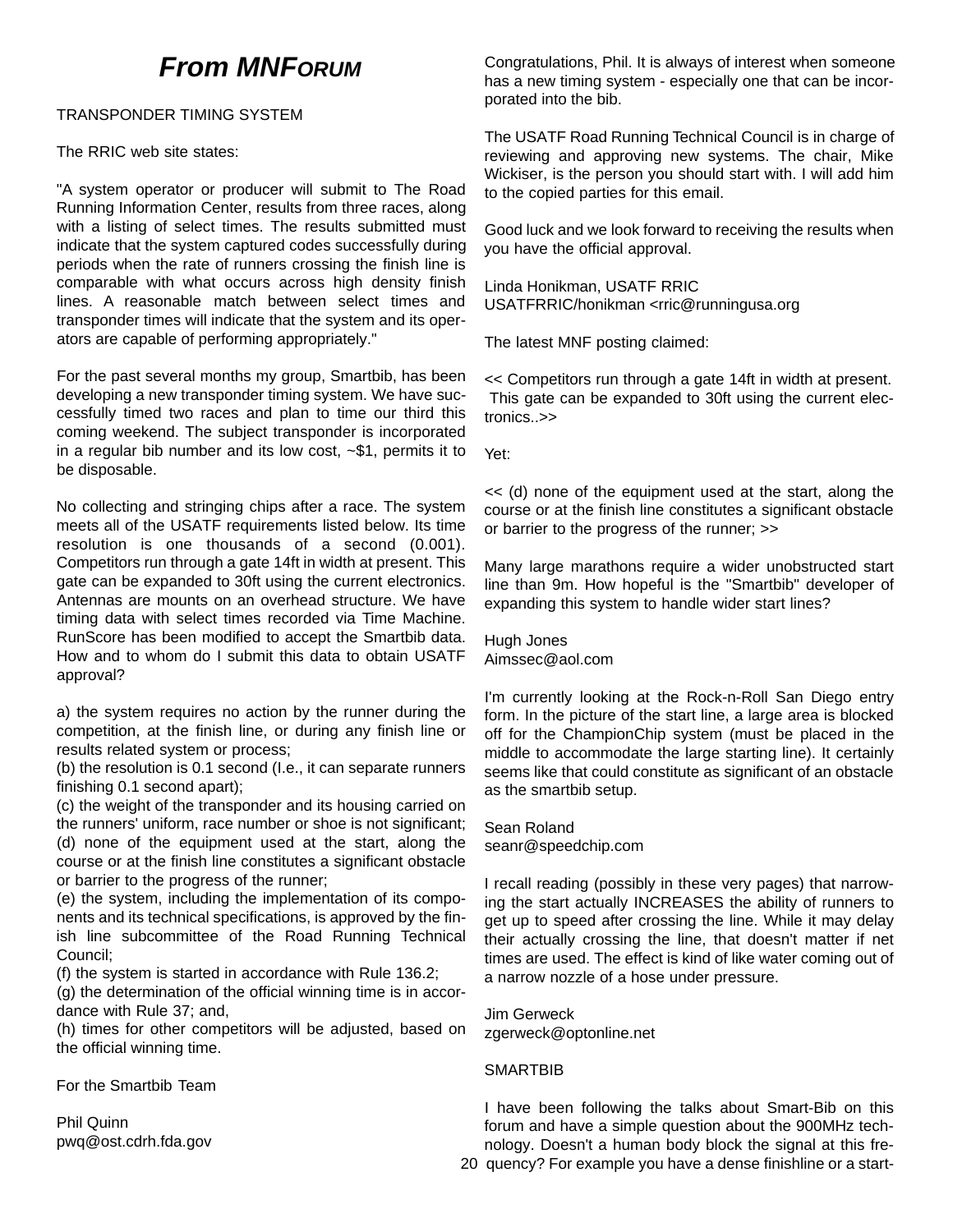ing line. Bodies in front will be blocking those closely packed in from behind. Guaranteed that people will be missed using this frequency for a system. Antenna up above will catch some of those blocked but will not get them all.

The human body will block the reading capabilities of a 900MHz system. If you have questions you can call the technicians or sales people at a company called Matrics. Their web site is **www.matrics.com**

Mike Burns Burns Computer Mike\_sportsworld@msn.com

#### TIMING SYSTEMS

I haven't seen any of the data regarding the Smart Bib system so it would be unfair to comment on the system performance. The general criteria for 'chip' type timing has been determined with the input of Basil Honikman, Pete Riegel and myself. To be approved any timing system must be able to accurately measure the time from start to finish and be able to handle large numbers of participants without appreciable loss of times. Any timing system must also show it performs well with several sets of finish results. Checking the accuracy is easy enough by comparing "chip" times to select secondary timing. Ability to handle large numbers of participants has been done with checking the start times for larger races.

Mike Wickiser mikewickiser@neo.rr.com

There are several examples of just that on the web page previously mentioned (**www.matrics.com**). Nothing on what happens when several runners cross the line en masse/ possible interference with signal.

Jim Gerweck zgerweck@optonline.net

It's a great story. If you've got five minutes, go to the site and read it.

#### TWO CHIP TIMING

At the NYRR 8000, the U.S. Men's 8-K Championships, we are going to try an experiment to improve race scoring accuracy with chip timing. I'm going to ask all the men in the championship division to wear two chips, one on each foot. My fear is that separating the top finishers at both the finish line and at the 5-K mark (where there is a \$500 prime) may be difficult considering how closely packed they may be at both those points anywhere within the top-15 runners. The final 400m is downhill and in last year's event Broe went sub-60 seconds to the line.

We don't have FAT available (FinishLynx) with video timing, and are using ChampionChip.

Each chip will have a separate code, so there will actually be two very slightly different times for each runner. The first chip to register will be the runner's official time as it will be the first to break the plane of the finish line. We will also use select times to back this up. The order of finish will have a column for the runner's official time then a second column for the extended times showing tenths of seconds. This should help the media see how close the finishers actually were to each other. The finish report will also have the 5-k split of each finisher.

The so-called middle loop of Central Park is 5.15 miles, so the race starting line will be 0.180 miles ahead of the finish line, a start finish separation of 3.6%. I'm pretty sure there is no elevation gain or loss.

David Monti dmonti@dellepro.com

#### DOUBLE CHIPS

The chip does not record when it breaks the plane of the finish line. It records a bit later when the chip is close to the mat. I don't know about NYRR software but in RunScore, only the first time is recorded. All others are discarded even if it is from a different chip. The NCAA Div. I cross-country championship races now are decided by the chip, not the torso breaking the plane of the finish line. I believe this change was made last fall before the championships. They also use a chip on each foot. It seem strange to tie the official order of finish to a technology since some groups are working on chips in the bib which should record the passing of the torso.

Alan Jones AlanJones@stny.rr.com

I use FinishLynx to validate results of the NCAA DIII Cross Country Championships. Runners in these races use two chips, and there is the usual backup mat beyond the finish line.

The crucial fact about chip timing for XC (Winning Time or ChampionChip) is that the resolution of the chip is about a tenth of a second. Visual examination of the finish shows that typically some 3-5% of the finishers are recorded out of order by the chip system in these races. In most of these cases the difference in finish time between the runners whose finishes has to be reversed was 0-0.2 seconds. In some cases the difference is greater, which I attribute to neither of the chips being recorded at the primary mat.

For one race I examined the pictures to see what would happen if the rule were changed so that a finish would be recorded when any part of the runner's body (including the foot) reaches the finish line. In one race seven of 12 reversals would still have been necessary; in the other all but one of 14 reversals would still have been made. The high school rules have in fact been changed to accommodate what peo-21 ple think is the capability of a chip system (i.e., defining the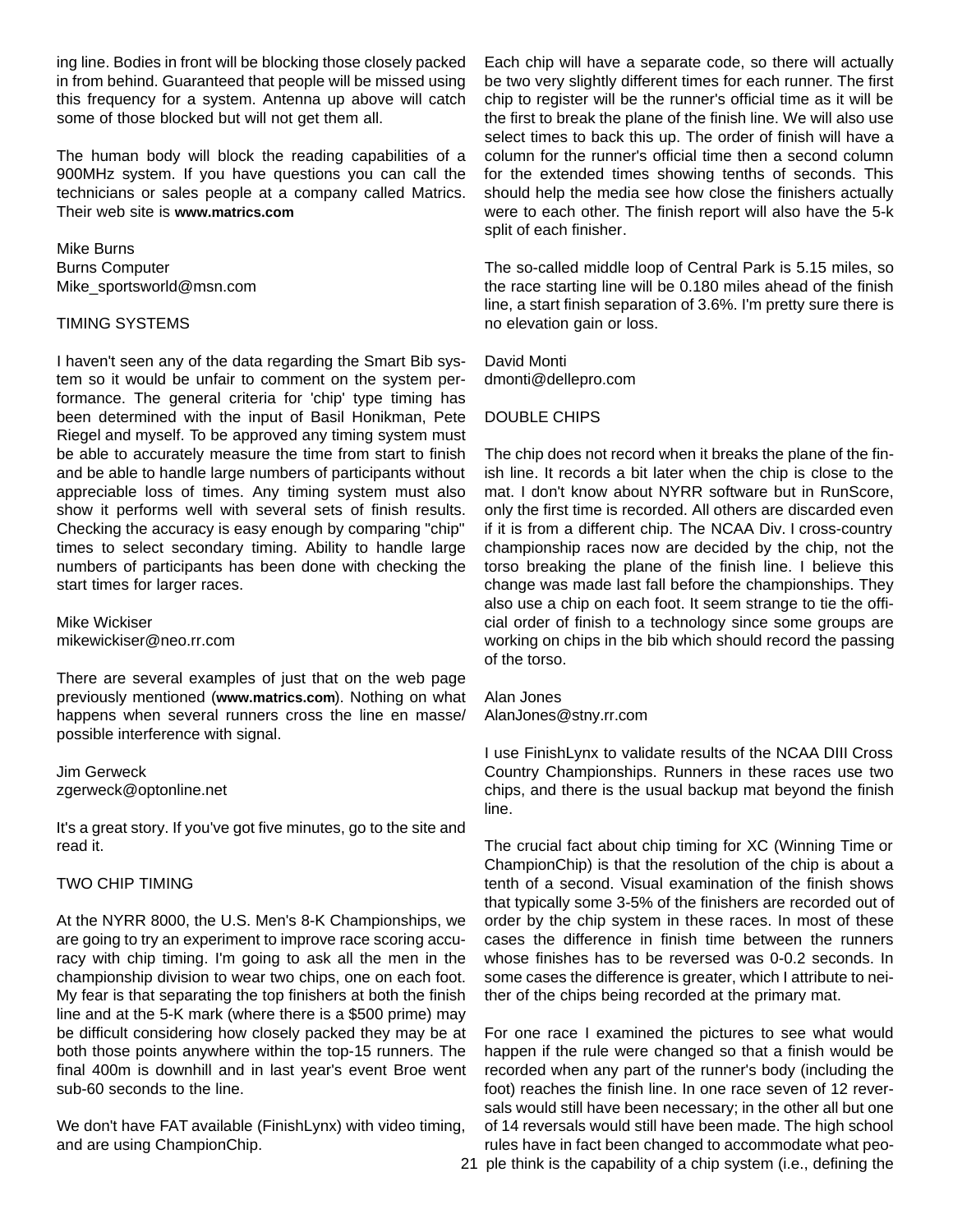finish by the arrival of the feet or any other part of the body at the finish line). It won't do any good. You still need visual verification of the order of finish when the order of finish is important (cross country and prize money races, e.g.).

Two chips certainly improves the reliability of the system. Although I don't own a chip setup myself, I have simulated the effect of using just one chip per runner by assuming that the runners wore either the first of the two chip numbers assigned or the second. The number of switches in finish order doubles if only one chip is used, and about 1% of the finishers are missed completely. This is much higher than what I believe to be the error rate in road races, but remember these college cross country runners are coming in much faster than does the typical road racer.

Jack Moran jack@raceberryjam.com

The issue of 2 chips confuses me a bit. Although one foot is obviously in front of the other, so to speak, I thought it is the torso that determines the winner. Therefore, which foot crosses, before another's, makes no difference. If the race is that close, a photo finish would be necessary and the chip would have no bearing at all.

Thomas Kulhawik hitekrace@aol.com

## **Bernie Conway Appointed as IAAF Administrator for Americas**

Fellow Measurers,

As you may already know, Pete Riegel has retired as International Measurement Administrator for the Americas. I have recently been appointed to take over this position. I would like to thank Pete for his recommendation on my behalf to AIMS/IAAF. Pete is still active measuring and giving Measurement Workshops and he has agreed to mentor me as I take over as Administrator for the Americas.

If any of you have changed your address or phone number in the last year or two, please let me know so that I can update my files. If your email address changes please let me know. I have a few names of Grade B Measurers for whom I do not have an e-mail address or a telephone number. I have written to some of the following as well and have not heard anything from them. If you know how I can get in touch with the following I would appreciate it: Alberto Cabaleiro (Argentina), Rolando Czerwiak (Argentina),Wietse Margo Jurgen Hoornweg van Rij (Brazil), and Paulo Silva (Brazil). I also need the new e-mail address of Glen Lafarlette of Tulsa Oklahoma, and Gene Newman of New Jersey.

I have been measuring road races since 1982. I was introduced to measuring by Bob Baumel when he was living in London, Ontario, Canada while working on his PhD at the University of Western Ontario. Bob was, and still is, instrumental in the development of measuring in the USA. In 1999 I was appointed Chief Certifier for Canada. We now have in excess of 50 measurers across Canada and our number of measurers and number of certified courses is going well.

My email address is measurer@ican.net and I can be reached by phone at (519)641-6889 (Home) and my address is 67 Southwood Crescent, London, Ontario, Canada, N6J 1S8. My FAX is (519)633-4887 (Work) or I also have a FAX at home which uses the same number as my voice mail. To contact me this way you may have to call and then indicate you are going to send a FAX.

Bernie Conway measurer@ican.net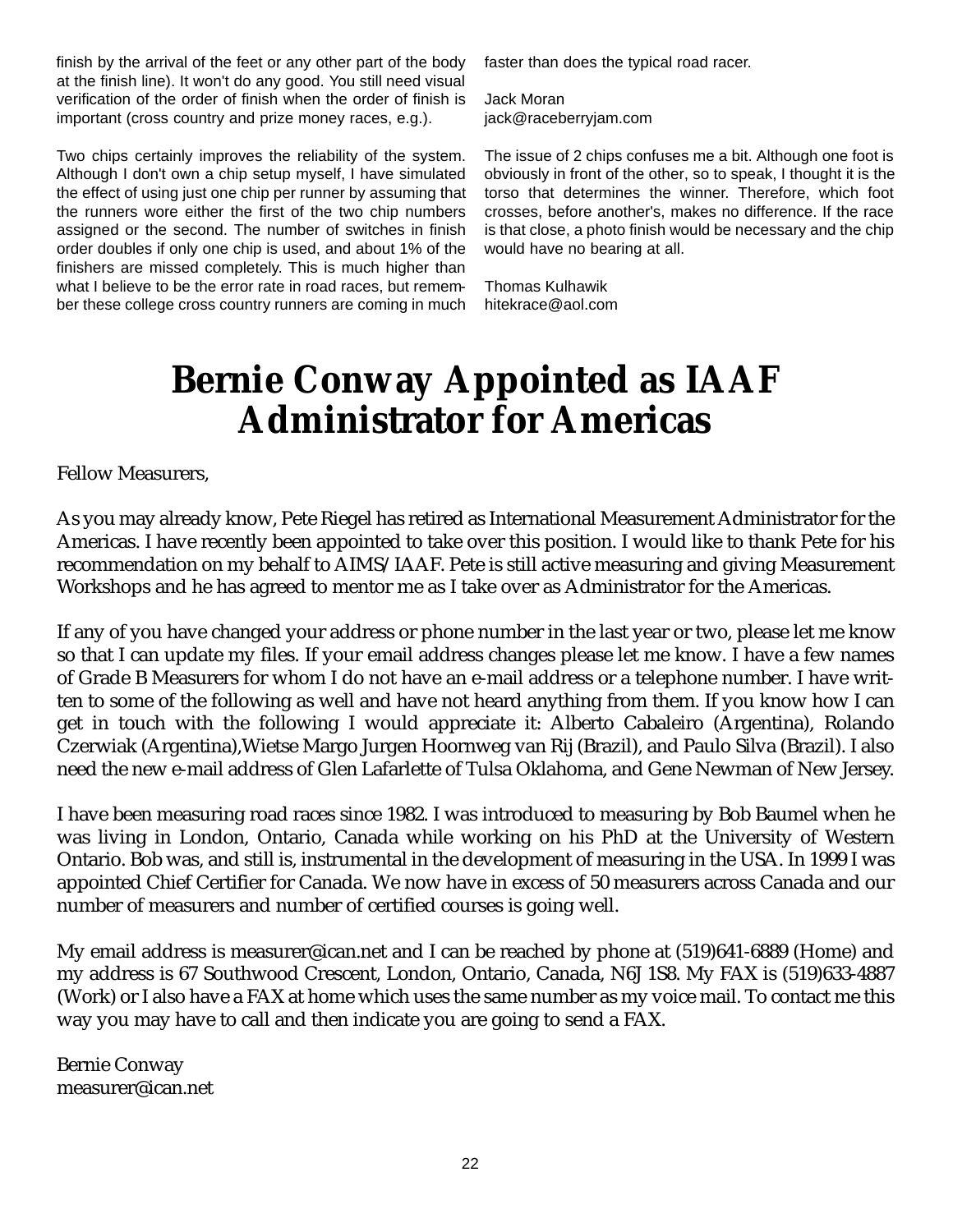#### **USATF/RRTC CERTIFIED COURSE LIST New Entries, March - April 2003**

|                  | <b>DISTANCE COURSE ID</b> | ST             | <b>LOCATION</b>       | <b>COURSE NAME/RACE</b>                    | m/km<br><b>DROP</b> | pct<br><b>SEP</b> | <b>MEASURER</b>   | <b>REPLACES</b>    |
|------------------|---------------------------|----------------|-----------------------|--------------------------------------------|---------------------|-------------------|-------------------|--------------------|
| 10km             | AL 03003 JD               | A              | Auburn                | Love Your Heart 10k - Course II            | 0                   | 0                 | D Underwood       |                    |
| 42.195km         | AL 03004 JD               | Α              | Birmingham            | Mercedes Marathon                          | $-0.1$              | 1.4               | R Melanson        | AL 01011 JD        |
|                  | 21.0975km AL 03005 JD     | Α              | Birmingham            | Mercedes Half Marathon                     | $-0.2$              | 2.9               | R Melanson        | AL 01012 JD        |
| 5km              | AL 03006 JD               | Α              | Birmingham            | High Country 5k                            | 0.6                 | 1.7               | R Melanson        |                    |
|                  |                           | Α              | Anniston              | Anniston Lions Downtown Run                | 0                   | 1.6               |                   |                    |
| 5km              | AL 03007 JD               |                |                       |                                            |                     |                   | R Melanson        |                    |
| 10km             | AL 03008 JD               | Α              | Auburn                | Love Your Heart 10k - Course III           | 0                   | $\mathbf 0$       | D Underwood       |                    |
| 10km             | AL 03009 JD               | Α              | Hanceville            | Wallace State Alumni 10k                   | 0                   | 1.2               | R Melanson        |                    |
| 10 <sub>mi</sub> | AL 03010 JD               | Α              | Pelham                | Adam's Heart Run                           | 0                   | 0.2               | R Melanson        |                    |
| 10 <sub>mi</sub> | AL 03011 JD               | Α              | Mooresville           | HTC Rocket Run 10-Mile                     | 0                   | 0.2               | V Connaughton     |                    |
| 3mi              | AZ 03007 GAN              | A              | Mesa                  | Valley of the Sun 3 Miler                  | 1.24                | 73.3              | T Lablonde        |                    |
| 10km             | AZ 03008 GAN              | $\overline{A}$ | <b>Cave Creek</b>     | Foothills 10k                              | 15.2                | 32.2              | R Strachan        |                    |
| 5km              | AZ 03009 GAN              | A              | <b>Cave Creek</b>     | Foothills 5k                               | 24.2                | 48.3              | R Strachan        |                    |
| 5km              | AZ 03010 GAN              | A              | Tucson                | Race for the Cure 5km                      | 0                   | 1.2               | H Kruse           | <b>AZ02004 GAN</b> |
| 42.195km         | AZ 03011 GAN              | A              | Mesa                  | Valley of the Sun Marathon                 | 2.6                 | 14.9              | <b>G</b> Newman   | AZ02006 GAN        |
| 5km              | AZ 03012 GAN              | A              | Scottsdale            | Hawk Trot 5k                               | 0                   | 0                 | T Lablonde        |                    |
| 10km             | AZ 03013 GAN              | A              | Scottsdale            | Hawk Trot 10k                              | 0                   | 0                 | T Lablonde        |                    |
| 8km              | CA 03001 TK               | A              | Palo Alto             | The Juana Run 8k                           | $-0.38$             | 5.75              | T Knight          | CA97001 TK         |
| 21.0975km        | CA 03001 DP               | A              | Denver                | Platte River Trail 1/2 Marathon            | 2.3                 | 1                 | A Lind            |                    |
| 8km              | CA 03002 TK               | Α              | Stanford              | Fifty Plus 8km At Stanford                 | 0.75                | 1.84              | T Knight          | CA02017 RS         |
| 5km              | CA 03003 TK               |                |                       | Stanford Community Day Fun Run-2.4219.2    |                     |                   |                   |                    |
|                  |                           | A              | Stanford              |                                            |                     |                   | T Knight          |                    |
| 12km             | CA 03004 TK               | Α              | San Francisco         | Across the Bay 12k - alternate 5.92        |                     | 37.2              | T Knight          |                    |
| 5km              | CA 03005 TK               | A              | Berkeley              | Run For Life 5k                            | 1.68                | 11                | T Knight          |                    |
| 10km             | CA 03006 TK               | A              | <b>Berkeley</b>       | Run For Life 10k                           | 1.68                | 5.5               | T Knight          |                    |
| 5km              | CA 03010 RS               | Α              |                       | Santa Fe Springs Run for the Red Cross 5km | 0                   | 5.3               | R Scardera        |                    |
| Cal              | CA 03011 RS               | Α              | Carmichael            | Harrington Way 1000 ft. Calibration0       |                     | 100               | D Thurston        |                    |
| 5km              | CA 03012 RS               | Α              | Rancho Cordova        | Armed Forces Day 5km                       | 0                   | 0.9               | D Thurston        |                    |
| 5km              | CA 03013 RS               | A              | Sacramento            | California State University 5km            | 0                   | 3.2               | D Iwamiya         |                    |
| Cal              | CA 03014 RS               | A              | <b>Mountain View</b>  | Trailblazer 500 meter Calibration          | 0                   | 100               | J Jones           |                    |
| 10km             | CA 03015 RS               | Α              | <b>Mountain View</b>  | Trailblazer 10km                           | 0                   | 0                 | A Grossman        |                    |
| 42.195km         | CA 03016 RS               | Α              | Los Angeles           | 2003 Jimmy Stewart Relay MAR0.2            |                     | 0.57              | R Scardera        | CA92020 RS         |
| 10km             | CA 03020 RS               | Α              | Agoura Hills          | 2003 Great Race of Agoura 10km2.5          |                     | 4                 | R Scardera        | CA00051 RS         |
|                  |                           |                |                       |                                            |                     |                   |                   |                    |
| 5mi              | CT 03001 DR               | Α              | <b>Bristol</b>        | Shamrock Run 5 Mile Road Race 0            |                     | 0                 | W Graustein       |                    |
| 5km              | FL 03001 DL               | A              | Boca Raton            | <b>Town Center Classic</b>                 | 0                   | 0.7               | D Loeffler        |                    |
| 5km              | FL 03002 DL               | Α              | Miami                 | Super Sunday 5k                            | 0                   | 1.2               | D Matuszak        |                    |
| 5km              | FL 03003 DL               | A              | Hallandale            | Valentine's at the Track 5k                | 0                   | 0                 | GWitkowski        |                    |
| Cal              | FL 03004 DL               | Α              | Cocoa Beach           | Minuteman Causeway 2640 ft.                | 0                   | 100               | <b>B</b> Dillard  |                    |
| 10km             | FL 03005 DL               | Α              | Orlando               | Runners Classic 10k 2002                   | 0                   | 0.4               | T Ward            |                    |
| 5km              | FL 03006 DL               | Α              | Orlando               | Runners Classic 5k 2002                    | 0                   | 0.8               | T Ward            |                    |
| 5km              | FL 03007 DL               | Α              | Ft. Meyers            | Edison Festival of Light 5k                | 0                   | 8.3               | J Patterson       |                    |
| 21.0975km        | FL 03008 DL               | A              | St. Petersburg        | Max Bayne Half Marathon                    | 0                   | 0.5               | E McDowell        |                    |
| Cal              | FL 03009 DL               | Α              |                       | Seagrove 30-A 1000 ft.                     | 0                   | 100               | <b>B</b> McGuire  |                    |
|                  |                           |                | Seagrove              |                                            |                     |                   |                   |                    |
| 21.0975km        | FL 03010 DL               | Α              | Seaside               | Seaside Half Marathon                      | 0                   | 0                 | <b>B</b> McGuire  |                    |
| 5km              | FL 03011 DL               | Α              | Seaside               | Seaside 5k                                 | 0                   | 0                 | <b>B</b> McGuire  |                    |
| 42.195km         | FL 03012 DL               | Α              | Clearwater            | Florida Gulf Beaches Marathon              | 0                   | 0                 | C Lauber          | FL 01054 DL        |
| 42.195km         | FL 03013 DL               | A              | Tallahassee           | Tallahassee Marathon                       | 0.02                | 0                 | <b>B</b> McGuire  |                    |
| 21.0975km        | FL 03014 DL               | Α              | Tallahassee           | Tallahassee Half Marathon                  | 0.04                | 0                 | <b>B</b> McGuire  |                    |
| 5km              | FL 03015 DL               | Α              | Sunrise               | MOS Corporate 5k Run                       | 0                   | 3.4               | GWitkowski        | FL 2004 DL         |
| 5km              | FL 03016 DL               | Α              | <b>Tarpon Springs</b> | Beach to Bayou 0                           | 12.2                | E                 | McDowell          |                    |
| 10km             | GA03005 WC                | A              | Rome                  | Viking 10k - 2003 Course                   | 0                   | 0.4               | L Roberts         |                    |
| 5km              | IA 03001 KU               | A              | Davenport             | St. Patrick's Day 5k                       | $-0.3$              | 5.8               | K Ungurean        | IA 92001 KU        |
| 5km              | IA 03005 MF               | Α              | Ottumwa               | SE Iowa Race for the Cure                  | 0                   | 0                 | <b>B</b> Barnhill | IA 97001 MF        |
| Cal              | IA 03006 MF               | Α              | Ottumwa               | Ottumwa Gateway dr. 100 ft. #2             | 0                   | 100               | <b>B</b> Barnhill |                    |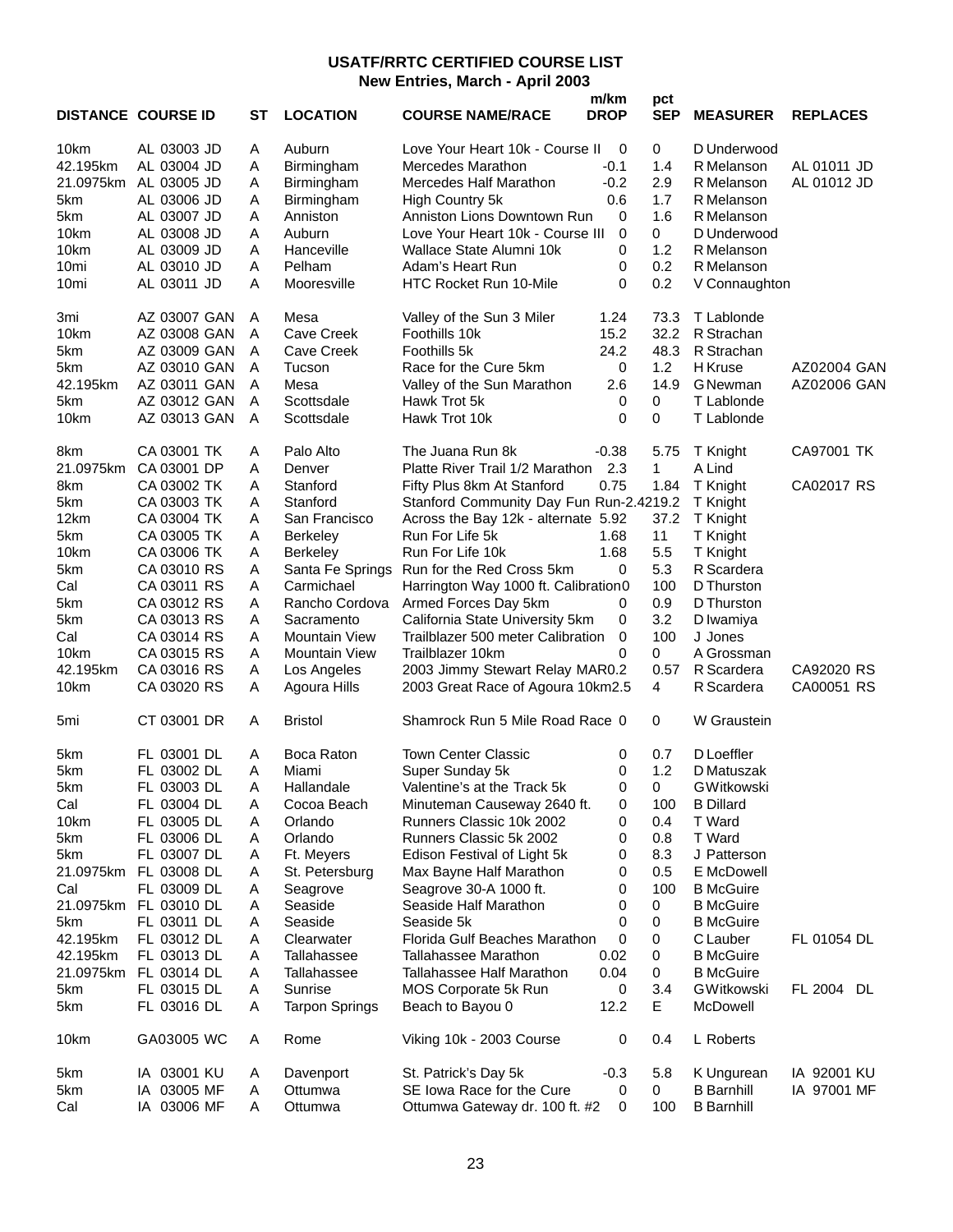|                  | <b>DISTANCE COURSE ID</b> | SТ | <b>LOCATION</b>      | <b>COURSE NAME/RACE</b>                 | <b>DROP</b> | SEP            | <b>MEASURER</b> | <b>REPLACES</b>    |
|------------------|---------------------------|----|----------------------|-----------------------------------------|-------------|----------------|-----------------|--------------------|
| 10km             | IL 03001 JW               | A  | Clarendon            | Clarendon Hills 10k                     | 0           | 1.85           | C Hinde         |                    |
| 5km              | IL 03002 JW               | Α  | Lisle                | Run For Education                       | 0           | 4.6            | C Hinde         | IL 02020 JW        |
| 5km              | IL 03003 JW               | Α  | Chicago              | Spring Into Action 5k                   | 0           | 1.3            | J Wight         |                    |
| 5km              | IL 03005 JW               | Α  | <b>Crystal Lake</b>  | 5k Raue Run                             | 0           | 5.4            | C Hinde         |                    |
| 5km              | IL 03006 JW               | Α  | Chicago              | Voices For Illinois Children 5k         | 0           | 0.5            | J Wight         | IL 00004 JW        |
|                  |                           |    |                      |                                         |             |                |                 |                    |
| 10km             | IL 03008 JW               | Α  | Chicago              | Voices For Illinois Children 10k        | 0           | 0.25           | J Wight         | IL 00005 JW        |
| 5km              | IL 03009 JW               | Α  | Glen Ellyn           | Chase to the Taste 5k                   | 0           | $\mathbf{1}$   | C Hinde         |                    |
| 10km             | IL 03010 JW               | Α  | Glen Ellyn           | Chase to the Taste 10k                  | $\mathbf 0$ | 0.4            | C Hinde         |                    |
| 5km              | IN 03001 MW               | Α  | Indianapolis         | Race for the Cure 5km                   | 0           | 13.6           | J Sauer         |                    |
| 50km             | KS 03005 BG               | Α  | Wichita              | KUS 50 Kilometer                        | 0           | 1.5            | L Richardson    |                    |
| 100km            | KS 03006 BG               | Α  | Wichita              | KUS 100 Kilometer                       | 0           | 1.5            | L Richardson    |                    |
| 50 <sub>mi</sub> | <b>KS 03007 BG</b>        | Α  | Wichita              | KUS 50 Mile                             | 0           | $\mathbf{1}$   | L Richardson    |                    |
| 10km             | KS 03008 BG               | Α  | Manhattan            | St. Pat's                               | 0           | 0.63           | D Fisher        | KS00002 BG         |
| 4mi              | KS 03009 BG               | Α  | Leawood              | St. Pat's                               | $\mathbf 0$ | 0              | L Joline        | KS98011 BG         |
|                  |                           |    |                      |                                         |             |                |                 |                    |
| 42.202km         | LA 03001 JF               | A  | <b>New Orleans</b>   | Mardi Gras Marathon                     | 0           | 0.36           | C George        | LA 00003 PR        |
| 10km             | MA03001 RN                | A  | <b>Boston</b>        | Tufts 10k for Women                     | 0.3         | 1              | S Vaitones      | MA87003 BT         |
| 5km              | MA03002 RN                | Α  | Andover              | Larry Robinson Cancer 5k                | $-1.16$     | 7.32           | S Vaitones      |                    |
| 21.0975km        | MA03003 RN                | Α  | Wakefield            | MA Law Enforcement H-Marathon 0.05 1.7  |             |                | J Kuo           | MA02006 RN         |
|                  |                           |    |                      |                                         |             |                |                 |                    |
| 42.195km         | MD02019 JS                | Α  | Frederick            | <b>Frederick Marathon</b>               | $-0.07$     | 0.6            | J Sissala       |                    |
| 5mi              | MD03001 JS                | Α  | Germantown           | Germantown 5 Miler                      | 0           | $\mathbf 0$    | J Sissala       |                    |
| 10 <sub>mi</sub> | ME03001 RF                | Α  | Cape Elizabeth       | Maine Track Club Mid-Winter 0.758       |             | 1.9            | R Shevenell     | ME95001 WN         |
| 5km              | MI 03001 SH               | Α  | E. Grand Rapids      | Spectrum Health Irish Jig               | 1.8         | 10             | R Deweymi       | <b>SH</b><br>00036 |
| 5km              | MI 03002 SH               | Α  | <b>Belmont</b>       | Splish-N-Dash                           | 0           | 0              | R Dewey         |                    |
| 5km              | MI 03003 SH               | Α  | <b>Grand Rapids</b>  | Lake Michigan Credit Union              | $-0.4$      | 3              | R Dewey         |                    |
| 42.195km         | <b>NC03002 PH</b>         | A  | Charlotte            | Charlotte Observer Run for Peace0.87 75 |             |                | T Rhodes        | <b>NC99002 PH</b>  |
| 10km             | NC03003 PH                | Α  | Charlotte            | Charlotte Observer Run for Peace1.04    |             | 8              | T Rhodes        |                    |
| 5km              | <b>NC03006 PH</b>         | Α  | Southern Pines       | Moore Buddies 5k                        | $-0.2$      | 0.4            | P Hronjak       |                    |
| 10km             | <b>NC03007 PH</b>         | Α  | Southern Pines       | Moore Buddies 10k                       | $-0.1$      | 0.2            | P Hronjak       |                    |
| 5km              | <b>NC03008 PH</b>         | Α  | Cary                 | Western Wake Med Cent Festival0.73      |             | $\overline{4}$ | P Hronjak       |                    |
|                  |                           |    |                      |                                         |             |                |                 |                    |
| 5km              | <b>NC03009 PH</b>         | A  | Chapel Hill          | KD Shamrock 'N Run 5k                   | 0           | 0              | D Forbis        |                    |
| 5km              | <b>NC03010 PH</b>         | Α  | Durham               | Therapeutic Riding Center 5k            | 0           | $\overline{2}$ | D Forbis        |                    |
|                  | 21.0975km NC03011 PH      | A  | Charlotte            | Corporate Cup Half Marathon             | 0           | 0.3            | T Rhodes        |                    |
| 5km              | NC03012 PH                | Α  | Charlotte            | Reedy Creek Park 5k                     | 0           | 7              | D Joffe         |                    |
| 4mi              | NC03013 PH                | A  | Charlotte            | <b>Shamrock Four Miler</b>              | 0           | $\mathbf{1}$   | T Rhodes        |                    |
| 5km              | <b>NC03014 PH</b>         | A  | Raleigh              | Run For Respect                         | 0.85        | 7              | P Hronjak       |                    |
| 5km              | NC03015 PH                | A  | <b>RTP</b>           | March of Dimes 5k                       | 0           | 3              | P Hronjak       |                    |
| 5km              | <b>NC03016 PH</b>         | Α  | Chapel Hill          | Girls On The Run                        | 0           | 8              | D Forbis        |                    |
| 5km              | <b>NC03017 PH</b>         | Α  | Raleigh              | George Williams Relay                   | $-0.55$     | $\,6$          | P Hronjak       |                    |
| 5km              | <b>NC03018 PH</b>         | A  | Raleigh              | House Your Neighbor 5k                  | 0           | 0              | P Hronjak       |                    |
|                  |                           |    |                      |                                         |             |                |                 |                    |
| 8km              | NH02013 WN                | Α  | Newington            | Fox Point Sunset 5                      | 0           | 2.3            | M Leighton      |                    |
| 15km             | NH03001 RF                | Α  | Strafford            | Hannaford 15k Bow Lake Run              | 0.1         | 0.6            | R Fitzpatrick   |                    |
| 5km              | NH03002 RF                | A  | Stafford             | Hannaford 5k Bow Lake Run 0.914         |             | 18.3           | R Fitzpatrick   |                    |
| 5km              | NJ 03001 LMB              | A  | Ewing                | The College of New Jersey 5k            | 0           | 0              | L Baldasari     |                    |
| 5km              | NJ 03003 LMB              | A  | <b>Atlantic City</b> | RNS Mothers Day 5k Run                  | 0           | $\mathbf 0$    | <b>G</b> Hoopes |                    |
|                  | NY 03001 AM               | Α  | New York             | NYRRC 97th St. 2 Mile                   | 0           | 0              | P Hess          |                    |
| 2mi              |                           |    |                      |                                         |             |                |                 |                    |
| 5km              | NY 03002 AM               | Α  | Dolgeville           | Run for the Violets 5k                  | 0.9         | 3.4            | D Oja           |                    |
| 7mi              | NY 03003 AM               | A  | New York             | Reversible 7                            | 0           | 0.6            | P Hess          |                    |
| 5km              | NY 03004 AM               | Α  | <b>Big Flats</b>     | Big Flats Community Days 5k             | 0           | 2.8            | R Nichols       |                    |
| 5km              | NY 03005 AM               | Α  | Elmira               | Komen Race For the Cure - Elmira 0      |             | 4              | R Nichols       |                    |
| 10km             | OH03003 MW                | Α  | Cleveland            | Cleveland Rite Aid 10k                  | 0           | 2.6            | MWickiser       |                    |
| 42.195km         | OH03004 MW                | Α  | Cleveland            | Cleveland Rite Aid Marathon             | 0           | 0.6            | MWickiser       |                    |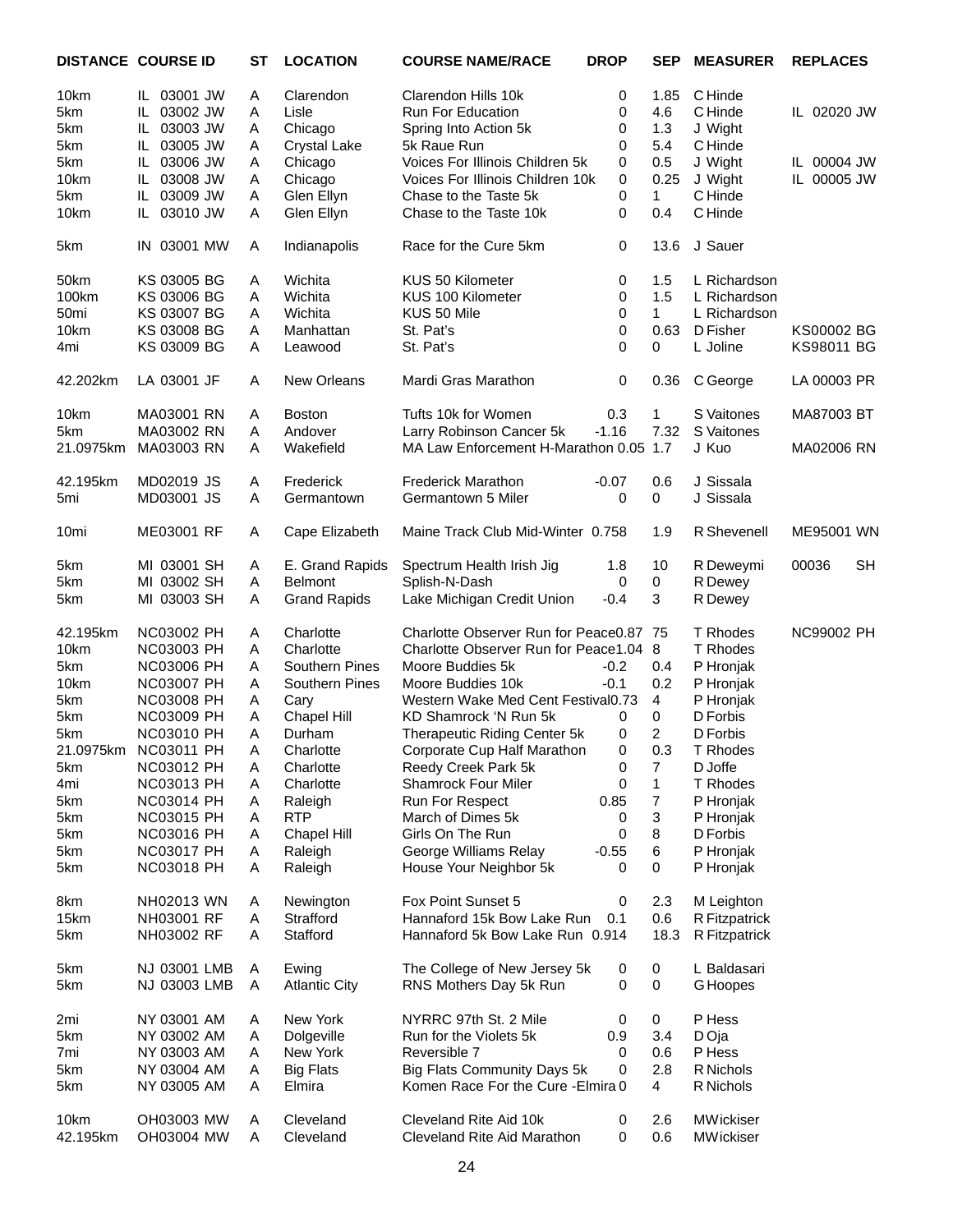|                   | <b>DISTANCE COURSE ID</b> | <b>ST</b>      | <b>LOCATION</b>      | <b>COURSE NAME/RACE</b>             | <b>DROP</b> | <b>SEP</b>     | <b>MEASURER</b>     | <b>REPLACES</b>    |
|-------------------|---------------------------|----------------|----------------------|-------------------------------------|-------------|----------------|---------------------|--------------------|
| 5km               | OH03005 PR                | Α              | Akron                | Canal Park Home Run Trot 5k         | 0           | 1.1            | J Wilhelm           |                    |
| 42.195km          | OH03006 PR                | Α              | Dublin               | Last Chance Marathon                | 0           | 0.8            | J Glaze             | OH02002 PR         |
| 5km               | OH03007 PR                | A              | Powell               | Powell Spring 5k                    | $-0.61$     | 1.1            | P Riegel            |                    |
| 5km               | OH03008 PR                | A              | Columbus             | Race for the Cure 5km               | 0.61        | 14.6           | P Riegel            | OH02005 PR         |
| 42.195km          | OH03009 PR                | Α              | Cincinnati           | Flying Pig Marathon                 | 0.51        | 1.8            | J Glaze             | OH03002 PR         |
| 5km               | OH03010 PR                | A              | Cincinnati           | Race For the Cure -0.5              | 4.9         | S              | Prescott            |                    |
| 5km               | PA 03002 WB               | A              | Secane               | Ridley 5km Run - 0                  | 0           | В              | <b>Belleville</b>   |                    |
| 5km               | PA 03003 WB               | A              | Philadelphia         | Vietnam Veterans Memorial Run       | $\mathbf 0$ | 0              | <b>B</b> Belleville |                    |
| 5km               | PA 03004 WB               | Α              | Swarthmore           | Habitat for Humanity -5km           | 0.37        | 4.39           | <b>B</b> Belleville |                    |
| 5km               | SC 03005 BS               | Α              | Mt. Pleasant         | Catch the Leprechaun                | 0           | 0.54           | MChodnicki          |                    |
| 8km               | SC 03006 BS               | Α              | <b>Fort Mill</b>     | Paw Print 8k                        | 0           | 0.06           | E Guettler          | SC97024 BS         |
| 10km              | SC 03007 BS               | Α              | Columbia             | Carolina 10k                        | 0           | 4              | T Rhodes            | SC01004 BS         |
| 5km               | SC 03008 BS               | Α              | Clover               | Clover YMCA 5k                      | 0           | 0              | D Jaffe             |                    |
| 5km               | SC 03009 BS               | A              | Clemson              | Clemson Presidential Cup 5k         | $-0.6$      | 4.8            | D White             | SC01016 BS         |
| 5km               | SC 03010 BS               | Α              | Greenville           | Run For Hope                        | 0           | 0.9            | D White             |                    |
| 5km               | SC 03011 BS               | Α              | Gilbert              | Shelter The Children 5k             | 0           | 1.2            | E Prytherch         | SC98004 BS         |
| 10km              | SC 03012 BS               | Α              | Charleston           | Cooper River Bridge Run             | 0           | 57.3           | <b>MDesrosiers</b>  | SC00003 BS         |
| 42.195km          | TN 02035 RH               | Α              | Memphis              | St. Jude Memphis Marathon           | 0.2         | 0.66           | R McCrarey          | <b>TN02029 RH</b>  |
| 21.0975km         | TN 03002 RH               | D              | Germantown           | Germantown Half Marathon            | $-0.4$      | 0.65           | R McCrarey          | <b>TN00001 RH</b>  |
| 5km               | TN 03003 RH               | Α              | Hendersonville       | Running of the Fools                | 0           | 0              | J Zeigler           |                    |
| 10mi              | TN 03004 RH               | A              | Surgoinsville        | Surgoinsville 10 Miler              | 0           | 0              | D Rogers            |                    |
| 21.0975km         | TN 03005 RH               | Α              | Jackson              | Andrew Jackson Half Marathon        | 0           | 0              | <b>B</b> Saffel     |                    |
| 15km              | TN 03006 RH               | Α              | Pikeville            | <b>Fall Creek Thaw</b>              | $-0.8$      | 0.61           | T DePaulis          |                    |
| 21.0975km         | TN 03007 RH               | Α              | Germantown           | Germantown Half Marathon            | 0.39        | 0.7            | R Hunter            | <b>TN03002 RH</b>  |
| 5km               | TN 03008 RH               | Α              | Townsend             | Smoky Mountain 5k                   | 0           | 0              | A Morgan            |                    |
| 10km              | TX 02023 ETM              | A              | Dallas               | <b>Bagel Run</b>                    | 0           | 0              | C Clines            |                    |
| 10km              | TX 03001 ETM              | Α              | Houston              | Bayou City Classic                  | 0           | 1.9            | E McBrayer          | <b>TX99101 ETM</b> |
| 3.25mi            | TX 03004 JF               | Α              | <b>Sunset Valley</b> | Texas Dog Walk                      | 0           | 0              | J Ferguson          |                    |
| 8km               | TX 03005 JF               | Α              | Austin               | News 8 8k                           | 0           | 0              | J Ferguson          |                    |
| 5km               | TX 03006 JF               | A              | Austin               | Sunrise Stampede 5k                 | 0           | 0              | J Ferguson          |                    |
| 5km               | TX 03007 ETM              | Α              | Houston              | Run Wild Sports V.4                 | 0           | 2.2            | E McBrayer          | <b>TX02053 ETM</b> |
| 5km               | TX 03007 JF               | Α              | Austin               | Chuy's 5k                           | 0           | 8              | J Ferguson          | TX02004 JF         |
| 5km               | TX 03008 JF               | Α              | Austin               | Bun Run 5k                          | 0           | 0              | J Ferguson          | <b>TX02005 JF</b>  |
| 5km               | TX 03009 JF               | A              | Austin               | Daisy 5k                            | 0           | 0              | Ferguson            |                    |
| 5km               | TX 03014 ETM              | Α              | Houston              | Eeyore's -0.2                       | 2.4         | Е              | McBrayer            | <b>TX00004 ETM</b> |
| 10km              | TX 03016 ETM              | $\overline{A}$ | Fort Worth           | Cowtown 10k                         | 0.8         | 3.8            | <b>MPolansky</b>    | <b>TX02010 ETM</b> |
| 5km               | TX 03017 ETM              | A              | Fort Worth           | Cowtown 5k                          | 3           | 24.5           | MPolansky           | <b>TX01007 ETM</b> |
| 5km               | TX 03018 ETM              | A              | Dallas               | White Rock YMCA 5k                  | $-0.2$      | $\overline{2}$ | C Clines            |                    |
| 5km               | TX 03019 ETM              | A              | Sugar Land           | Dulles High School Booster 5k       | 0           | 1.7            | R Barnhill          |                    |
| 5km               | TX 03020 ETM              | A              | Fort Worth           | Zoo Run Run                         | $-1$        | 6.8            | C Clines            | <b>TX02028 ETM</b> |
| 3.5 <sub>mi</sub> | TX 03021 ETM              | A              | Dallas               | Chase Corporate Challenge -0.183.2  |             | Α              | Beach               |                    |
| 5km               | TX 03022 ETM              | A              | Houston              | Houston Astros Race for Pennant1.6  |             | 7              | E McBrayer          |                    |
| 5km               | TX 03023 ETM              | A              | Dallas               | Bagel Run                           | 0           | 0              | C Clines            |                    |
| 5km               | TX 03024 ETM              | A              | Galveston            | D'Feet Breast Cancer 5k             | 0           | 0              | R Barnhill          |                    |
| 5km               | TX 03025 ETM              | A              | McKinney             | Spring Fling - Shawnee Trail Park 0 |             | 0              | A Beach             |                    |
| 5km               | TX 03026 ETM              | A              | Houston              | Sprint for Life                     | 0           | 3.2            | E McBrayer          | <b>TX02034 ETM</b> |
| 42.195km          | TX 03027 ETM              | A              | Dallas               | <b>Dallas Trails Marathon</b>       | 0.2         | 0.5            | K Ashby             | <b>TX98056 ETM</b> |
| 5km               | TX 03028 ETM              | A              | McKinney             | Run for Cover 5k                    | 1.6         | 3.7            | MHutcheson          |                    |
| 10km              | TX 03029 ETM              | A              | McKinney             | Run for Cover 10k                   | 0.8         | 1.8            | MHutcheson          |                    |
| 5km               | TX 03030 ETM              | A              | Plano                | Plano Komen Race for the Cure 0.4   |             | 8.6            | C Clines            | <b>TX02032 ETM</b> |
| 5mi               | TX 03032 ETM              | A              | Fort Worth           | Run on Texas Stampede 5 Miler       | 0           | 0.3            | <b>MPolansky</b>    |                    |
| 5km               | TX 03033 ETM              | D              | Waco                 | Waco Komen Race for the Cure        | 0           | $\overline{a}$ | K Vierzba           | <b>TX00055 ETM</b> |
| 5km               | TX 03034 ETM              | A              | Houston              | Dad's Day                           | 0           | 2.4            | E McBrayer          |                    |
| 1.5km             | TX 03035 ETM              | A              | Pharr                | Nat. Youth Racewalk Champ-ship. 0   |             | 34.7           | C Mericle           |                    |
| 3km               | TX 03036 ETM              | A              | Pharr                | Nat. Youth Racewalk Champ-ship. 0   |             | 0.3            | C Mericle           |                    |
| 5km               | TX 03036 ETM              | A              | Pharr                | Nat. Youth Racewalk Champ-ship. 0   |             | 0.2            | C Mericle           |                    |
| 5km               | TX 03037 ETM              | A              | Dallas               | Run for a Better World              | 0           | 0              | C Clines            |                    |
| 5km               | TX 03038 ETM              | A              | Waco                 | The Best Dam Run in Texas           | 0           | 2              | K Vierzba           |                    |
| 5km               | TX 03039 ETM              | A              | Waco                 | Waco Race for the Cure II           | 0           | 1              | K Vierzba           | <b>TX03033 ETM</b> |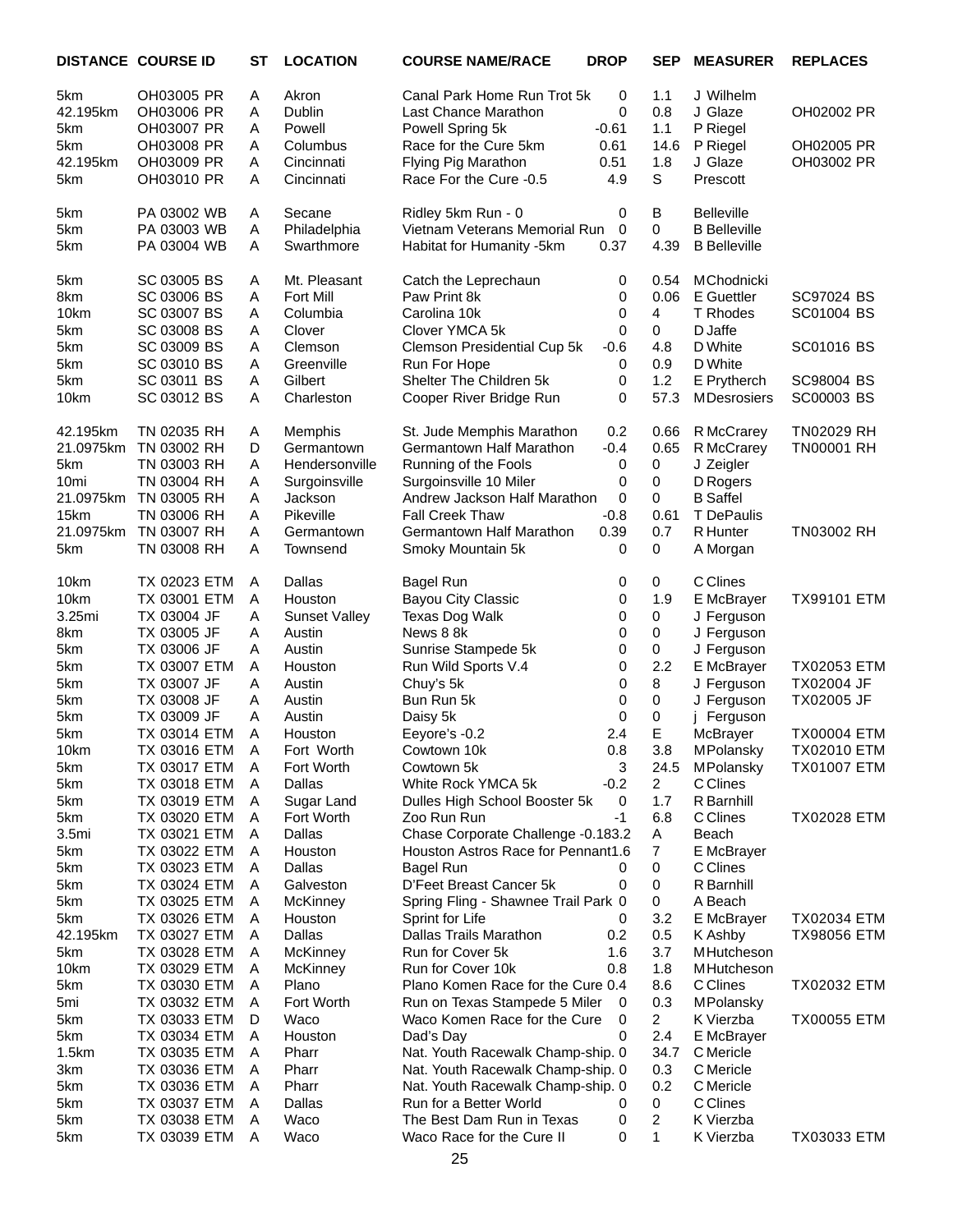|                                                                                   | <b>DISTANCE COURSE ID</b>                                                                                                                                     | ST          | <b>LOCATION</b>                                                                                                                                                                        | <b>COURSE NAME/RACE</b>                                                                                                                                                                                                                                                                                                 | <b>DROP</b>                                                 |                                                                | <b>SEP</b>   | <b>MEASURER</b>                                                                                                                              | <b>REPLACES</b>    |    |
|-----------------------------------------------------------------------------------|---------------------------------------------------------------------------------------------------------------------------------------------------------------|-------------|----------------------------------------------------------------------------------------------------------------------------------------------------------------------------------------|-------------------------------------------------------------------------------------------------------------------------------------------------------------------------------------------------------------------------------------------------------------------------------------------------------------------------|-------------------------------------------------------------|----------------------------------------------------------------|--------------|----------------------------------------------------------------------------------------------------------------------------------------------|--------------------|----|
| 5km                                                                               | UT 03001 DP                                                                                                                                                   | A           | Sandy                                                                                                                                                                                  | <b>Blessed Sacrament Fall Festival</b>                                                                                                                                                                                                                                                                                  | $\Omega$                                                    | $\overline{2}$                                                 |              | L Smithee                                                                                                                                    |                    |    |
| 10km<br>5km                                                                       | VA 03001 JS<br>VA 03002 JS                                                                                                                                    | A<br>A      | Sterling<br>Reston                                                                                                                                                                     | Cascades Firehouse 10k<br>Plaza America 5k                                                                                                                                                                                                                                                                              | $\Omega$<br>0                                               | $\Omega$<br>3.5                                                |              | J Sissala<br>J Sissala                                                                                                                       | VA02001 JS         |    |
| 21.0975km<br>Cal<br>6.25mi                                                        | WI 02108 JW<br>WI 02109 JW<br>WI 03004 JW                                                                                                                     | A<br>A<br>A | Madison<br>Milwaukee<br>Madison                                                                                                                                                        | Mad City Marathon Half Marathon 2002 0.69<br>Lincoln Mem. Dr. 1000 ft. Cal. 2002<br>Fifty Furlong Run                                                                                                                                                                                                                   | 0                                                           | 0<br>0                                                         |              | 11.8<br>100<br>E Harmon-Jones                                                                                                                | Aten<br>Weyer<br>D |    |
| Renewed                                                                           |                                                                                                                                                               |             |                                                                                                                                                                                        |                                                                                                                                                                                                                                                                                                                         |                                                             |                                                                |              |                                                                                                                                              |                    |    |
| 10km<br>Cal<br>5mi<br>10km<br>5mi<br>5km<br>5km<br>5km<br>4.97827km<br>2km<br>5km | AL 93010 JD<br>FL 86038 BH<br>ME9WN A03<br>MI 90007 SH<br>NH91003 WN<br>NH92008 WN<br>NJ 90030 DB<br>NJ 91013 DB<br>NY 88006 AM<br>NY 91047 AM<br>SC 93007 BS |             | A03 Mobile<br>A03 Ft. Myers<br>Kennebunkport<br>A03 Ann Arbor<br>A03 Dover<br>A03 Hillsboro<br>A03 Bordertown<br>A03 Hamilton<br>A03 Grand Island<br>A03 Niagara Falls<br>A03 Columbia | Delchamps/Senior Bowl Run0<br>T.C. Summerline Rd 1/2 Mile<br><b>Presidential 5 Miler</b><br>Dexter - Ann Arbor<br>Red's Shoe Barn Road Race<br>Balloon Fest / Hillsboro 5k<br>Bordertown Cranberry Festival 5k 0<br>Mercer County Park 5km<br>Beaver Island Park Loop<br>Robert Moses Pkwy. 2k Racewalk 0<br>Summit Run | 2.3<br>$\Omega$<br>0<br>$\Omega$<br>0.8<br>0<br>0<br>0<br>0 | L.<br>100<br>1.1<br>81<br>1.2<br>1.8<br>8.7<br>2.1<br>$\Omega$ | 0.44<br>0.13 | MatticsAL<br>W Paxton<br>D Rines<br>S Hubbard<br>W Nicoll<br>J Angwin<br>L Baldasari<br>L Baldasari<br>D MacPhee<br>D MacPhee<br>E Prytherch | 92009              | JD |

#### **Copies of these certificates available from:**

**Karen Wickiser - Course Registrar 2939 Vincent Road Silver Lake, OH 44224-2916 Phone 330-929-1605 FAX 509-351-5383 mikewickiser@neo.rr.com (Send course name & ID number and \$3.00)**

**Each certificate includes a course map. A complete listing of USATF Certified courses is available at:**

**www.RRTC.net**



## **WHERE DO YOU RIDE WHEN MEASURING THIS CORNER?**

This picture is a clip from the broadcast of the recent New York City Marathon. Here we see race winner Joyce Chepchumba motoring toward the finish with just a few hundred metres to go.

The blue line is visible at lower left.

The sloping curb caused me to wonder where to ride. A corner with a vertical curb all the way around is easy, but this one is not clear to me. What is the limit of the legal part of the road on a corner like this?

Pete Riegel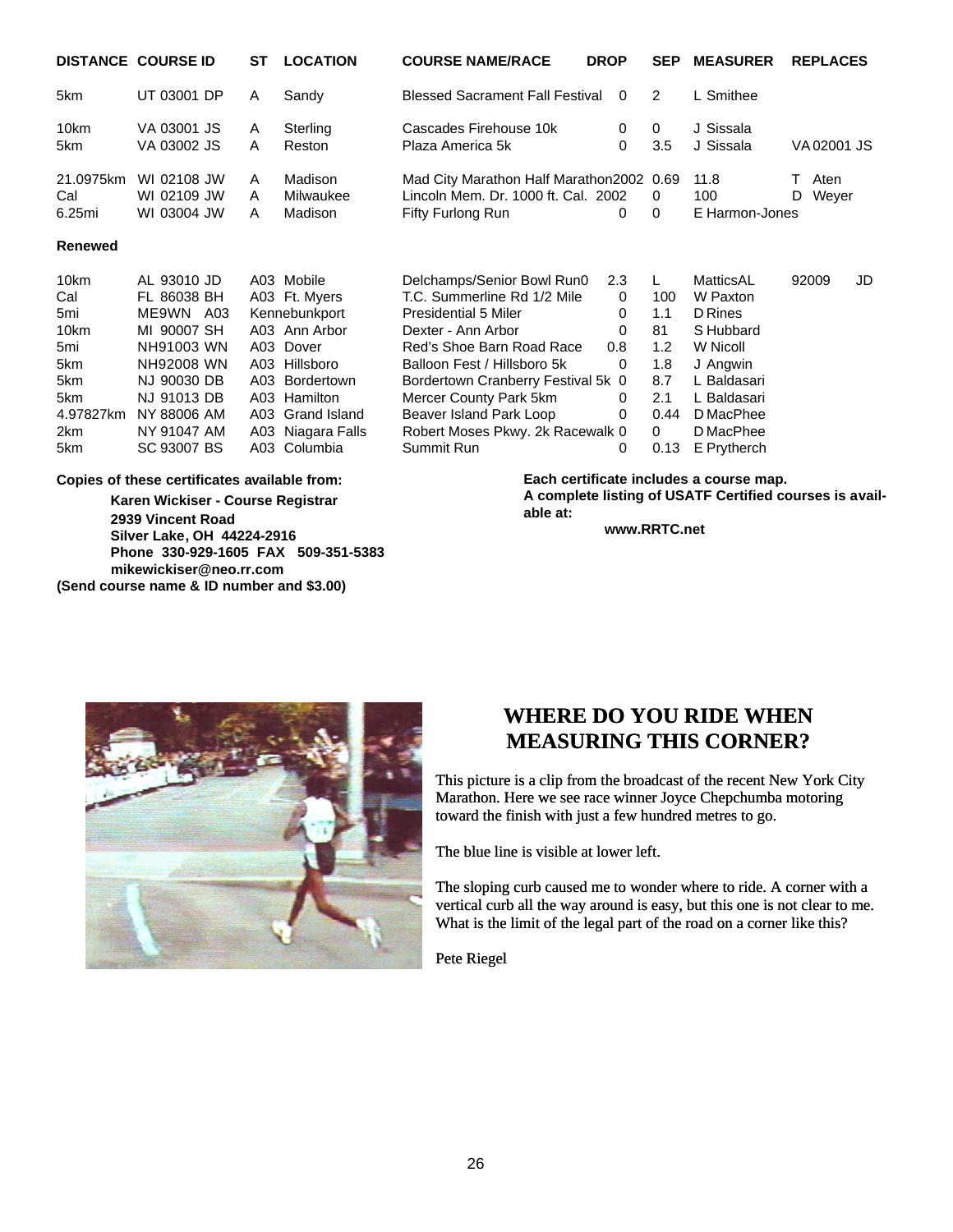#### **PUBLICATIONS AVAILABLE FROM RRTC**

**Printed Course Lists -** You can obtain a list of certified courses for any state. Send \$2.00 for any state list. You will receive a list that is current as of the last published Measurement News. If you wish the courses to be sorted in a special way, let us know. Otherwise it will be sorted by distance as the list appears in MN. You can obtain other specially-sorted lists - for instance, you might want to have all the 5k's in IL, IN, and MO. It can be done. Just say what you want. If you are online, lists can be sent that way. Contact Mike Wickiser at MikeWickiser@neo.rr.com

**Attention RRTC certifiers:** Your lists are free. Any time you want one let us know. You can mark up any mistakes and we will correct it and send you a new copy.

**Web Page Access to Course Lists**:The complete list can be downloaded from the RRTC website at **www.rrtc.net/download/** Also, try the new USATF Search Engine linked from **www.rrtc.net** or directly at **www.usatf.org/events/courses/search/**

**Individual Certificates** - These may be obtained by sending the course number and \$2.00 per course desired. **SEND THE COM-PLETE ID, INCLUDING PREFIX AND SUFFIX LETTERS**, Thus: CA92057 RS. Send course name, length and location as well. If you are thinking of hiring a measurer, this is an excellent way to see the sort of work you can expect. In addition, you may wish to check out a course you intend to run. Bring the map to the course and see if the race director got it right!

Above material may be obtained from: Mike Wickiser - 2939 Vincent Rd. - Silver Lake, OH 44224-2906

**Measurement Calculation Computer Program** by Bob Baumel, version 1.2 for Macintosh or IBM PC. This software can be downloaded for free from the RRTC website at **www.rrtc.net/download/** or Bob will distribute it by email attachment (send requests to webmaster@rrtc.net) or on floppy disks (send blank, formatted diskette and stamped return mailer to Bob at: 129 Warwick Road, Ponca City OK 74601-7424). Be sure to specify Mac or PC version.

**Electronic Certificate Templates** (available to Certifiers only), now in an Adobe Acrobat format which isn't tied to any word processor. Requires Acrobat or Acrobat Reader 4.0 or greater (Current Acrobat Reader may be downloaded for free from **www.adobe.com**). The template allows you to fill in certificates on the computer and print them. Available in both FS and non-FS version. Distributed by Bob Baumel by email or diskette [same addresses as for Measurement software]. Bob can customize the template with certifier's personal info at the bottom (name, address, phone, etc.) so you can avoid re-typing it every time (Be sure to specify exact ID text desired when requesting a template). **Online course measurement book**, edited by Bob Baumel. It's a revision of the one you can buy from USATF, but the basic procedures have not changed. Available at: **www.rrtc.net Course Measurement Procedures** - the Bible of course measurement. Complete instructions for measuring courses for USATF certification. The same procedures are now used for IAAF and AIMS courses. \$9.00 postpaid. Available from: USATF - Book Order Dept. - PO Box 120 Indianapolis, IN 46206 **Course Measurement Video** - a concise 17 minute introduction to course measurement, intended as a supplement to Course Measurement Procedures. See how it's done! Version 2 sells for

\$10 but there are still a few copies of the original version available for \$7.50. Send to: Tom McBrayer - 4021 Montrose - Houston, TX 77006-4956.

#### **OTHER PUBLICATIONS AND EQUIPMENT**

**Road Race Managemen**t is a monthly newsletter providing race organizing ideas and news for race directors. \$97 per year from: Road Race Management - 4904 Glen Cove Pkwy - Bethesda, MD 20816 Phone: 301-320-6865 Fax: 301-320-9164

**Jones/Oerth Counter**s - Write to: Paul Oerth - 2455 Union St - Apt 412 - San Francisco, CA94123. Phone: 415-346-4165 Fax 415 346 0621. Email: Poerth@aol.com. US Price is \$70 for the 5 digit model, \$80 for the 6 digit model, postpaid. Foreign price is \$75/\$85 plus postage. Foreign orders shipped by airmail. Visa, MasterCard, American Express cards accepted. Note: Payment in advance is required.

**RunScore** - The flagship of IBM-style finish line programs. For information contact: Alan Jones - 3717 Wildwood Dr - Endwell, NY 13760. Or check it out on the internet at: **www.runscore.com**

**Apple Raceberry JaM** - Race management software for Macintosh and Windows. Check it out on the Internet at **www.raceberryjam.com** or call Jack Moran at (952) 920-0558.

#### **TOPOGRAPHIC MAPS**

USAtopographic maps are available from:

U. S. Geological Survey 303-202-4200 USGS Map Sales PO Box 25286, Bldg 810 Denver Federal Center Denver, CO 80225

Delivery will be made in approximately 4 weeks. Ask for latest price.

Maps can be located and ordered online at: **www.usgs.gov**

Maps can be obtained in just a few days from:

Map Express – PO Box 280445 – Lakewood, CO 80228-0445

1-800-MAP-00EX (1-800-627-0039)

Maps can be located and ordered online at: **www.mapexp.com**

**Topo Maps on CD-ROM** - 3-D TopoQuads includes authentic USGS 7.5-minute quadrangle maps, assembled into one seamless database

See an interactive online demo at **www.delorme.com** Also - check out Street Atlas USAfrom the above – it's a seamless street map of the whole USAat a decent price.

#### **USGS TOPOGRAPHIC MAPS ONLINE - FREE**

Maps.Com has a section where you can click on to all USGS maps, free. This can be very handy for obtaining accurate elevation information.

Check out: **www.maps.com**